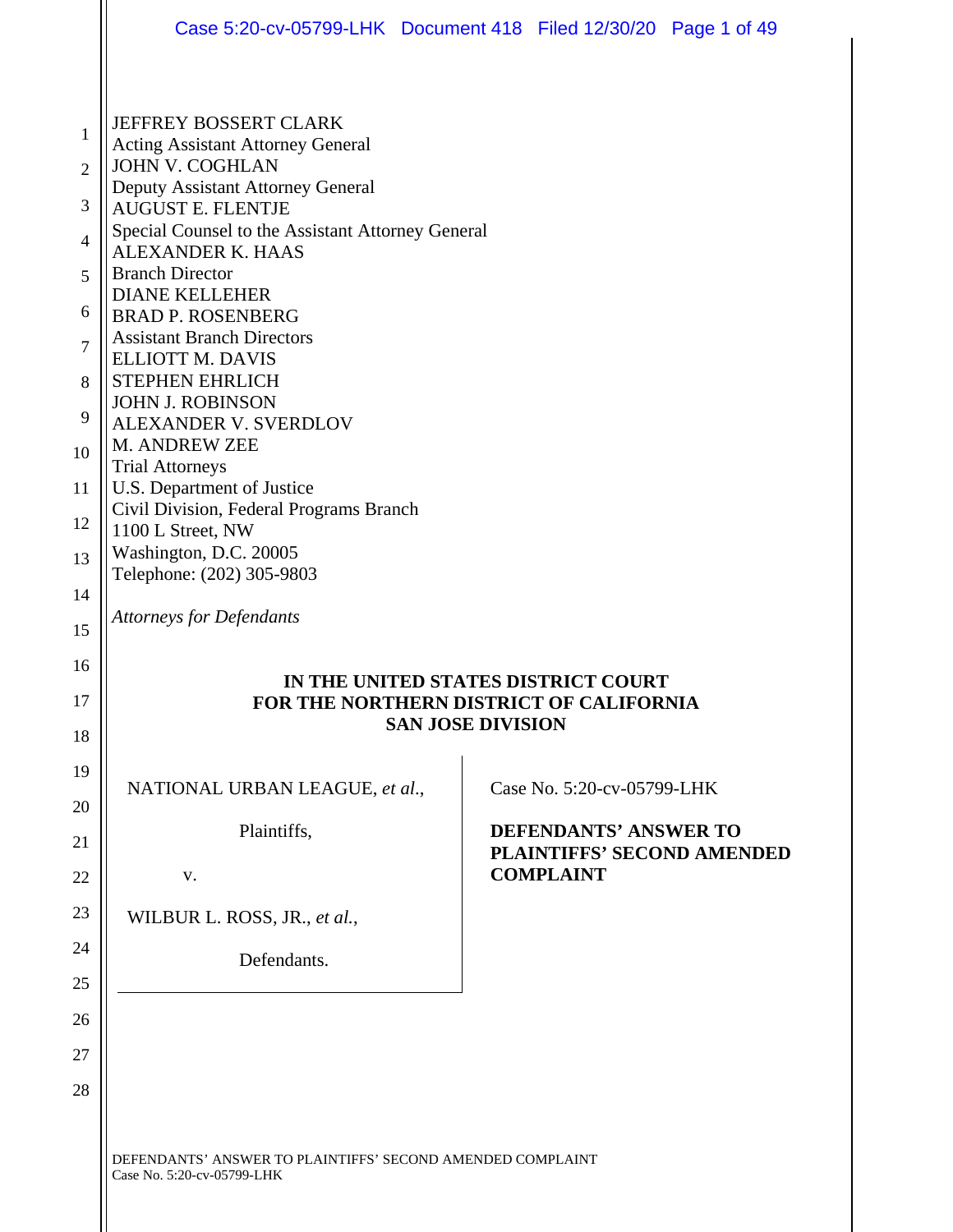2 3 Defendants hereby answer Plaintiffs' Second Amended Complaint, ECF No. 352 ("SAC"). Responding to each paragraph of the SAC paragraph by paragraph, using the same paragraph numbering as Plaintiffs use in their SAC, Defendant states:

1. This paragraph contains Plaintiffs' characterization of this lawsuit, to which no response is required. To the extent a response is deemed required, the allegations are denied.

2. This paragraph contains Plaintiffs' characterization of the SAC, to which no response is required. To the extent a response is deemed required, the allegations are denied.

3. The first two sentences of this paragraph contain Plaintiffs' characterization of the original Complaint and SAC, to which no response is required. To the extent a response is deemed required, the allegations are denied. The allegations of the third and fourth sentences are denied.

1

4

5

6

7

8

9

10

11

12

20

21

22

23

24

25

26

27

4. The allegations of this paragraph are denied.

5. The allegations of this paragraph are admitted.

13 14 15 16 17 18 19 6. Defendants admit that the COVID-19 pandemic disrupted census field operations, including the Nonresponse Followup ("NRFU") operation. The remaining allegations of the first sentence are denied. Defendants admit that the purpose of the NRFU operation is to determine housing unit status for nonresponding addresses that do not self-respond to the 2020 Census and to enumerate households that are determined to have a housing unit status of occupied. The remaining allegations of the second sentence are denied. Defendants admit the allegations in the third sentence.

7. Defendants admit that the COVID-19 Plan, which included, conditional on congressional approval, changes to the timing of the 2020 Census, such as ending field operations in October 2020, was issued as a press release on April 13, 2020 in response to the COVID-19 pandemic (the "COVID-19 Plan"). The remaining allegations of this paragraph are denied.

8. The first sentence of this paragraph is denied, except to admit that the COVID-19 Plan provided, conditional on congressional approval, additional time for data processing than did the 2020 Census Operational Plan. The second sentence of this paragraph is denied, except to admit that the COVID-19 pandemic posed challenges to census operations.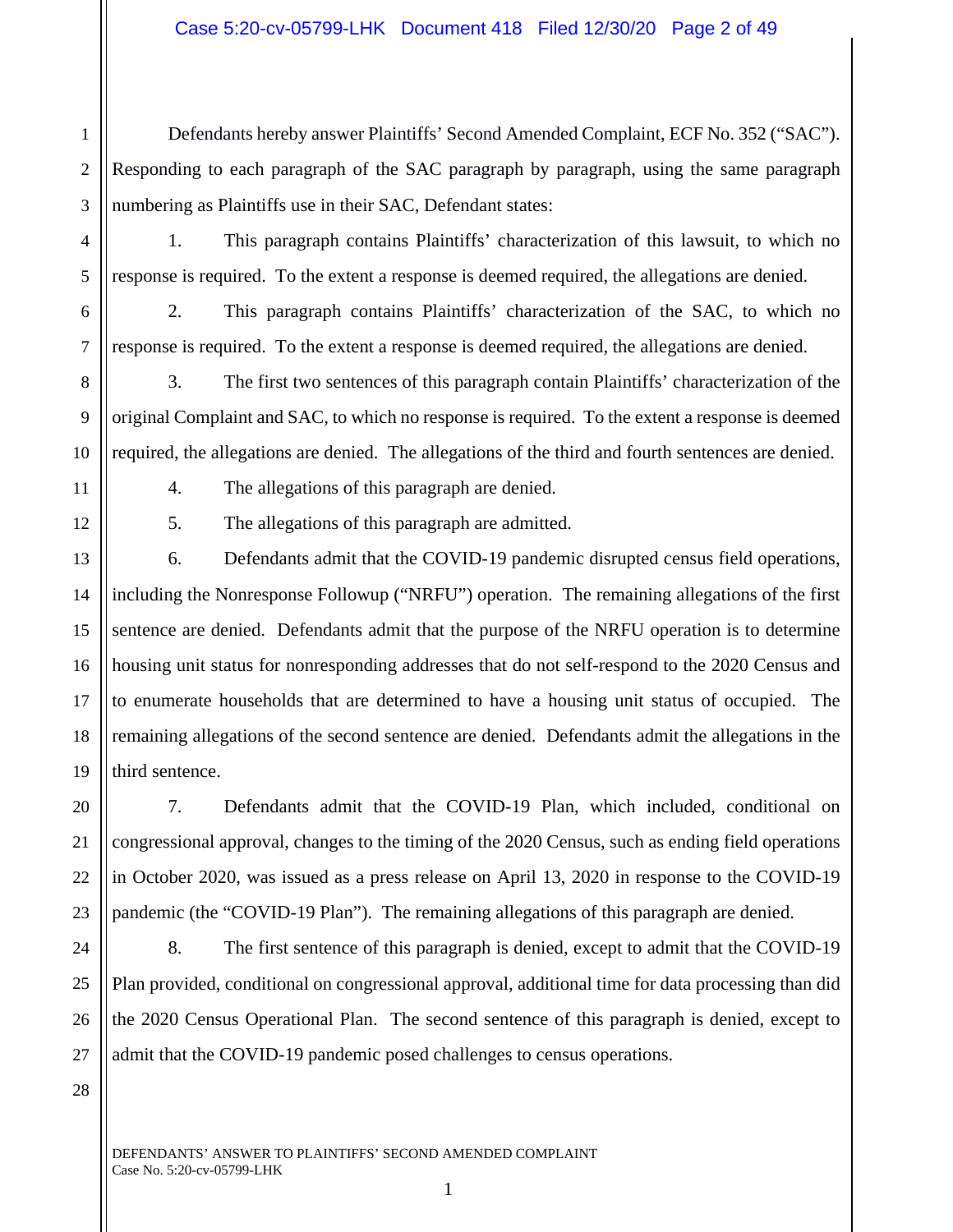1

2

3

4

5

6

7

8

9

10

11

12

13

14

15

16

17

18

19

20

22

23

24

9. The first sentence is denied. The second sentence is admitted. The remainder of the paragraph quotes a news report; Defendants respectfully refer the Court to that document for its complete and accurate contents, and deny any allegations inconsistent with that document.

10. The first sentence is denied. The second sentence is admitted. The third sentence is denied, except to admit that the Census Bureau publicized the COVID-19 Plan to the public, as well as to partners to encourage public participation in the 2020 Census.

11. Defendants lack knowledge or information sufficient to form a belief about the allegations of the first sentence. The second sentence is denied.

12. The first sentence is denied. The second sentence is denied, except to admit that certain Census Bureau employees made statements during the alleged time period questioning the ability to complete the census by the end of 2020. The third and fourth sentences are denied.

13. The allegations of this paragraph are denied, except to admit that Secretary Ross and Director Dillingham announced the Replan, which was designed to allow the Census Bureau and Commerce Department to meet their obligations to deliver the census results by the end-ofyear deadline set forth in 13 U.S.C. § 141, as a press release on August 3, 2020 (the "Replan").

14. This paragraph contains Plaintiffs' characterization of the Replan; Defendants respectfully refer the Court to that document and other public documents describing the Replan for a full and accurate statement of the Replan's contents, and deny any allegations inconsistent with those documents.

15. The allegations of this paragraph are denied.

21

16. The allegations in this paragraph are denied.

17. The first sentence purports to summarize a document; Defendants respectfully refer the Court to that document for its complete and accurate contents, and deny any allegations inconsistent with that document. The allegations in the second sentence are denied.

25 26 27 28 18. The first sentence is admitted. The second sentence is denied. The third sentence is a legal conclusion to which no response is required; to the extent a response is deemed required, the third sentence is denied. The allegations of the fourth sentence are denied, except to admit that the Census Bureau is aware of the statutory deadline in 13 U.S.C. § 141 to deliver census results.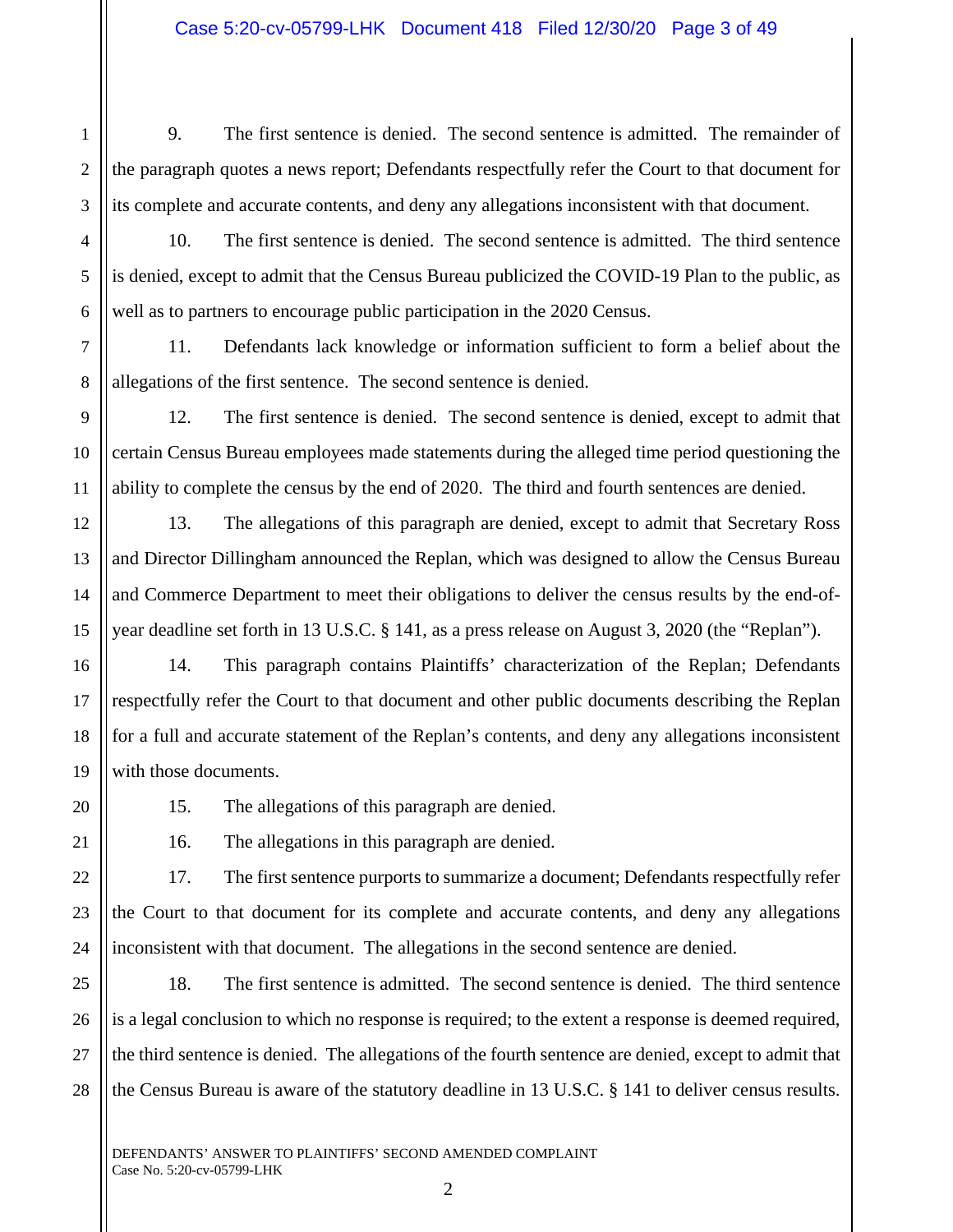1 2 3 The allegations of the fifth sentence are denied, except to admit that an honest debate arose among Census Bureau officials regarding whether differing circumstances and evolving developments would affect the Bureau's ability to complete the census by the end of 2020.

19. The first sentence is denied. The second sentence is denied, except to admit that on July 21, 2020, President Trump issued a Presidential Memorandum entitled "Memorandum on Excluding Illegal Aliens From the Apportionment Base Following the 2020 Census." Defendants lack knowledge sufficient to form a belief about the allegations of the third sentence, and on that basis deny.

4

5

6

7

8

9

10

11

14

15

16

17

18

21

23

24

25

26

27

20. The allegations in this paragraph are denied.

21. The allegations in this paragraph is denied.

12 13 22. The first sentence is denied. The second sentence references a document; Defendants respectfully refer the Court to that document for its complete and accurate contents, and deny any allegations inconsistent with that document.

23. The allegations of this paragraph are denied.

24. The first full sentence is denied. The remaining allegations of this paragraph are Plaintiffs' characterizations of a document; Defendants respectfully refer the Court to that document for its complete and accurate contents, and deny any allegations inconsistent with that document.

19 20 22 25. The first full sentence is denied, except to admit that the Census Bureau had set September 11, 2020, as a date when census offices could enter the Closeout Phase of the NRFU operation. The second sentence is admitted. The third sentence is admitted. The remaining allegations in this paragraph are denied.

26. The first full sentence is denied. The remaining allegations of this paragraph are Plaintiffs' characterizations of a Census Bureau Enumeration Progress report; Defendants respectfully refer the Court to that document for its complete and accurate contents, and deny any allegations inconsistent with that document.

28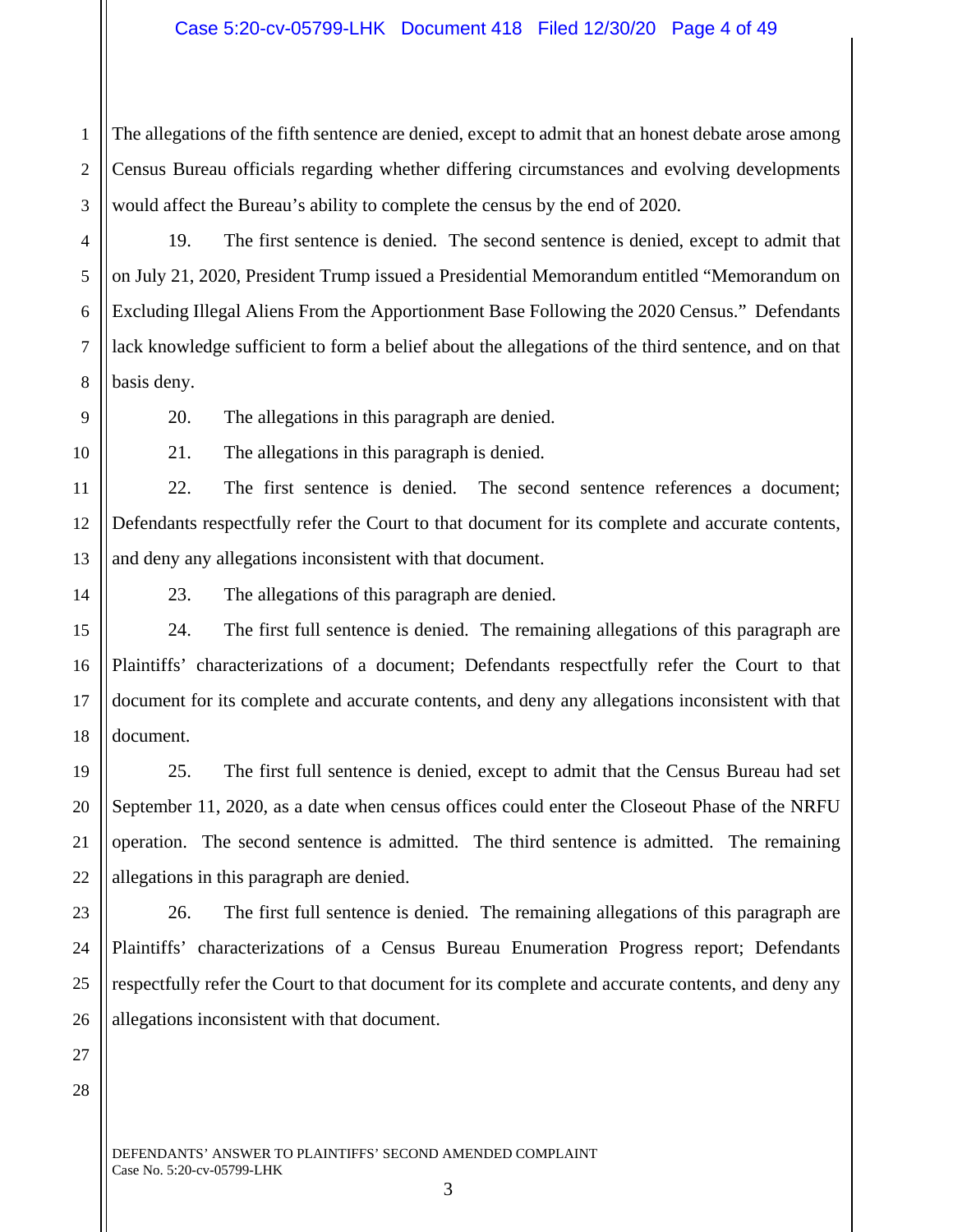1 2 3 27. The first and second sentences are denied. The third and fourth sentences are admitted to the extent the figures reflected are derived from the Census Bureau's website. The fifth sentence is denied.

4

5

6

7

8

16

17

18

19

20

21

22

23

24

28. The allegations of this paragraph are denied.

29. The first sentence of this paragraph is Plaintiffs' characterization of a Census Bureau Office of Inspector General Report; Defendants respectfully refer the Court to that document for its complete and accurate contents, and deny any allegations inconsistent with that document. The remaining allegations of this paragraph are admitted.

9 10 11 12 30. The first sentence of this paragraph is Plaintiffs' characterization of a Census Bureau report; Defendants respectfully refer the Court to that document for its complete and accurate contents, and deny any allegations inconsistent with that document. The second sentence is denied.

13 14 15 31. Defendants deny the allegation that the NRFU operation was "squeezed" and that the number of enumerators increased as a result of the COVID-19 pandemic; the remaining allegations in this paragraph are admitted.

32. The first sentence is denied, except to admit that the Census Bureau hired and trained over 330,000 enumerators. The second and third sentences are denied, except to admit that average enumerator productivity was 1.92 cases per hour.

33. The allegations of this paragraph are denied.

34. The allegations of this paragraph are denied.

35. The first and second sentences of this paragraph are denied. The third sentence of this paragraph is Plaintiffs' characterization of unspecified internal spreadsheets; Defendants refer to those documents for their complete and accurate contents, and deny any allegations inconsistent with those documents. The remaining allegations of this paragraph are denied.

25 26 27 28 36. The first sentence of this paragraph is Plaintiffs' characterization of unspecified comments during a press briefing; Defendants refer to the transcript of that briefing for its complete and accurate contents, and deny any allegations inconsistent with that document. The second and third sentences are denied.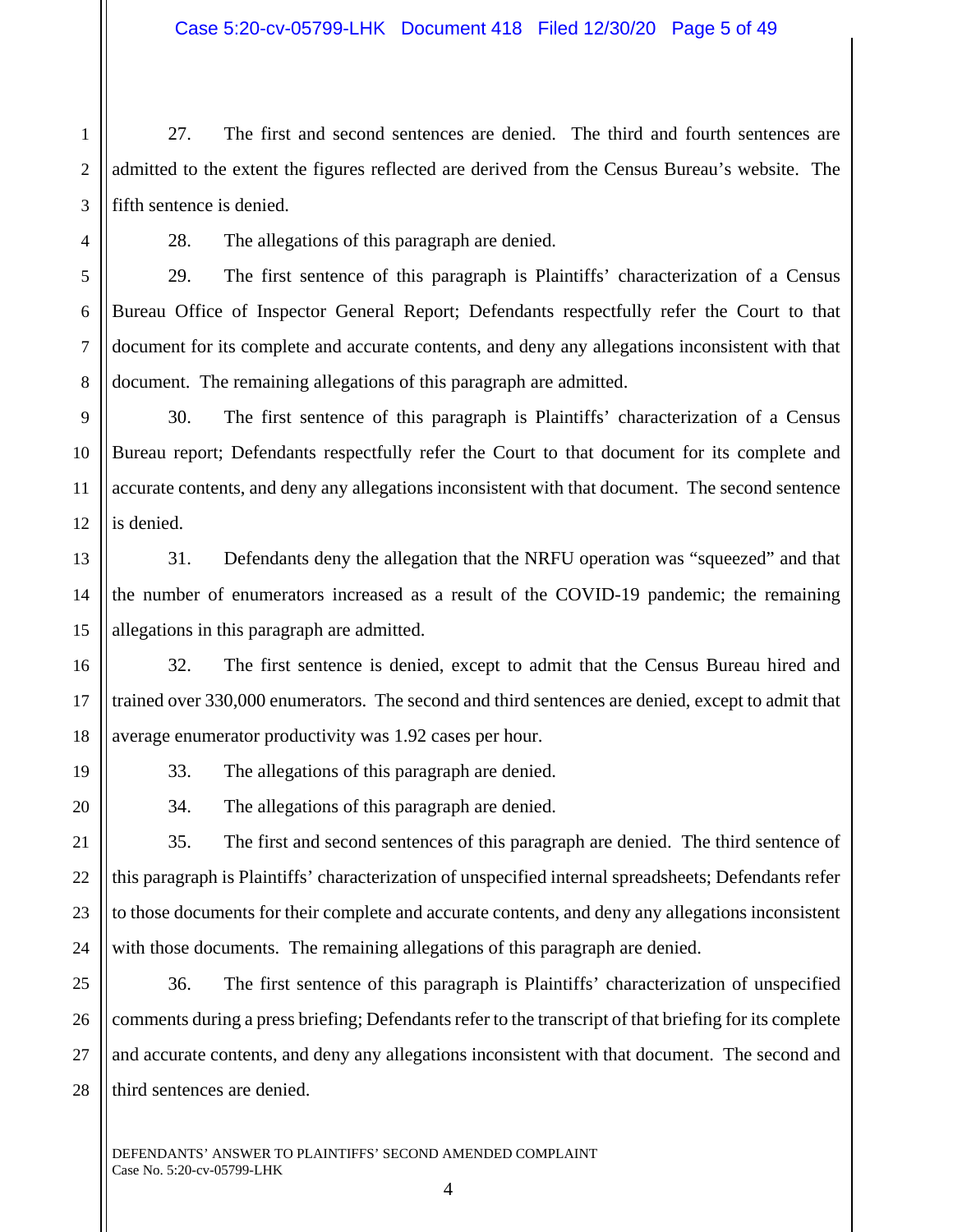1 2 37. The allegations of this paragraph, including the allegations in the bullet points, are denied.

3

4

5

6

7

8

17

18

19

20

21

23

38. The allegations of this paragraph are denied.

39. The allegations of this paragraph are denied.

40. The first sentence of this paragraph is Plaintiffs' characterization of an op-ed by Secretary Ross published on August 14, 2020; Defendants respectfully refer the Court to that document for its complete and accurate contents, and deny any allegations inconsistent with that document. The remaining allegations of this paragraph are denied.

9 10 11 12 41. The first sentence is denied. The second and third sentences purport to characterize Defendants' various filings in this lawsuit; Defendants refer to those documents for their complete and accurate contents, and deny any allegations inconsistent with those documents. The fourth sentence is admitted.

13 14 15 16 42. The first sentence is denied. The second sentence of this paragraph is Plaintiffs' characterization of unspecified statements by unspecified individuals, and Defendants respectfully refer the Court to those statements for a full and accurate statement of their contents; to the extent a response is deemed required, the second sentence is denied

43. The first sentence is admitted. The second sentence is denied, except to admit that compliance with 13 U.S.C. § 141's end-of-year deadline was a reason for following the Replan.

22 44. The first sentence of this paragraph is Plaintiffs' characterization of unspecified statements, and Defendants respectfully refer the Court to those statements for a full and accurate statement of their contents; to the extent a response is deemed required, the first sentence is denied. The second sentence is denied. Defendants lack knowledge or information sufficient to form a belief about the allegations of the third sentence. The fourth and fifth sentences are denied.

24 25 45. The allegations of this paragraph are denied, except to admit that Plaintiffs represent themselves to be local governments and civil rights and civic organizations.

26 27 28 46. The first and second sentence contain Plaintiffs' characterization of the relief sought in this lawsuit, to which no response is required. To the extent a response is deemed required, the allegations are denied. The third sentence is denied.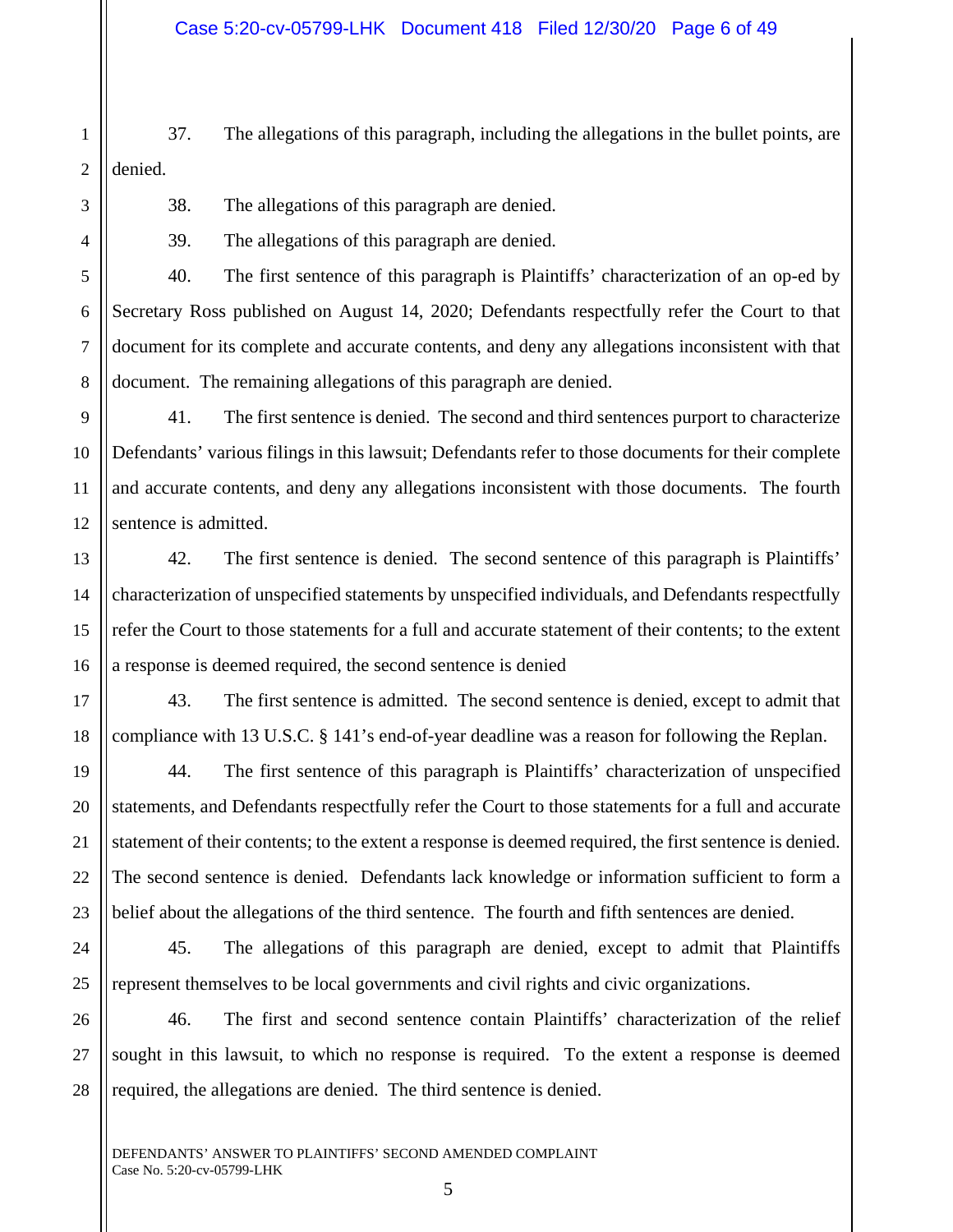## Case 5:20-cv-05799-LHK Document 418 Filed 12/30/20 Page 7 of 49

47. The allegations of this paragraph are denied.

1

2 3 48. This paragraph is a legal conclusion to which no response is required; to the extent a response is deemed required, the paragraph is denied.

4 5 6 49. This paragraph is a legal conclusion to which no response is required; to the extent a response is deemed required, the paragraph is denied, except to admit that Defendants are officers and agencies of the United States sued in their official capacities only.

7 8 50. This paragraph is a legal conclusion to which no response is required; to the extent a response is deemed required, the paragraph is denied.

9 10 51. This paragraph is a legal conclusion to which no response is required; to the extent a response is deemed required, the paragraph is denied.

11 12 52. Defendants lack knowledge or information sufficient to form a belief about the allegations of this paragraph.

13 14 53. Defendants lack knowledge or information sufficient to form a belief about the allegations of this paragraph.

15 16 54. Defendants lack knowledge or information sufficient to form a belief about the allegations of this paragraph.

17 18 55. Defendants lack knowledge or information sufficient to form a belief about the allegations of this paragraph.

19 20 56. Defendants lack knowledge or information sufficient to form a belief about the allegations of this paragraph.

21 22 57. Defendants lack knowledge or information sufficient to form a belief about the allegations of this paragraph.

23 24 25 26 58. Defendants lack knowledge or information sufficient to form a belief about the allegations of the first, second, and third sentences of this paragraph, but the second and third sentences are admitted to the extent the figures reflected are derived from the Census Bureau's website. The fourth and fifth sentences are admitted. The sixth sentence is denied.

27 28 59. Defendants lack knowledge or information sufficient to form a belief about the allegations of this paragraph.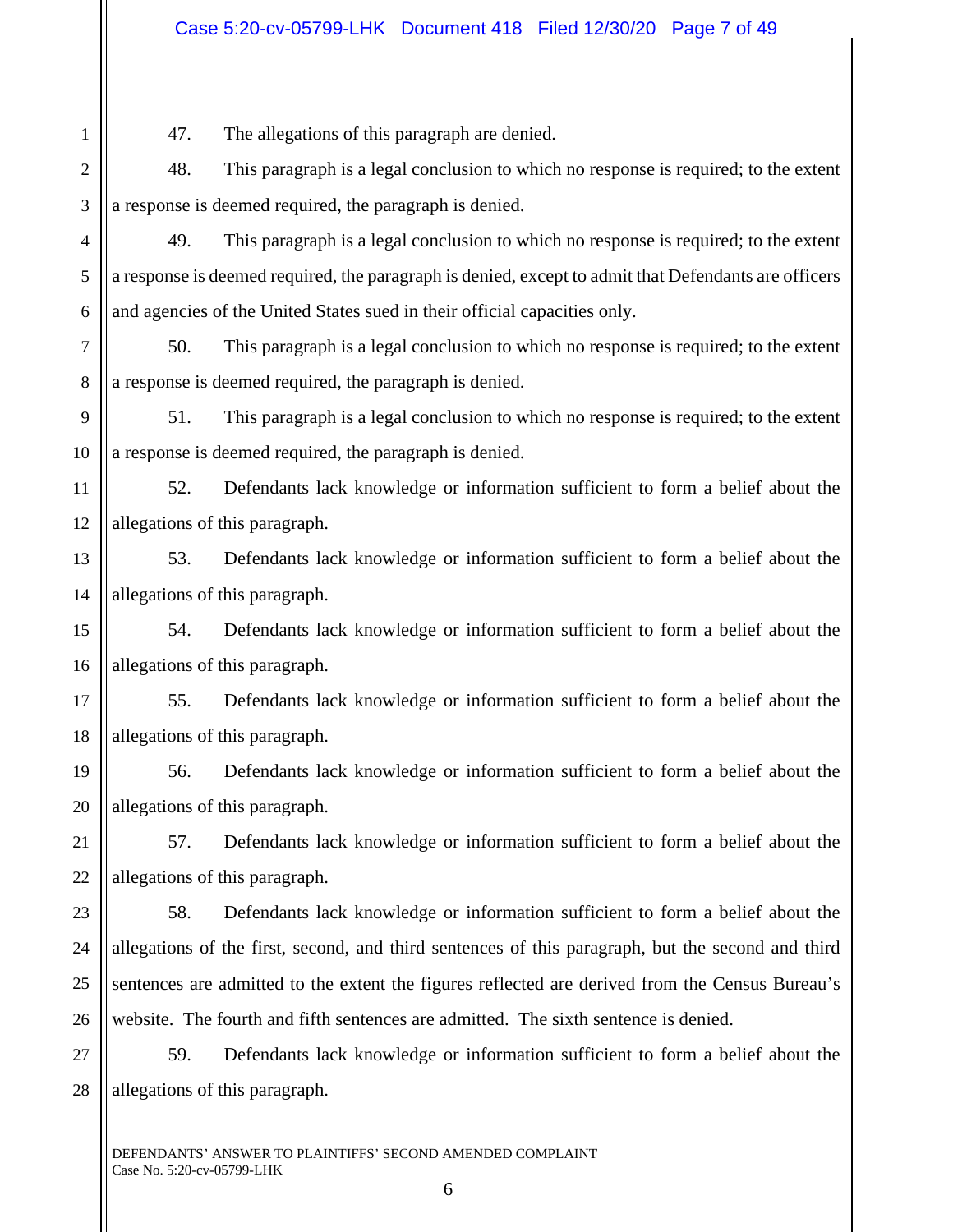60. Defendants lack knowledge or information sufficient to form a belief about the allegations of the first, second, fourth, and fifth sentences of this paragraph, but the second and third sentences are admitted to the extent the figures reflected are derived from the Census Bureau's website. The third sentences is admitted.

1

2

3

61. Defendants lack knowledge or information sufficient to form a belief about the allegations of this paragraph.

62. Defendants lack knowledge or information sufficient to form a belief about the allegations of the first, second, and third sentences of this paragraph, except to admit that Los Angeles County is recognized as a difficult county to count. The fourth sentence is denied, except to admit that as of August 14, 2020, before the 2020 Census was completed, 53.8% of households in the City of Los Angeles had responded to the 2020 Census, and that in 2010 the City's final self-response rate was 68%.

63. Defendants lack knowledge or information sufficient to form a belief about the allegations of this paragraph.

64. Defendants lack knowledge or information sufficient to form a belief about the allegations of the first and second sentences of this paragraph, but the second sentence is admitted to the extent the allegation is derived from the Census Bureau's website. Defendants lack knowledge or information sufficient to form a belief about the third sentence, except to admit that as of August 14, 2020, before the 2020 Census was completed, 57.2% of households in the City of Salinas had responded to the 2020 Census. The fourth sentence is admitted.

65. Defendants lack knowledge or information sufficient to form a belief about the allegations of this paragraph.

66. Defendants lack knowledge or information sufficient to form a belief about the allegations of the first, second, third, fifth, sixth, and seventh sentences, but the second and third sentences are admitted to the extent the figures reflected are derived from the Census Bureau's website. Defendants lack knowledge or information sufficient to form a belief about the fourth sentence, except to admit the allegation to the extent the figures reflected are derived from the Census Bureau's website.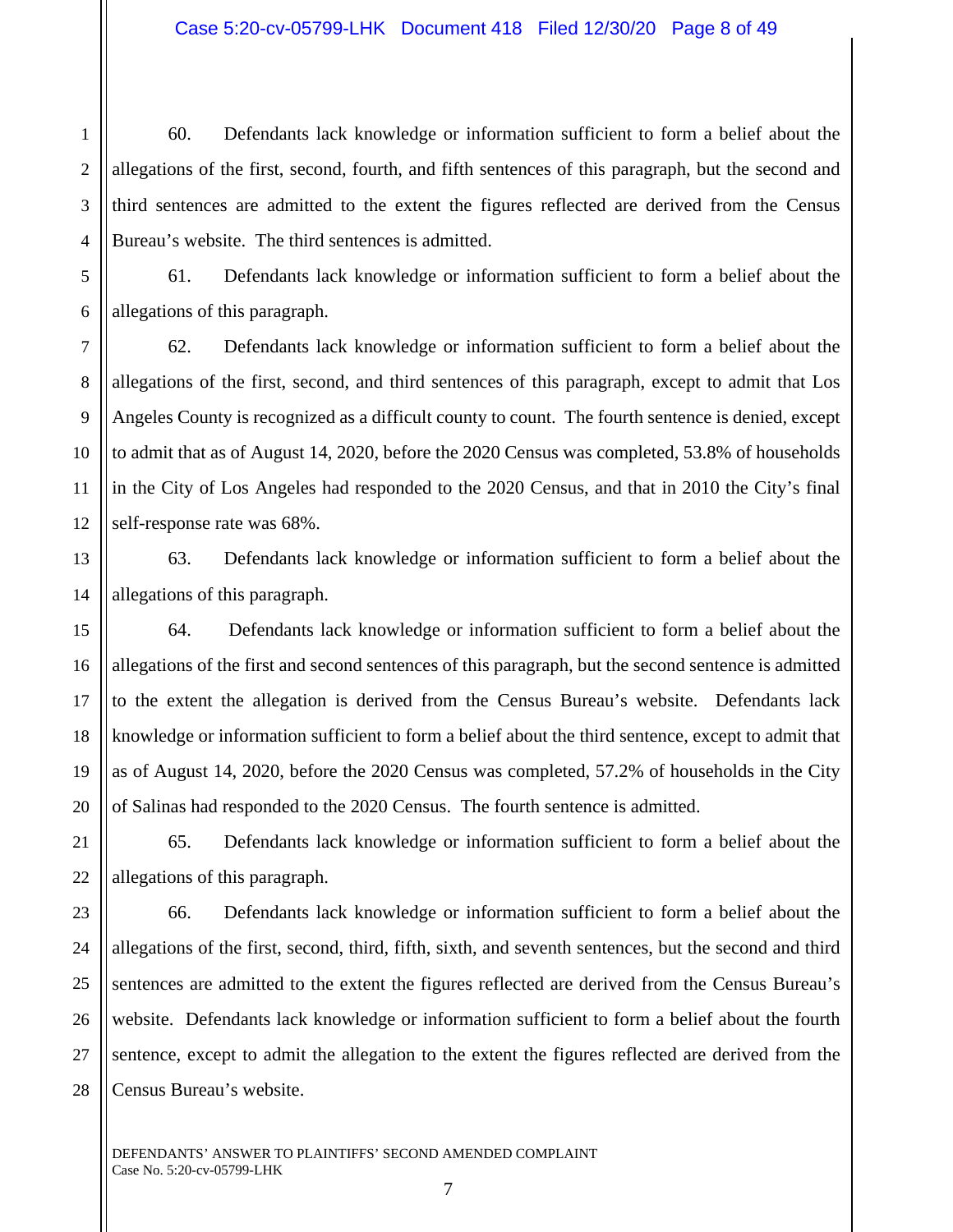## Case 5:20-cv-05799-LHK Document 418 Filed 12/30/20 Page 9 of 49

1 2 67. Defendants lack knowledge or information sufficient to form a belief about the allegations of this paragraph.

3

4

5

7

8

9

10

14

15

16

17

20

21

22

23

68. Defendants lack knowledge or information sufficient to form a belief about the allegations of this paragraph.

6 69. Defendants lack knowledge or information sufficient to form a belief about the allegations of this paragraph.

70. Defendants lack knowledge or information sufficient to form a belief about the allegations of this paragraph, except to admit that as of August 28, 2020, before the 2020 Census was completed, the self-response rates in Detroit, Cleveland, and Newark were as alleged to the extent the figures reflected are derived from the Census Bureau's website.

11 12 71. Defendants lack knowledge or information sufficient to form a belief about the allegations of this paragraph.

13 72. Defendants lack knowledge or information sufficient to form a belief about the allegations of the first, second, and third sentences, but the second and third sentences are admitted to the extent the figures reflected are derived from the Census Bureau's website. The fourth and fifth sentences are admitted. The sixth sentence is denied, except to admit that 58.1% is a lower percentage than 64.7%.

18 19 73. Defendants lack knowledge or information sufficient to form a belief about the allegations of this paragraph.

74. Defendants lack knowledge or information sufficient to form a belief about the first, second, and third sentences. The fourth and sixth sentences are admitted, but Defendants deny that 62.2% is well below 66.9% or 64.7%. The fifth sentence is denied, except to admit that Los Angeles County is recognized as a difficult county to count.

24 25 75. Defendants lack knowledge or information sufficient to form a belief about the allegations of this paragraph.

26 27 28 76. Defendants lack knowledge or information sufficient to form a belief about the allegations of the first, fifth, and sixth sentences, except to admit that most households in the Navajo Nation are enumerated through census field operations and to admit the stated figures to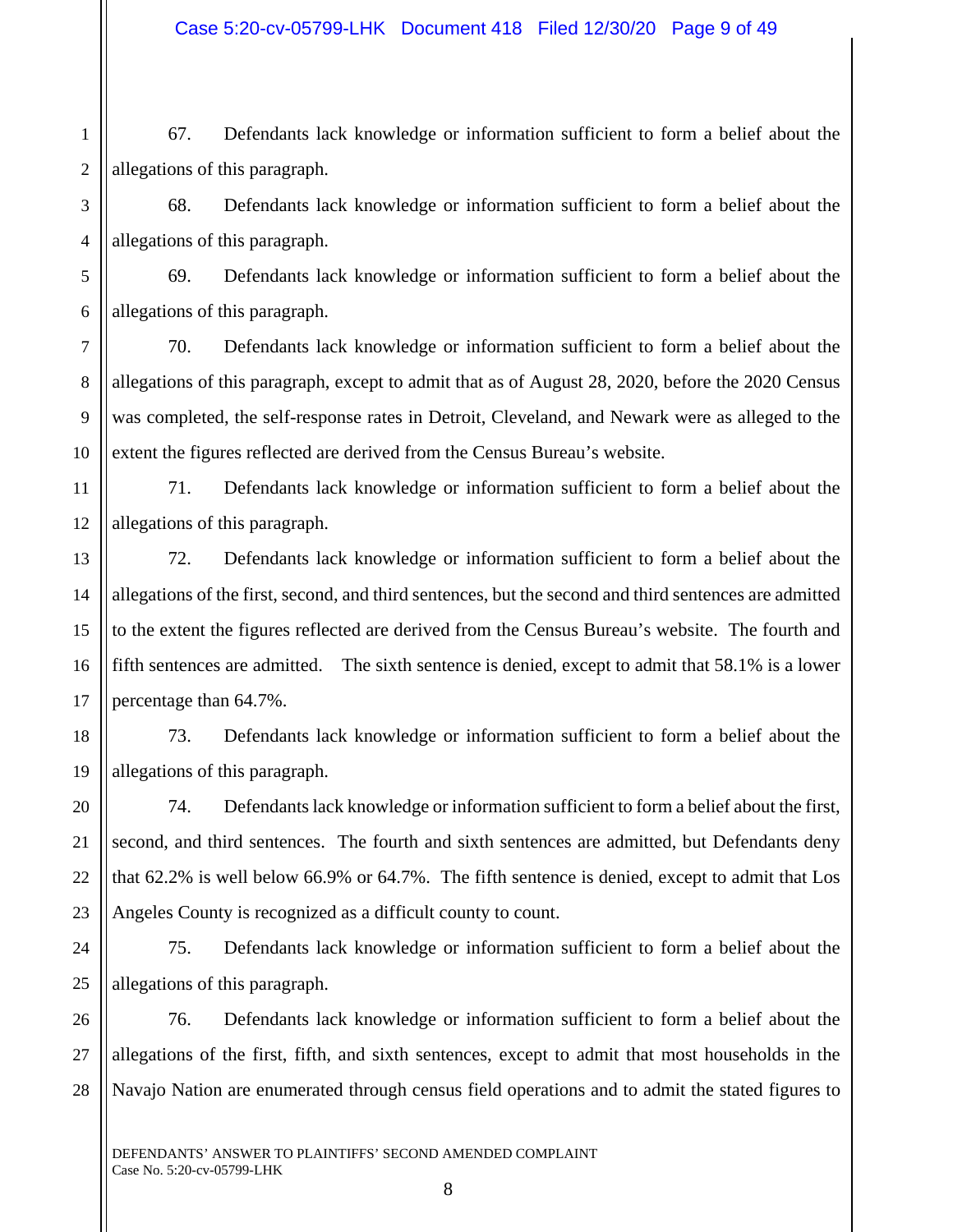1 2 3 the extent they are derived from the Census Bureau's website. The second, third, and fourth sentences are admitted to the extent the figures reflected are derived from the Census Bureau's website.

77. Defendants lack knowledge or information sufficient to form a belief about the allegations of this paragraph.

6 7 8 9 78. Defendants lack knowledge or information sufficient to form a belief about the allegations of this paragraph, except to admit that as of August 28, 2020, before the 2020 Census was completed, 9.5% of households in the Gila River Indian Community had self-responded to the 2020 Census to the extent the figures reflected are derived from the Census Bureau's website.

79. Defendants lack knowledge or information sufficient to form a belief about the allegations of this paragraph.

12 13 14 15 80. The first two sentences are admitted. The third sentence is Plaintiffs' characterization of a federal statute, 13 U.S.C. § 141(a), and Defendants respectfully refer the Court to that statute for a full and accurate statement of its contents; to the extent a response is deemed required, the third sentence is admitted.

16

4

5

10

11

17

18

19

20

21

81. This paragraph is admitted.

82. This paragraph is admitted.

83. This paragraph is admitted.

84. This paragraph is a legal conclusion to which no response is required, and is Plaintiffs' characterization of a constitutional provision, U.S. Const., art. I, § 2; Defendants refer to that provision for a full and accurate statement of its contents, and deny any allegations inconsistent with that provision.

85. This paragraph is admitted.

86. This paragraph is a legal conclusion to which no response is required, and is Plaintiffs' characterization of a judicial decision, *Wisconsin v. City of New York*, 517 U.S. 1 (1996); Defendants respectfully refer the Court to that decision for a full and accurate statement of its contents, and deny any allegations inconsistent with that decision.

28

26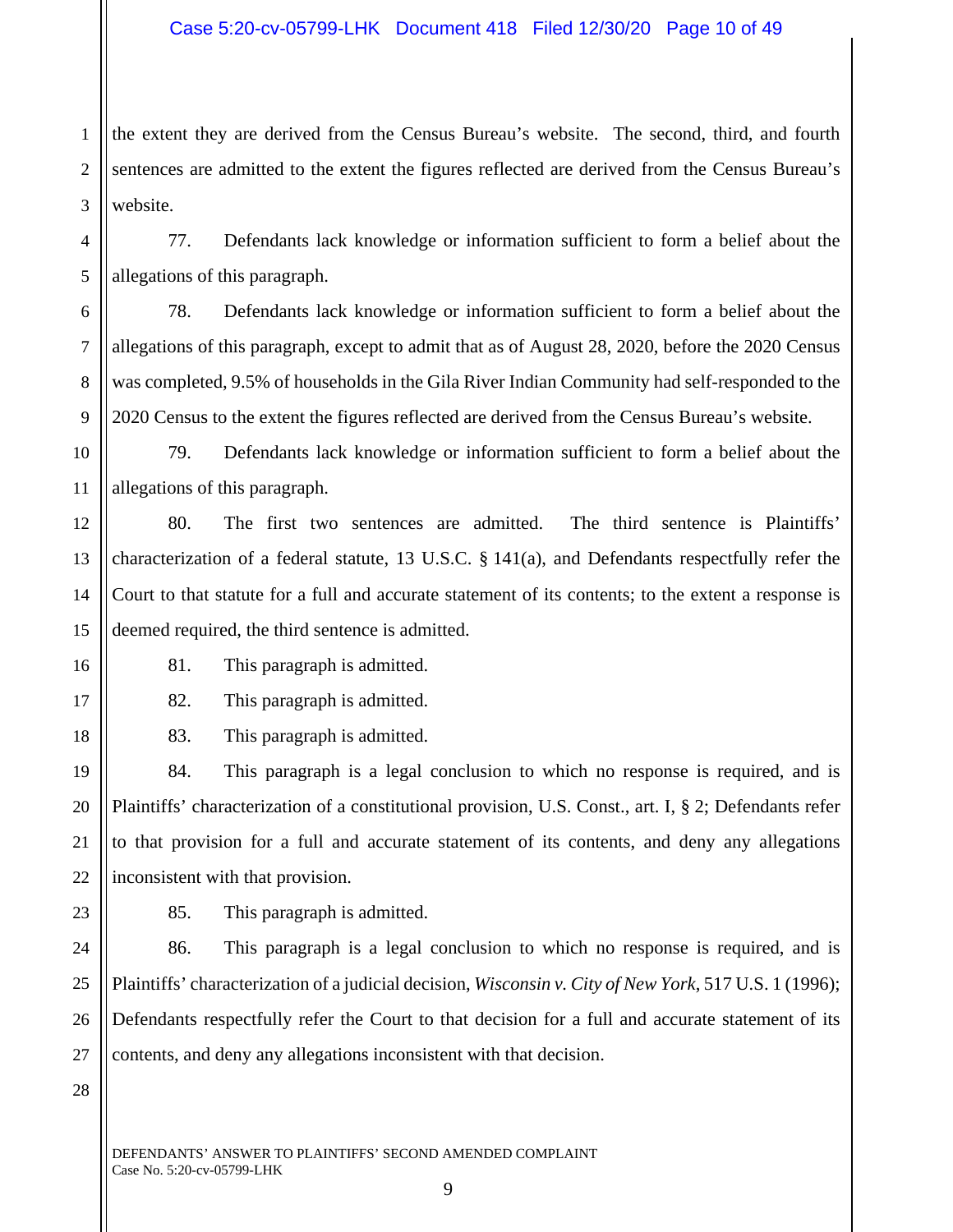87. This paragraph is a legal conclusion to which no response is required, and is Plaintiffs' characterization of a judicial decision, *Department of Commerce v. New York*, 139 S. C.t 2551 (2019); Defendants respectfully refer the Court to that decision for a full and accurate statement of its contents, and deny any allegations inconsistent with that decision.

88. This paragraph is a legal conclusion to which no response is required. To the extent a response is deemed required, this paragraph is denied.

89. Defendants deny that the Census Bureau had a constitutional and statutory mandate to undertake all of the steps described in this paragraph; the allegations are otherwise admitted.

90. Defendants deny that the Census Bureau had a constitutional and statutory mandate to undertake all of the steps described in this paragraph; Defendants admit that they created an operational plan to, among other things, collect data from census respondents and to process that data.

91. The first sentence is admitted. The second sentence is Plaintiffs' characterization of Version 4.0 of the 2020 Census Operational Plan ("Final Operational Plan"); Defendants admit that the quoted language appears in the document and respectfully refer the Court to that document for a full and accurate statement of its contents, and deny any allegations inconsistent with that document.

92. This paragraph is a legal conclusion to which no response is required, and is 'Plaintiffs' characterization of a federal statute, the Paperwork Reduction Act, 44 U.S.C. § 3504(c), and Defendants respectfully refer the Court to that statute for a full and accurate statement of its contents. To the extent a response is required, Defendants admit that OMB approves certain materials related to census operations.

93. Defendants lack knowledge or information sufficient to form a belief about the allegation that the Office of Management and Budget formally reviewed all pre-COIVD-19 plans for the decennial census. Defendants admit that the Office of Management and Budget issued certain approvals under the Paperwork Reduction Act related to the 2020 Census.

28

1

2

3

4

5

6

7

8

9

10

11

12

13

14

15

16

17

18

19

20

21

22

23

24

25

26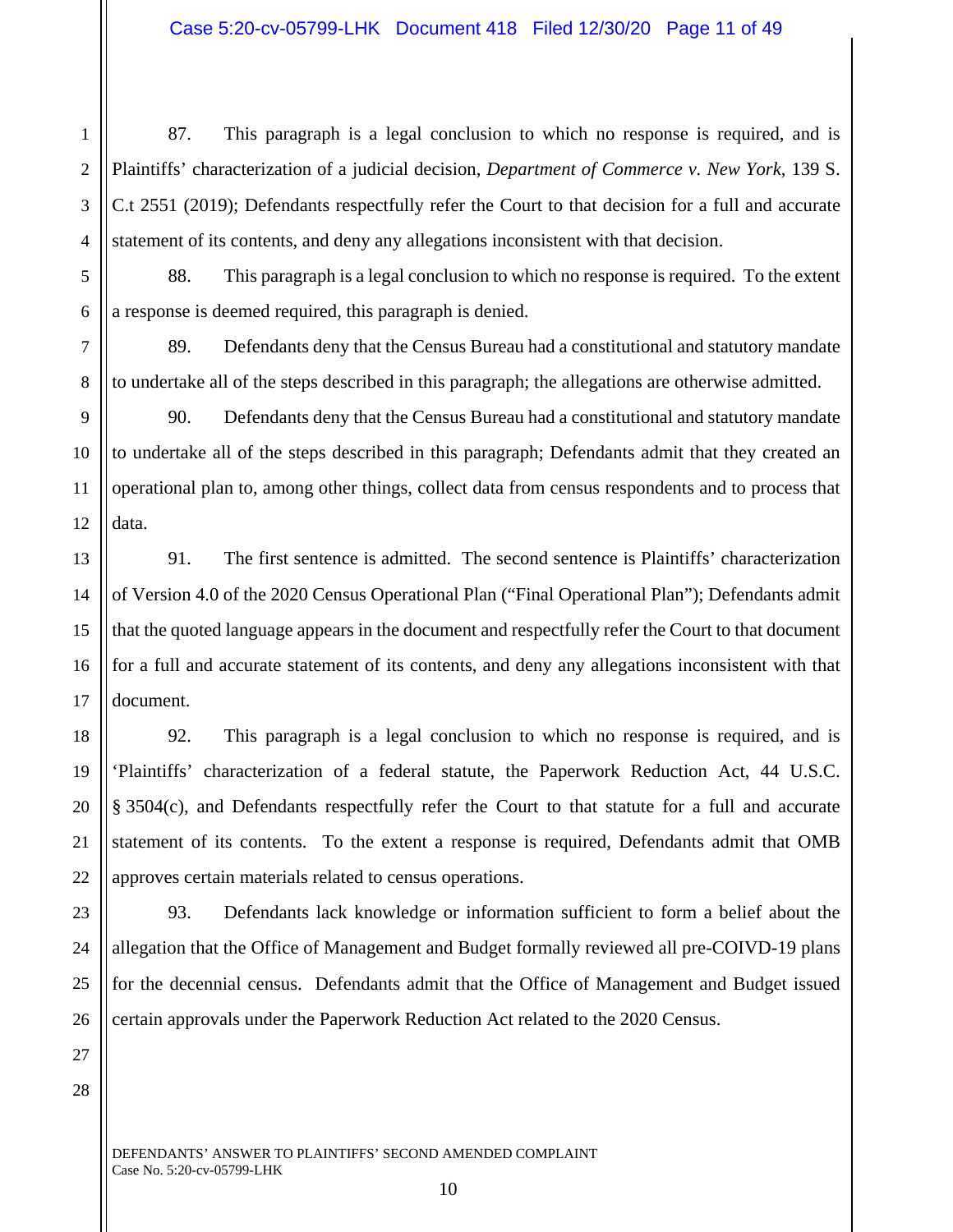1 2 3 94. This paragraph is Plaintiffs' characterization of the Final Operational Plan; Defendants respectfully refer the Court to that document for a full and accurate statement of its contents, and deny any allegations inconsistent with that document.

95. This paragraph is Plaintiffs' characterization of the Final Operational Plan; Defendants respectfully refer the Court to that document for a full and accurate statement of its contents, and deny any allegations inconsistent with that document.

96. This paragraph is Plaintiffs' characterization of the Final Operational Plan; Defendants respectfully refer the Court to that document for a full and accurate statement of its contents, and deny any allegations inconsistent with that document.

97. This paragraph is Plaintiffs' characterization of the Final Operational Plan; Defendants respectfully refer the Court to that document for a full and accurate statement of its contents, and deny any allegations inconsistent with that document.

98. This paragraph is admitted.

99. This paragraph is admitted.

100. This paragraph is Plaintiffs' characterization of unspecified detailed operational plans, and Defendants respectfully refer the Court to those documents for a full and accurate statement of their contents; to the extent a response is deemed required, Defendants admit that the Census Bureau produced detailed operational plans to supplement the Final Operational Plan.

101. This paragraph is Plaintiffs' characterization of unspecified detailed operational plans, and Defendants respectfully refer the Court to those documents for a full and accurate statement of their contents; to the extent a response is deemed required, Defendants admit that the detailed operational plans are generally based in substantial part on the work of officials possessing relevant expertise.

102. The first sentence of this paragraph is Plaintiffs' characterization of the Final Operational Plan; Defendants respectfully refer the Court to that document for a full and accurate statement of its contents, and deny any allegations inconsistent with that document. The second sentence is Plaintiffs' characterization of this lawsuit, to which no response is required; to the extent a response is deemed required, the allegation is denied.

4

5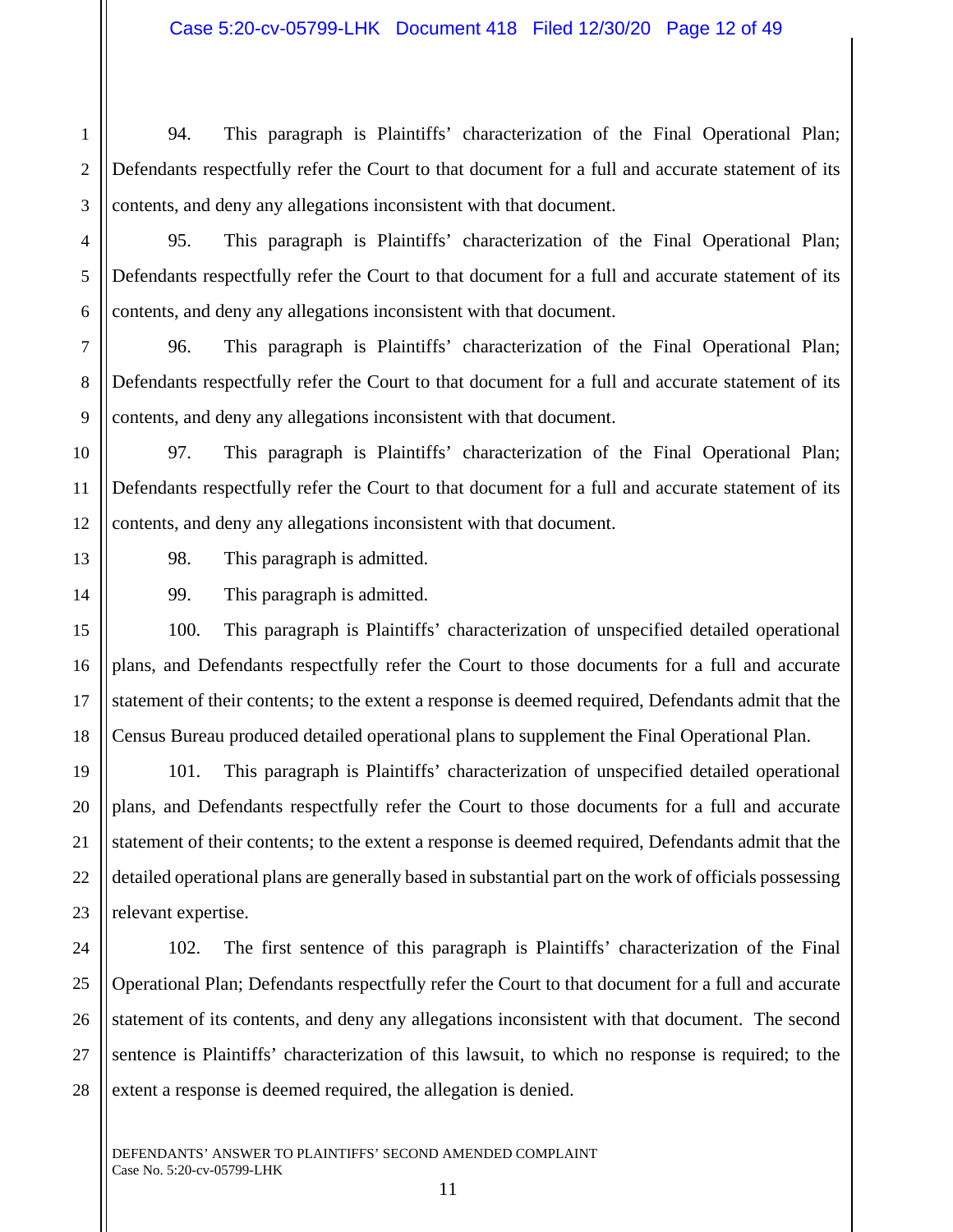2 103. This paragraph is Plaintiffs' definition of "data-collection," to which no response is required; to the extent a response is deemed required, the allegation is denied.

104. This paragraph is Plaintiffs' definition of "data-processing," to which no response is required; to the extent a response is deemed required, the allegation is denied.

105. This paragraph is denied, except to admit that both data collection and data processing must occur in order to achieve the Census Bureau's stated goal alleged in this paragraph.

1

3

4

5

6

7

106. This paragraph is admitted.

107. The allegations of this paragraph consist of Plaintiffs' characterization of the 2020 Census Operational Plan and the supplemental detailed operational plans; Defendants refer to those documents for a full and accurate statement of their contents, and deny any allegations inconsistent with those documents.

13

12

14

17

18

21

108. This paragraph is admitted.

109. This paragraph is admitted.

15 16 110. Defendants deny that Update Leave is an enumeration method; the remaining allegations of this paragraph is admitted.

- 111. This paragraph is denied.
- 112. This paragraph is admitted.

19 20 113. The fourth sentence is denied; the remaining allegations of this paragraph are admitted.

22 23 24 114. The first sentence of this paragraph is Plaintiffs' characterization of the 2020 Census Detailed Operational Plan for Nonresponse Followup Operation; Defendants respectfully refer the Court to that document for a full and accurate statement of its contents and deny any allegations inconsistent with that document.

25 26 27 28 115. This paragraph consists of Plaintiffs' characterizations of the 2020 Census Detailed Operational Plan for Nonresponse Followup Operation; Defendants respectfully refer the Court to that document for a full and accurate statement of its contents, and deny any allegations inconsistent with that document. Defendants further aver that the 2020 Census Detailed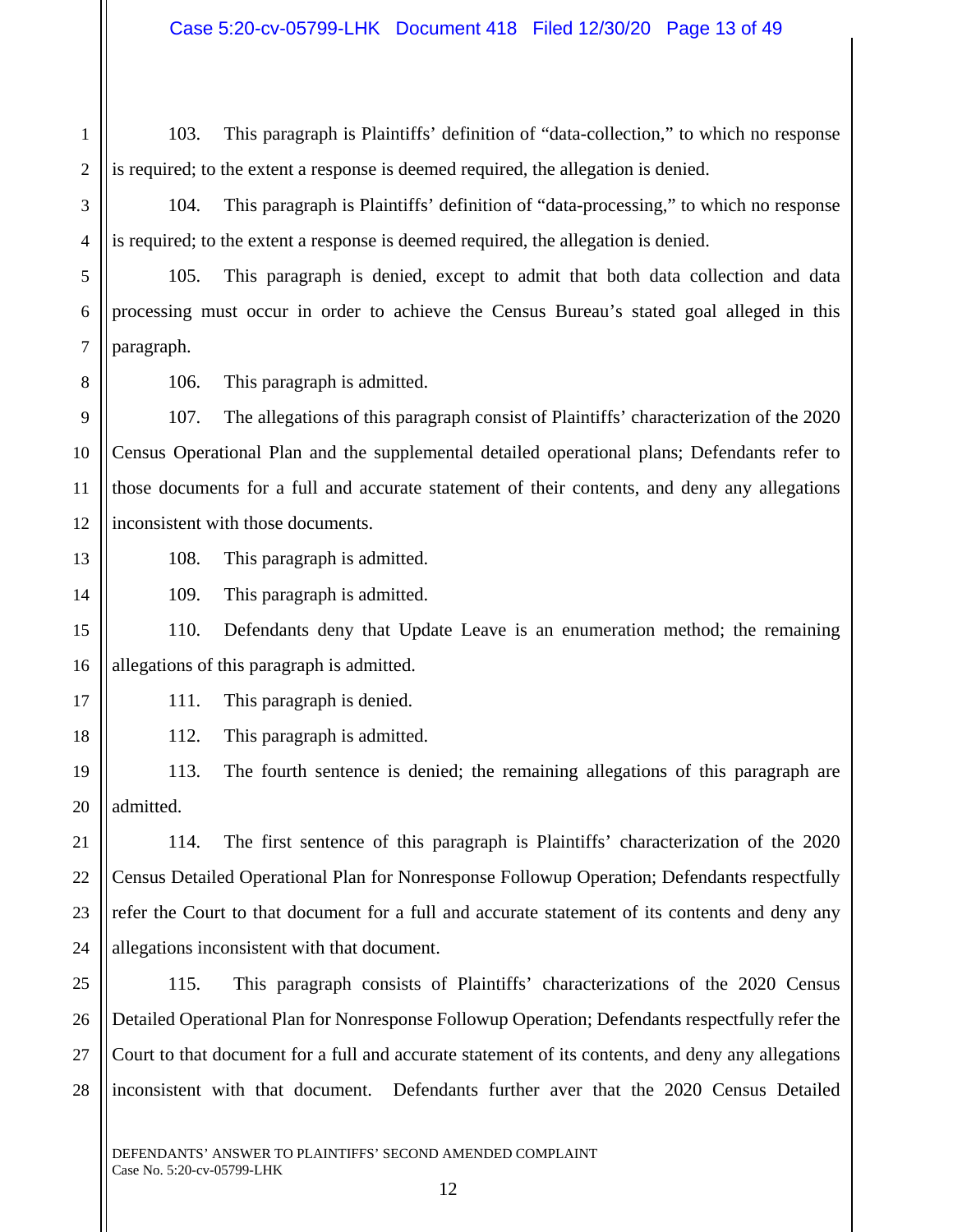1 2 Operational Plan for Nonresponse Followup Operation states "a goal of reducing the number of contact attempts on each household."

116. This paragraph is Plaintiffs' characterization of the 2020 Census Detailed Operational Plan for Nonresponse Followup Operation; Defendants respectfully refer the Court to that document for a full and accurate statement of its contents, and deny any allegations inconsistent with that document.

117. This paragraph is Plaintiffs' characterization of the 2020 Census Detailed Operational Plan for Nonresponse Followup Operation, and Defendants respectfully refer the Court to that document for a full and accurate statement of its contents; to the extent a response is deemed required, the allegations are admitted, except to deny that it has collected data from the nonexistent Department of Housing and Urban Renewal.

13 118. This paragraph is Plaintiffs' characterization of the 2020 Census Detailed Operational Plan for Nonresponse Followup Operation; Defendants respectfully refer the Court to that document for a full and accurate statement of its contents, and deny any allegations inconsistent with that document.

19 119. This paragraph is Plaintiffs' characterization of the 2020 Census Detailed Operational Plan for Nonresponse Followup Operation; Defendants respectfully refer the Court to that document for a full and accurate statement of its contents, and deny any allegations inconsistent with that document.

20 21

22

23

24

25

3

4

5

6

7

8

9

10

11

12

14

15

16

17

18

120. The first, second, and fourth sentences are admitted. The third sentence is denied. 121. This paragraph is denied, except to admit that if the Census Bureau is unable to enumerate a household after six contact attempts, it will use other methods to do so.

- 122. This paragraph is admitted.
	- 123. This paragraph is admitted.

124. The allegations of this paragraph are denied.

26 27 125. The first sentence is admitted. The second sentence is denied, except to admit that the Nonresponse Followup operation involves both collecting information and attempting to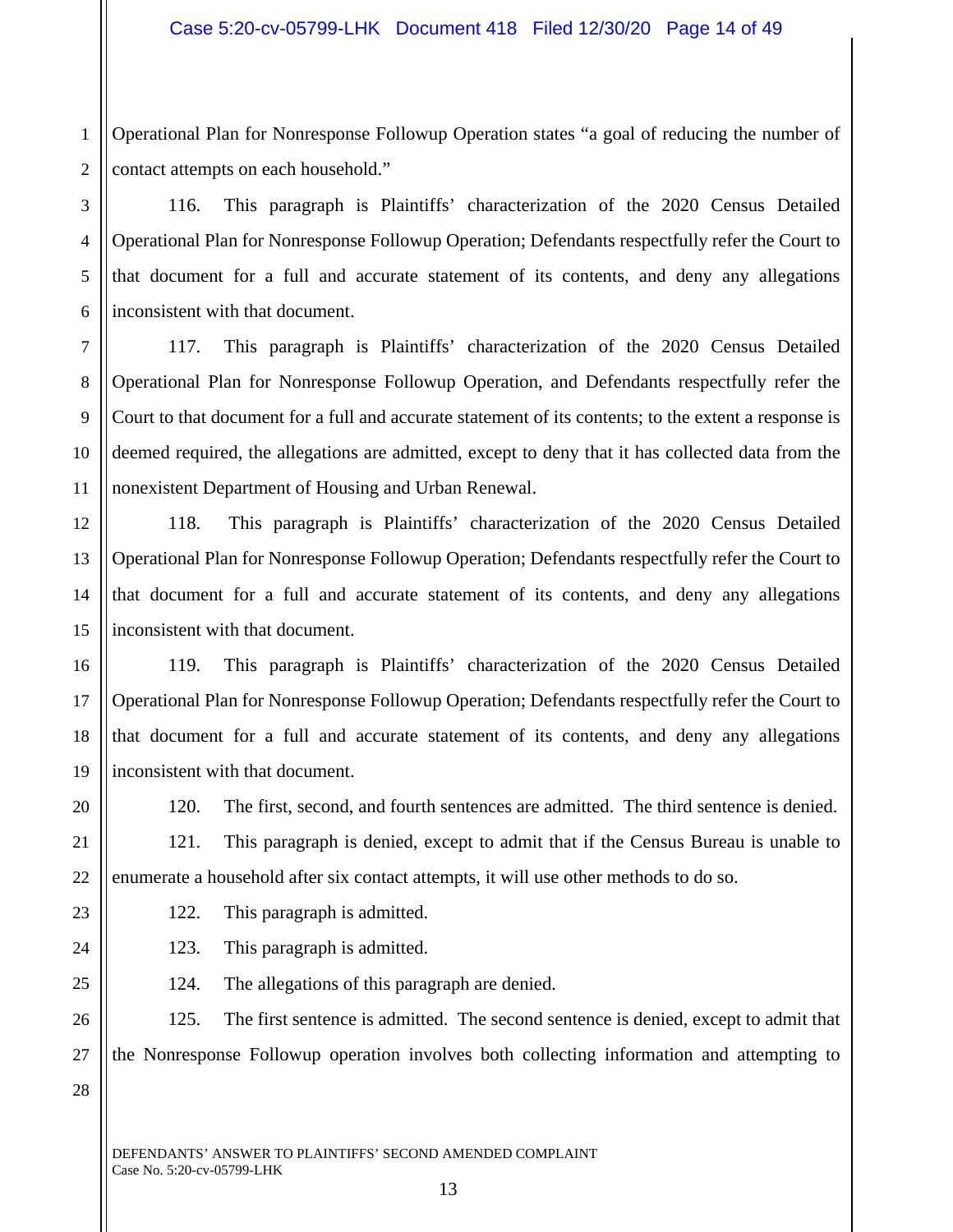2 improve accuracy where possible. The third sentence is denied; Defendants respectfully refer the Court to the Final Operational Plan for what is entailed to "get a fair and accurate account."

126. This paragraph is Plaintiffs' characterization of the 2020 Census Detailed Operational Plan for Nonresponse Followup Operation; Defendants respectfully refer the Court to that document for a full and accurate statement of its contents, and deny any allegations inconsistent with that document.

127. This paragraph is admitted to the extent the figures reflected are derived from the Census Bureau's website.

128. This paragraph is admitted.

129. This paragraph is admitted.

130. This paragraph is Plaintiffs' characterization of the Final Operational Plan; Defendants respectfully refer the Court to that document for a full and accurate statement of its contents, and deny any allegations inconsistent with that document.

131. The allegations of this paragraph are denied, except to admit that hard-to-count populations have lower self-response rates than the general population and make up a larger proportional share of Nonresponse Followup contact attempts.

132. This paragraph is Plaintiffs' characterization of the Final Operational Plan; Defendants respectfully refer the Court to that document for a full and accurate statement of its contents, and deny any allegations inconsistent with that document.

133. This paragraph is Plaintiffs' characterization of the Final Operational Plan; Defendants respectfully refer the Court to that document for a full and accurate statement of its contents, and deny any allegations inconsistent with that document.

134. This paragraph is Plaintiffs' characterization of the Final Operational Plan; Defendants respectfully refer the Court to that document for a full and accurate statement of its contents, and deny any allegations inconsistent with that document.

135. The allegations of this paragraph are denied except to admit that census data has a variety of uses, including in congressional reapportionment, redistricting, civil-rights enforcement, and research.

28

1

3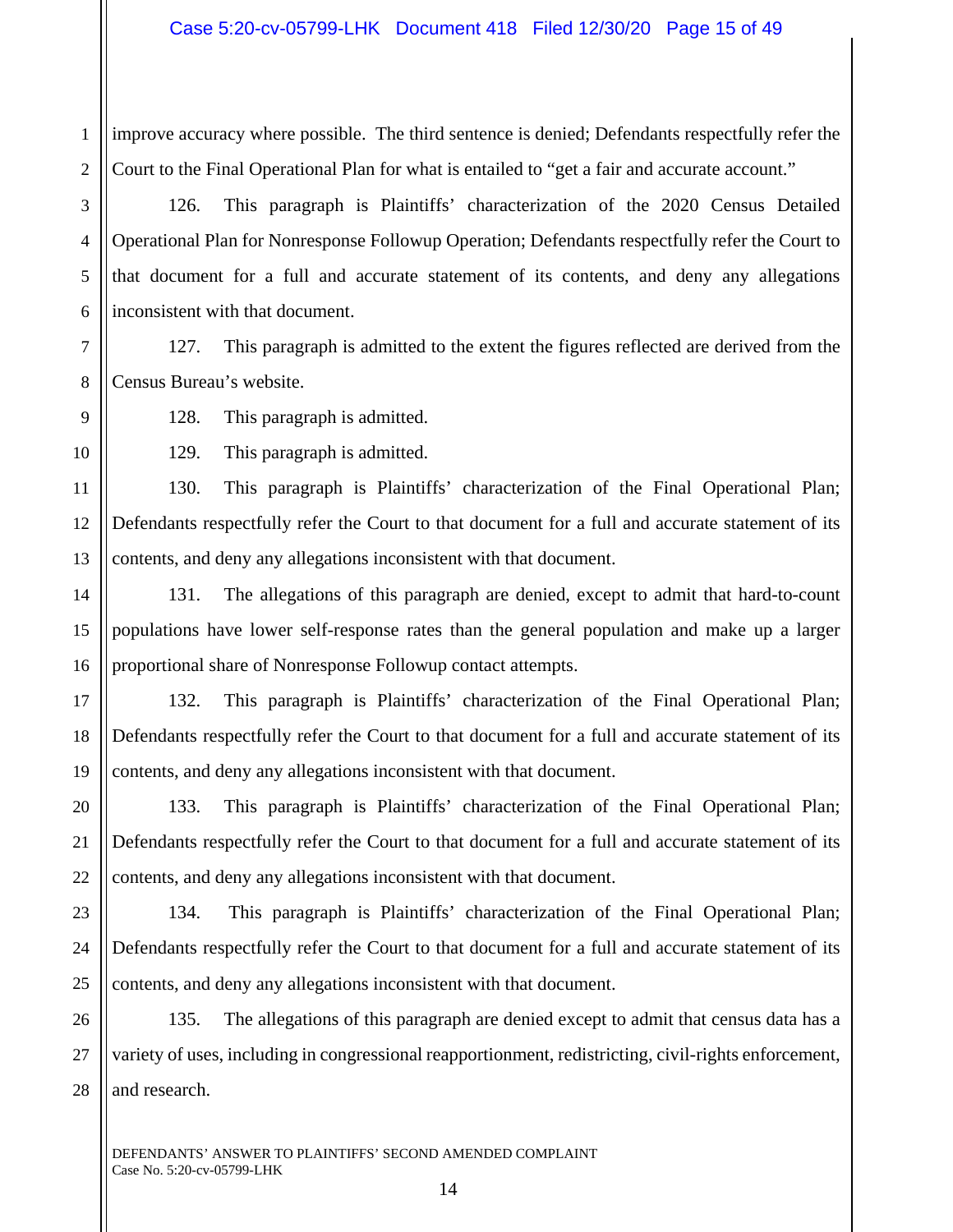136. This paragraph is admitted. 137. This paragraph is admitted. 138. This paragraph is admitted. 139. This paragraph is admitted. 140. This paragraph is admitted. 141. This paragraph is admitted. 142. This paragraph is admitted.

143. This paragraph is admitted.

144. The first sentence is denied, except to admit that administrative records and imputation are used for population and demographic data on housing units not enumerated during field operations. The second sentence is denied.

145. The first and second sentences are denied. The third sentence is denied, except to admit that the use of lower-quality data is likelier to result in inaccurate information than the use of higher-quality data.

146. The first sentence is admitted. The second sentence is denied, except to admit that imputation involves the use of data collected through methods other than imputation. The third sentence is denied except to admit that the Census Bureau designed its imputation methodology to work together with its other forms of data gathering to produce a complete enumeration.

147. This paragraph is admitted.

148. This paragraph is admitted.

149. This paragraph is Plaintiffs' characterization of the Final Operational Plan; Defendants respectfully refer the Court to that document for a full and accurate statement of its contents, and deny any allegations inconsistent with that document.

24 25 26 150. This paragraph is Plaintiffs' characterization of the Final Operational Plan; Defendants respectfully refer the Court to that document for a full and accurate statement of its contents, and deny any allegations inconsistent with that document.

28

27

1

2

3

4

5

6

7

8

9

10

11

12

13

14

15

16

17

18

19

20

21

22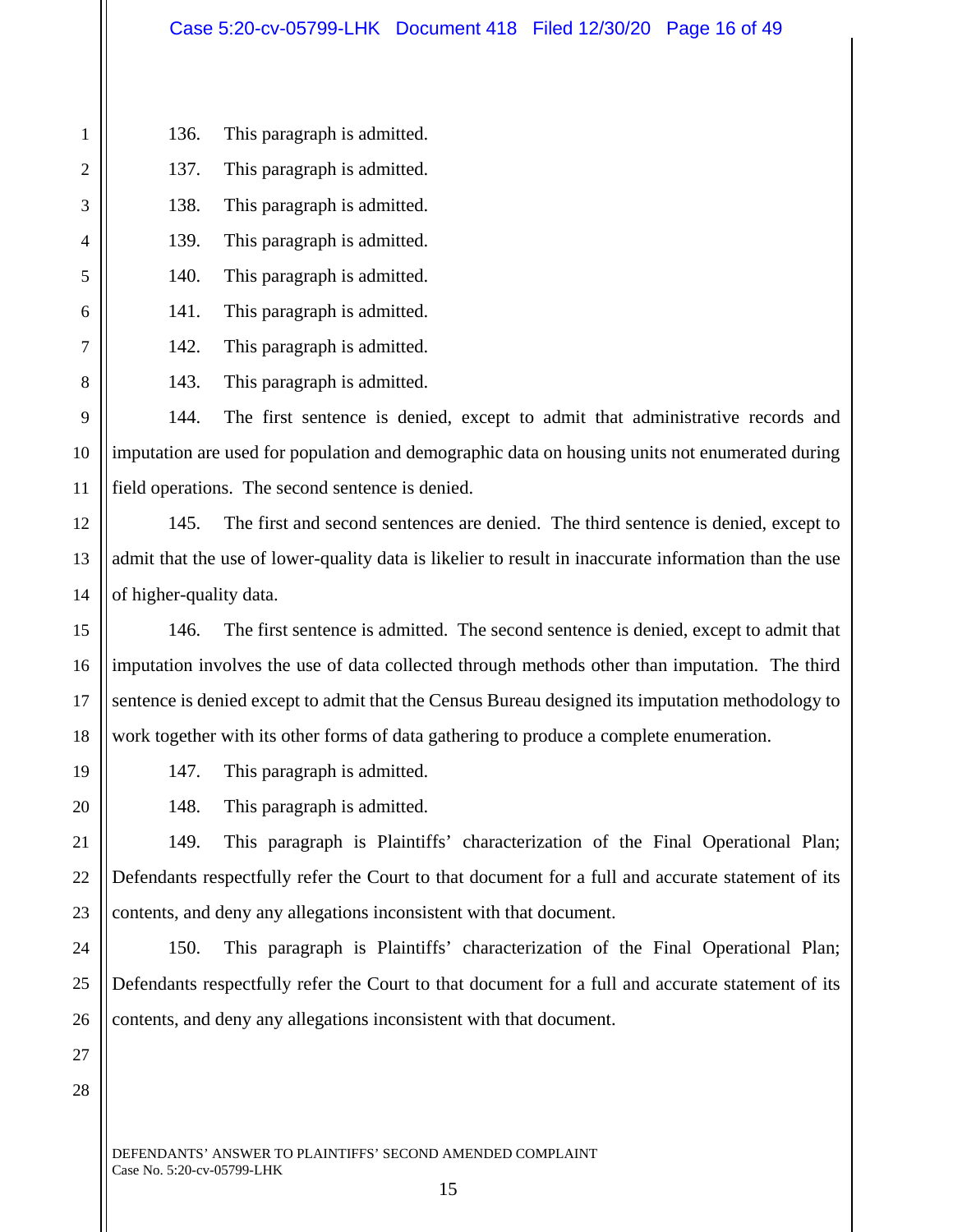1 2 3 151. This paragraph is Plaintiffs' characterization of the Final Operational Plan; Defendants respectfully refer the Court to that document for a full and accurate statement of its contents, and deny any allegations inconsistent with that document.

152. This paragraph is Plaintiffs' characterization of the Final Operational Plan; Defendants respectfully refer the Court to that document for a full and accurate statement of its contents, and deny any allegations inconsistent with that document.

153. This paragraph is Plaintiffs' characterization of the Final Operational Plan; Defendants respectfully refer the Court to that document for a full and accurate statement of its contents, and deny any allegations inconsistent with that document.

12 154. This paragraph is Plaintiffs' characterization of the Final Operational Plan; Defendants respectfully refer the Court to that document for a full and accurate statement of its contents, and deny any allegations inconsistent with that document.

155. This paragraph is Plaintiffs' characterization of the Final Operational Plan; Defendants respectfully refer the Court to that document for a full and accurate statement of its contents, and deny any allegations inconsistent with that document.

4

5

6

7

8

9

10

11

13

14

15

16

17

18

19

21

22

23

24

25

156. This paragraph is admitted.

157. This paragraph is admitted; Defendants further state that the Census Bureau commenced a soft launch of its self-response website shortly before March 10, 2020.

20 158. Defendants lack knowledge or information sufficient to form a belief about the allegations of this paragraph, but admit the COVID-19 pandemic resulted in limitations on ordinary activity in many parts of the nation.

159. This paragraph is Plaintiffs' characterization of a March 18, 2020 statement by Census Bureau Director Dillingham; Defendants respectfully refer the Court to that document for a full and accurate statement of its contents, and deny any allegations inconsistent with that document.

26 27 160. This paragraph is Plaintiffs' characterization of a March 28, 2020 statement by the Census Bureau, and Defendants respectfully refer the Court to that document for a full and accurate

28

DEFENDANTS' ANSWER TO PLAINTIFFS' SECOND AMENDED COMPLAINT Case No. 5:20-cv-05799-LHK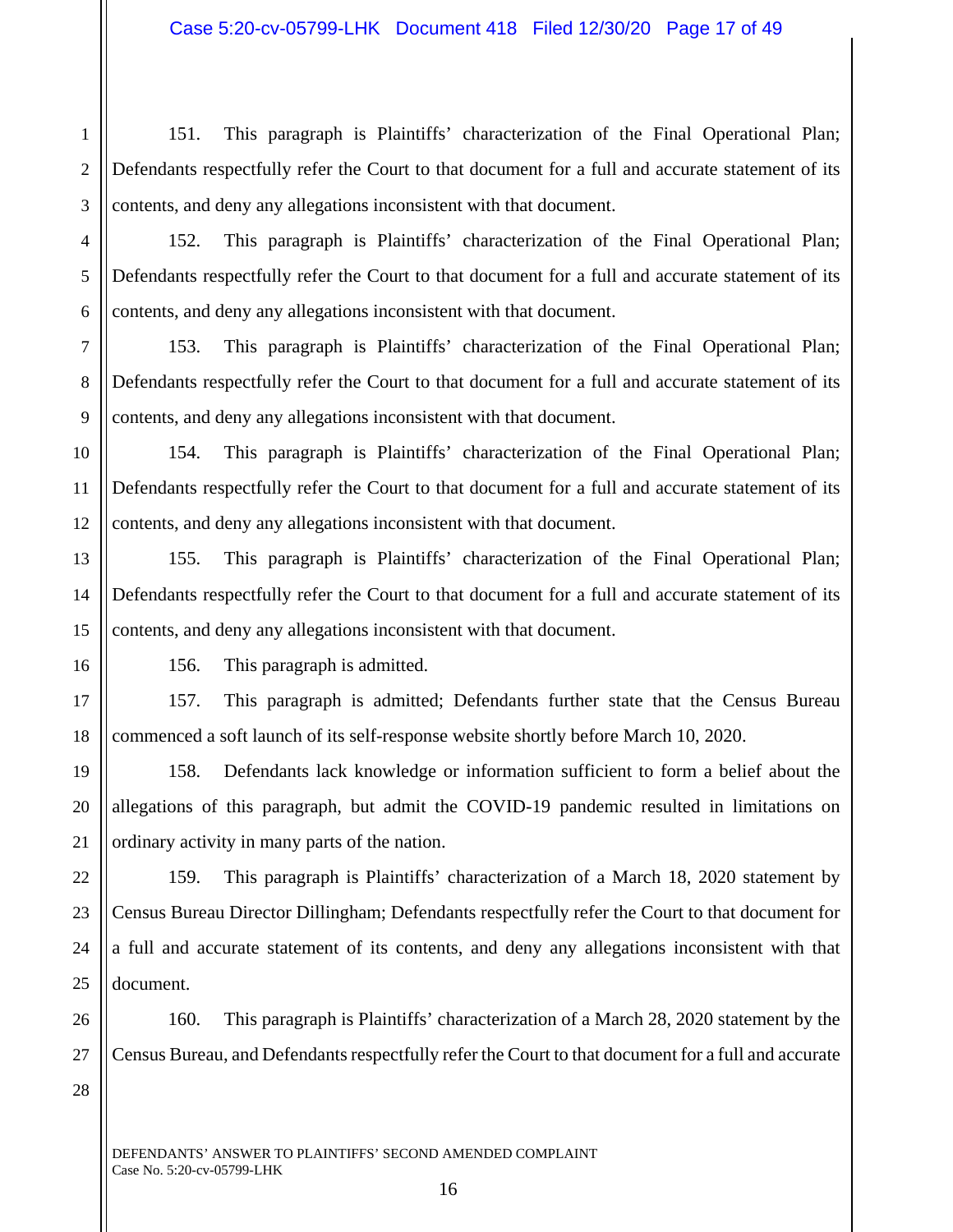1 2 statement of its contents; to the extent a response is deemed required, Defendants admit that the Census Bureau suspended field operations on March 28, 2020, for two additional weeks.

3 4

5

6

7

8

9

11

13

14

15

16

17

18

19

20

21

22

23

24

25

26

27

161. This paragraph is admitted.

162. Defendants deny the allegations in the first sentence except to admit that the suspension of field operations announced on March 18, 2020 resulted in limitations on the hiring and training of enumerators for field operations. Defendants deny the allegations in the second sentence except to admit that the suspension of field operations announced on March 18, 2020 resulted in limitations on background checks and fingerprinting for enumerators.

163. This paragraph is denied.

10 12 164. This paragraph is Plaintiffs' characterization of an April 13, 2020 statement by the Census Bureau; Defendants respectfully refer the Court to that document for a full and accurate statement of its contents, and deny any allegations inconsistent with that document.

165. The first sentence is a legal conclusion to which no response is required, and is Plaintiffs' characterization of a federal statute, the Paperwork Reduction Act, 44 U.S.C. § 3507(h)(3); Defendants respectfully refer the Court to that statute for a full and accurate statement of its contents. The second and third sentences are admitted.

166. This paragraph is Plaintiffs' characterization of an April 27, 2020 statement by the Census Bureau; Defendants respectfully refer the Court to that document for a full and accurate statement of its contents, and deny any allegations inconsistent with that document.

167. This paragraph is Plaintiffs' characterization of the COVID-19 Plan, which is available at ECF No. 37-2, Ex. 4; Defendants respectfully refer the Court to that document for a full and accurate statement of its contents, and deny any allegations inconsistent with that document.

168. This paragraph is Plaintiffs' characterization of the COVID-19 Plan, which is available at ECF No. 37-2, Ex. 4; Defendants respectfully refer the Court to that document for a full and accurate statement of its contents, and deny any allegations inconsistent with that document.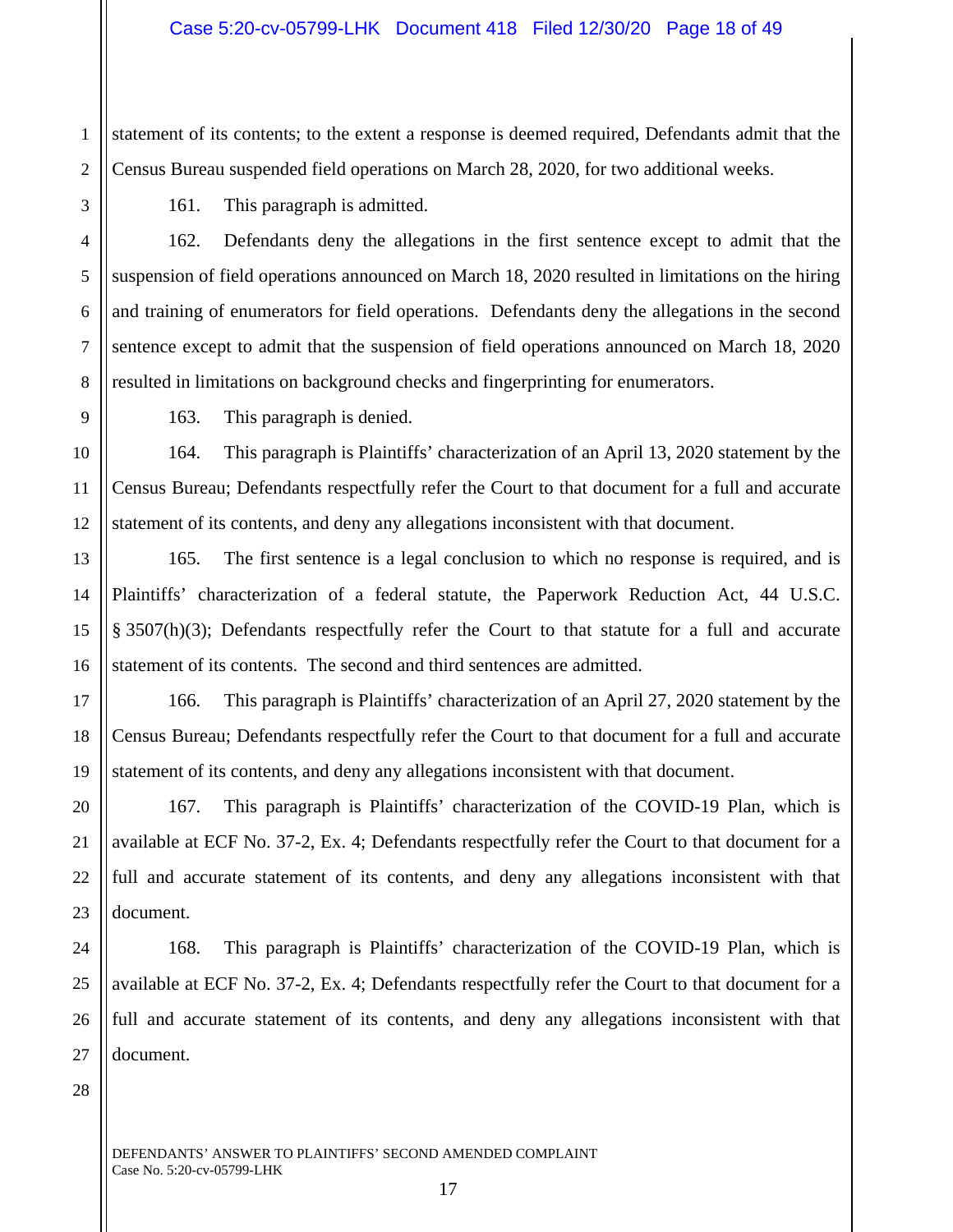2 3 4 169. This paragraph is Plaintiffs' characterization of the COVID-19 Plan, which is available at ECF No. 37-2, Ex. 4; Defendants respectfully refer the Court to that document for a full and accurate statement of its contents, and deny any allegations inconsistent with that document.

170. This paragraph is Plaintiffs' characterization of the COVID-19 Plan, which is available at ECF No. 37-2, Ex. 4; Defendants respectfully refer the Court to that document for a full and accurate statement of its contents, and deny any allegations inconsistent with that document.

171. This paragraph is Plaintiffs' characterization of the COVID-19 Plan, which is available at ECF No. 37-2, Ex. 4; Defendants respectfully refer the Court to that document for a full and accurate statement of its contents, and deny any allegations inconsistent with that document.

172. This paragraph is Plaintiffs' characterization of the COVID-19 Plan, which is available at ECF No. 37-2, Ex. 4; Defendants respectfully refer the Court to that document for a full and accurate statement of its contents, and deny any allegations inconsistent with that document.

173. This paragraph is Plaintiffs' characterization of the COVID-19 Plan, which is available at ECF No. 37-2, Ex. 4; Defendants respectfully refer the Court to that document for a full and accurate statement of its contents, and deny any allegations inconsistent with that document.

21 22 23 24 174. This paragraph is Plaintiffs' characterization of the COVID-19 Plan, which is available at ECF No. 37-2, Ex. 4; Defendants respectfully refer the Court to that document for a full and accurate statement of its contents, and deny any allegations inconsistent with that document.

25

1

5

6

7

8

9

10

11

12

13

14

15

16

17

18

19

20

175. This paragraph is admitted.

26 27 28 176. This paragraph is Plaintiffs' characterization of an April 14, 2020 statement by former Census Bureau officials; Defendants respectfully refer the Court to that document for a full and accurate statement of its contents, and deny any allegations inconsistent with that document.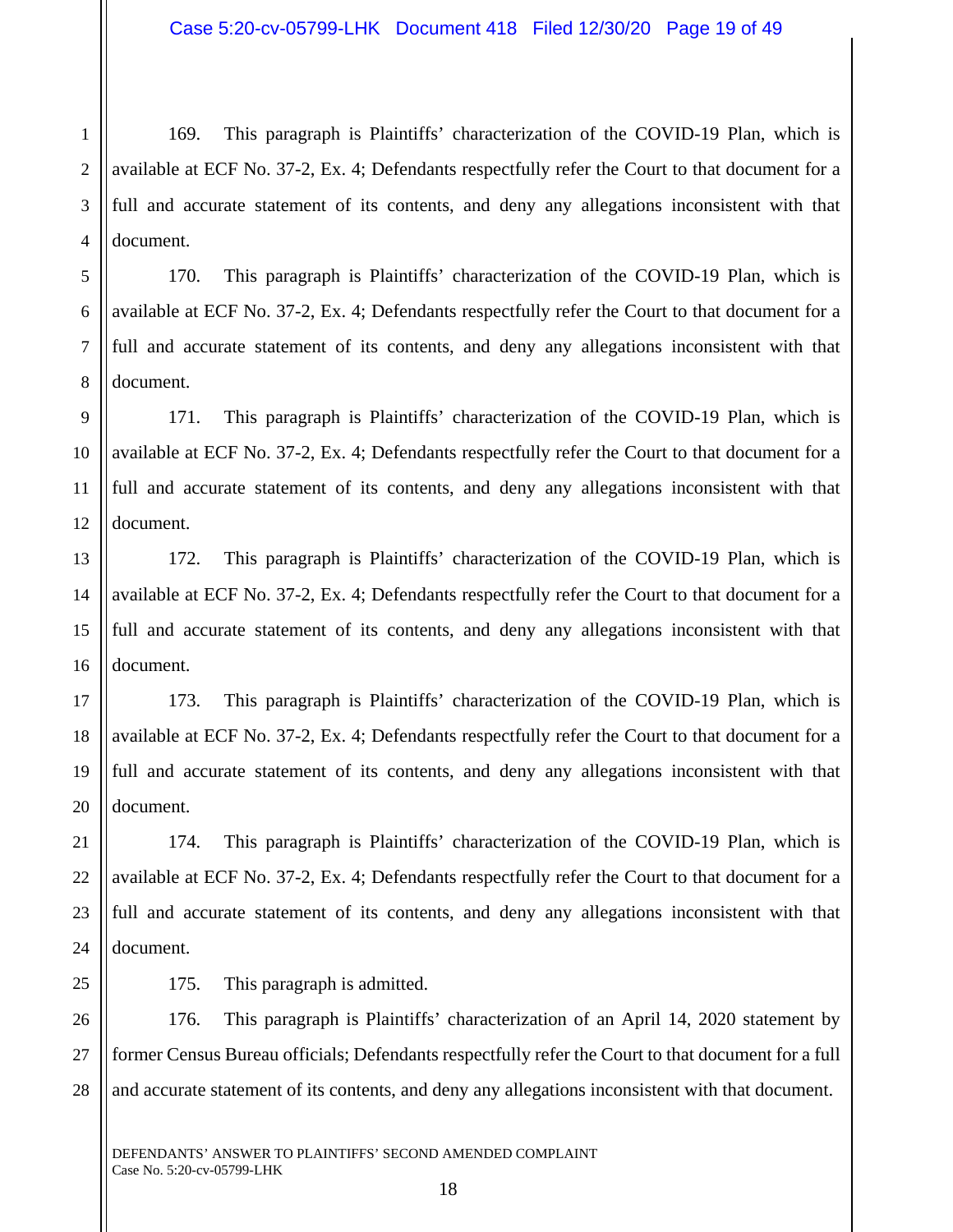2 3 177. This paragraph is Plaintiffs' characterization of an April 14, 2020 statement by former Census Bureau officials; Defendants respectfully refer the Court to that document for a full and accurate statement of its contents, and deny any allegations inconsistent with that document.

178. This paragraph is Plaintiffs' characterization of an April 13, 2020 statement by Vanita Gupta; Defendants respectfully refer the Court to that document for a full and accurate statement of its contents, and deny any allegations inconsistent with that document.

179. This paragraph is Plaintiffs' characterization of an April 13, 2020 statement by Secretary Ross and Director Dillingham; Defendants respectfully refer the Court to that document for a full and accurate statement of its contents, and deny any allegations inconsistent with that document.

11 12 180. This paragraph contains a sentence fragment to which no response is required; to the extent a response is deemed required, the paragraph is denied.

181. This paragraph is Plaintiffs' characterization of an April 13, 2020 news article quoting President Trump; Defendants respectfully refer the Court to that document for a full and accurate statement of its contents, and deny any allegations inconsistent with that document.

182. This paragraph is denied, except to admit that the Census Bureau began implementing the COVID-19 plan after the plan's announcement.

18 19 183. This paragraph is denied, except to admit that the Census Bureau sought statutory deadline relief from Congress.

184. This paragraph is denied.

185. This paragraph is Plaintiffs' characterization of a May 26, 2020 YouTube video; Defendants respectfully refer the Court to that video for a full and accurate statement of its contents, and deny any allegations inconsistent with that video.

186. This paragraph is Plaintiffs' characterization of a July 8, 2020 press briefing transcript; Defendants respectfully refer the Court to that document for a full and accurate statement of its contents, and deny any allegations inconsistent with that document.

187. This paragraph is admitted.

28

1

4

5

6

7

8

9

10

13

14

15

16

17

20

21

22

23

24

25

26

27

DEFENDANTS' ANSWER TO PLAINTIFFS' SECOND AMENDED COMPLAINT Case No. 5:20-cv-05799-LHK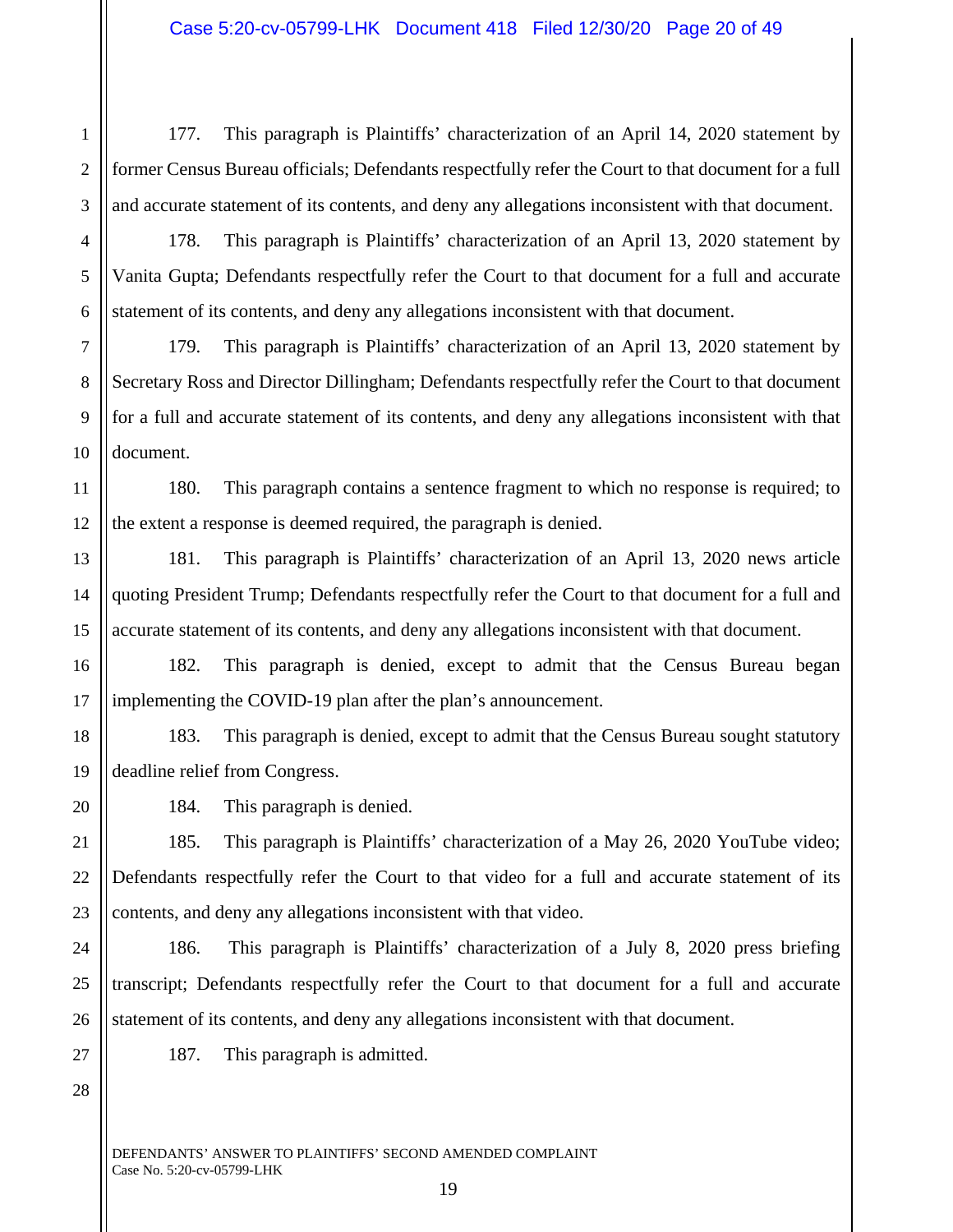188. This paragraph is denied, except to admit that Nonresponse Followup operations were more limited between May 13, 2020 and July 31, 2020 than originally anticipated.

189. This paragraph is Plaintiffs' characterization of the COVID-19 Plan, which is available at ECF No. 37-2, Ex. 4; Defendants respectfully refer the Court to that document for a full and accurate statement of its contents, and deny any allegations inconsistent with that document.

190. This paragraph is denied.

8 9 191. This paragraph is denied, except to admit that 161 stateside offices reopened on or around August 9, 2020.

10 11 12 192. This paragraph is denied, except to admit that the Census Bureau for a certain period through on or about July 31, 2020 communicated that self-responses would be accepted until October 31, 2020.

13 14 193. Defendants lack knowledge or information sufficient to form a belief about the allegations of this paragraph.

15 16 194. Defendants lack knowledge or information sufficient to form a belief about the allegations of this paragraph.

17 18 195. Defendants lack knowledge or information sufficient to form a belief about the allegations of this paragraph.

19 20 196. Defendants lack knowledge or information sufficient to form a belief about the allegations of this paragraph.

21 22 197. Defendants lack knowledge or information sufficient to form a belief about the allegations of this paragraph.

198. This paragraph is denied.

199. This paragraph is denied.

25 26 27 28 200. The first sentence is denied. The remaining allegations of this paragraph are Plaintiffs' characterization of an August 3, 2020 Census Bureau press release, which is available at https://www.census.gov/newsroom/press-releases/2020/delivering-complete-accuratecount.html ("August 3 Press Release"); Defendants respectfully refer the Court to that document

6

7

23

24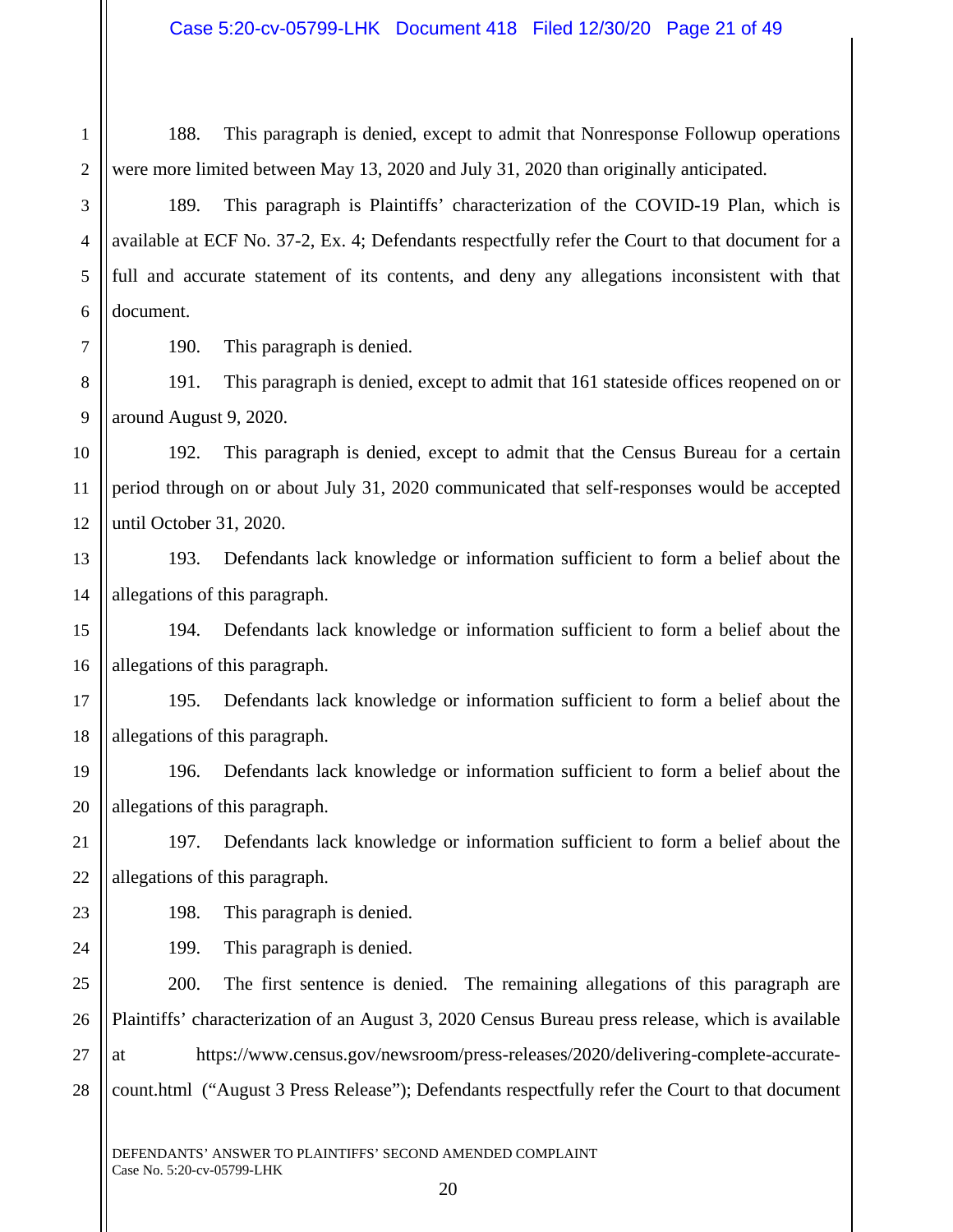1 2 for a full and accurate statement of its contents, and deny any allegations inconsistent with that document.

6 8 201. The first statement is Plaintiffs' characterization of the August 3 Press Release; Defendants respectfully refer the Court to that document for a full and accurate statement of its contents, and deny any allegations inconsistent with that document. Defendants deny the second sentence except to admit that the August 3 Press Release announcing updates to the Census Bureau's plan to complete the census by the statutory deadline of December 21, 2020 consisted of a statement by Director Dillingham, not Secretary Ross.

202. The allegations of this paragraph are Plaintiffs' characterization of the August 3 Press Release; Defendants respectfully refer the Court to that document for a full and accurate statement of its contents, and deny any allegations inconsistent with that document.

203. The allegations of this paragraph are Plaintiffs' characterization of the August 3 Press Release; Defendants respectfully refer the Court to that document for a full and accurate statement of its contents, and deny any allegations inconsistent with that document.

204. The allegations of this paragraph are Plaintiffs' characterization of the August 3 Press Release; Defendants respectfully refer the Court to that document for a full and accurate statement of its contents, and deny any allegations inconsistent with that document.

205. The allegations of this paragraph are Plaintiffs' characterization of the Final Operational Plan and the August 3 Press Release; Defendants refer to those documents for a full and accurate statement of their contents, and deny any allegations inconsistent with those documents.

206. The allegations of this paragraph are Plaintiffs' characterization of the August 3 Press Release; Defendants respectfully refer the Court to that document for a full and accurate statement of its contents, and deny any allegations inconsistent with that document.

207. The allegations of this paragraph are Plaintiffs' characterization of the August 3 Press Release; Defendants respectfully refer the Court to that document for a full and accurate statement of its contents, and deny any allegations inconsistent with that document.

28

3

4

5

7

9

10

11

12

13

14

15

16

17

18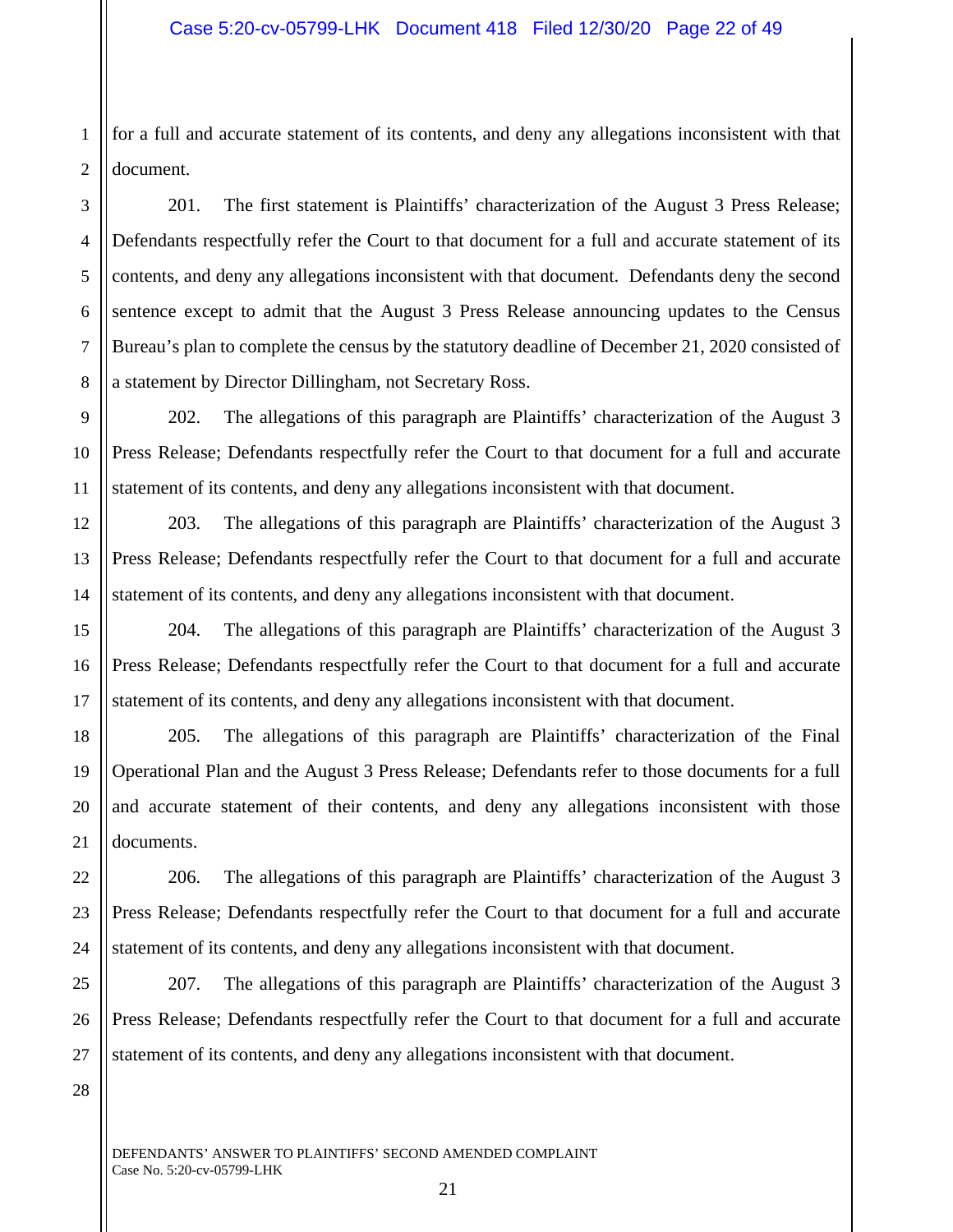208. The allegations of this paragraph are Plaintiffs' characterization of the August 3 Press Release; Defendants respectfully refer the Court to that document for a full and accurate statement of its contents, and deny any allegations inconsistent with that document.

1

2

3

4

5

6

7

8

9

10

11

12

13

14

15

16

17

18

19

20

21

25

26

27

28

209. This paragraph is denied.

210. This paragraph is denied, except to admit that certain Census Bureau employees made statements during the alleged time period questioning the ability to complete the census by the end of 2020.

211. This paragraph is denied, except to admit that certain Census Bureau employees made statements during the alleged time period questioning the ability to complete the census by the end of 2020.

212. The allegations of this paragraph are Plaintiffs' characterization of an excerpt from an unspecified statement by an unspecified individual; Defendants respectfully refer the Court to that statement for a full and accurate statement of its contents and deny any allegations inconsistent with that statement.

213. The allegations of this paragraph are Plaintiffs' characterization of excerpts from unspecified statements by unspecified individuals; Defendants refer to those statements for a full and accurate statement of their contents, and deny any allegations inconsistent with those statements.

214. The allegations of this paragraph are Plaintiffs' characterization of a document entitled "Elevator Speech"; Defendants respectfully refer the Court to that document for a full and accurate statement of its contents, and deny any allegations inconsistent with that document.

22 23 24 215. The allegations of this paragraph are Plaintiffs' characterization of an email by Tim Olson; Defendants respectfully refer the Court to that document for a full and accurate statement of its contents, and deny any allegations inconsistent with that document.

216. The allegations of this paragraph are Plaintiffs' characterization of a document entitled "Elevator Speech"; Defendants respectfully refer the Court to that document for a full and accurate statement of its contents, and deny any allegations inconsistent with that document.

DEFENDANTS' ANSWER TO PLAINTIFFS' SECOND AMENDED COMPLAINT Case No. 5:20-cv-05799-LHK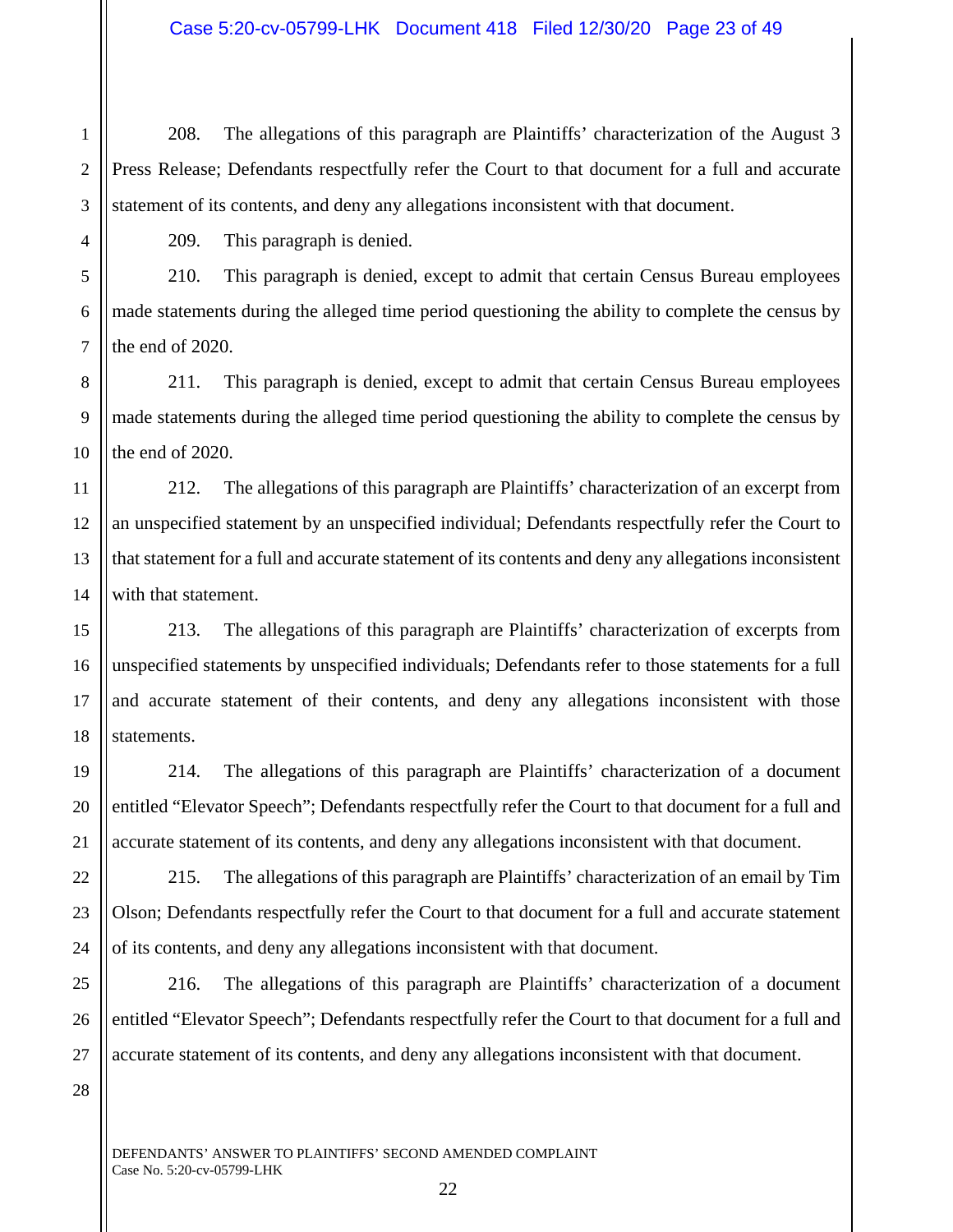217. The allegations of this paragraph are denied, except to admit that the Census Bureau website was modified on or about July 31, 2020 to omit references to Nonresponse Followup and self-response operations continuing through October 31, 2020.

218. The allegations of this paragraph are Plaintiffs' characterization of an August 11, 2020 NPR news report; Defendants respectfully refer the Court to that document for a full and accurate statement of its contents, and deny any allegations inconsistent with that document.

219. This paragraph is admitted.

220. This paragraph is denied.

221. The allegations of this paragraph are Plaintiffs' characterization of an August 4, 2020 press release; Defendants respectfully refer the Court to that document for a full and accurate statement of its contents, and deny any allegations inconsistent with that document.

222. The allegations of this paragraph are Plaintiffs' characterization of an August 4, 2020 press release; Defendants respectfully refer the Court to that document for a full and accurate statement of its contents, and deny any allegations inconsistent with that document.

223. The allegations of this paragraph are Plaintiffs' characterization of an August 5, 2020 letter; Defendants respectfully refer the Court to that document for a full and accurate statement of its contents, and deny any allegations inconsistent with that document.

224. The allegations of this paragraph are Plaintiffs' characterization of an August 5, 2020 letter; Defendants respectfully refer the Court to that document for a full and accurate statement of its contents, and deny any allegations inconsistent with that document.

225. The allegations of this paragraph are Plaintiffs' characterization of a July 31, 2020 press release; Defendants respectfully refer the Court to that document for a full and accurate statement of its contents, and deny any allegations inconsistent with that document.

226. The first sentence is denied. The remaining allegations of this paragraph are Plaintiffs' characterization of an August 11, 2020 NPR news report; Defendants respectfully refer the Court to that document for a full and accurate statement of its contents, and deny any allegations inconsistent with that document.

28

1

2

3

4

5

6

7

8

9

10

11

12

13

14

15

16

17

18

19

20

21

22

23

24

25

26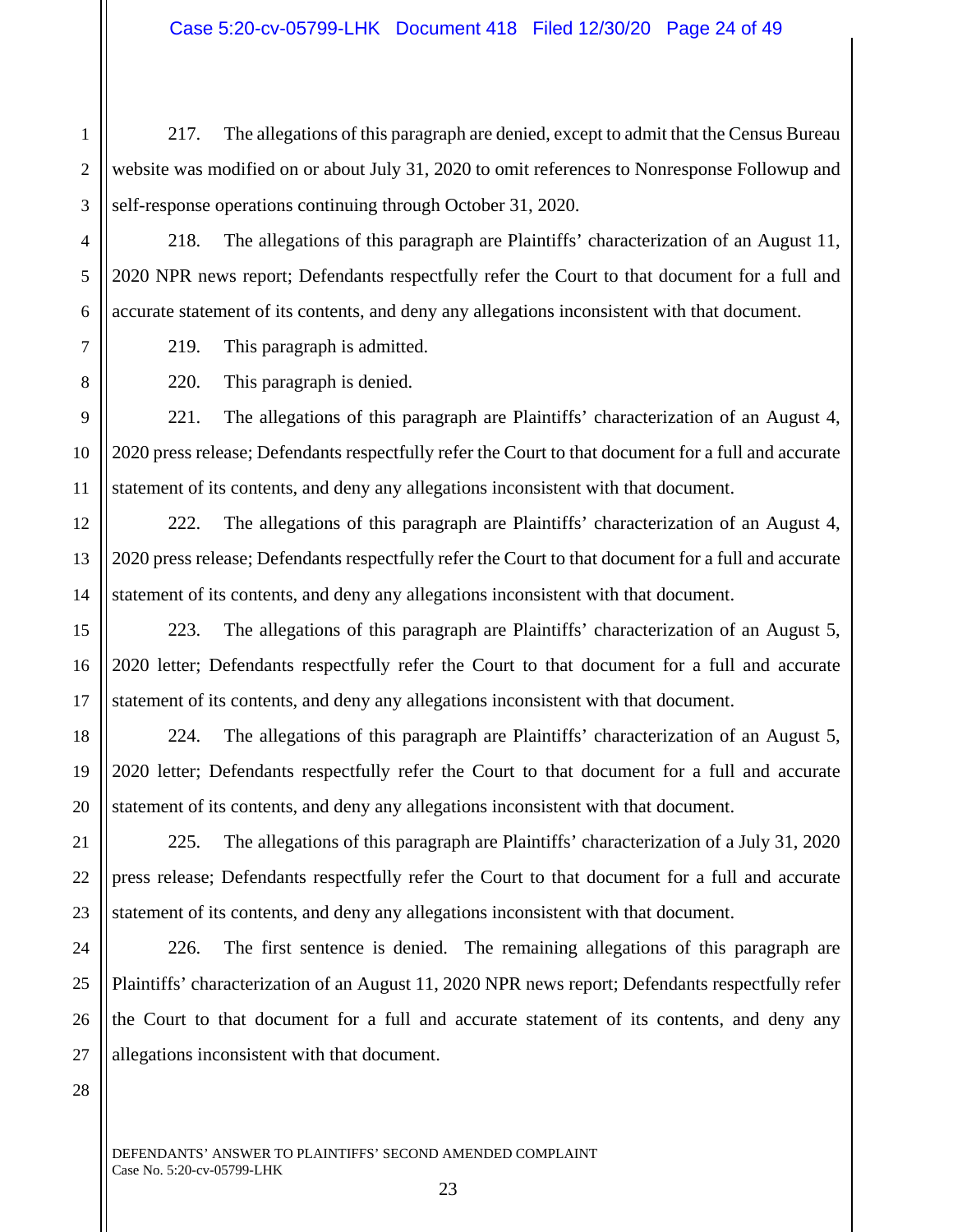1 2 3 227. The first sentence is denied. The remaining allegations are Plaintiffs' characterization of their later allegations, to which no response is required; to the extent a response is deemed required, the allegations are denied.

228. This paragraph is denied.

6 229. The allegations of this paragraph are denied, except to admit that the period for Nonresponse Followup in the Replan is not as lengthy as that in the Final Operational Plan.

230. This paragraph is admitted.

231. The allegations of this paragraph are denied, except to admit that Nonresponse Followup began in mid-July 2020 and on August 9, 2020 in New Mexico, South Carolina, Texas, and Georgia, and that the Census Bureau's determination of which Area Census Offices to open during the soft-launch phase was based on the state of the pandemic in a given area according to CDC data, as well as state and local restrictions.

232. The first, second, third, and fifth sentences are denied. Defendants admit that the self-response rate in Los Angeles on August 18, 2020, before the census was completed, was lower than the final self-response rate for Los Angeles in the 2010 Census.

233. Defendants lack knowledge or information sufficient to form a belief about the allegations of this paragraph.

234. The allegations of this paragraph are Plaintiffs' characterization of an August 11, 2020 press release and the 2020 Census Final Operational Plan; Defendants respectfully refer the Court to those documents for a full and accurate statement of their contents, and deny any allegations inconsistent with those documents.

235. This paragraph is denied.

236. The first sentence is denied. The remaining allegations of this paragraph are Plaintiffs' characterization of the Household Pulse Survey, a description and results of which are available at https://www.census.gov/data/experimental-data-products/household-pulsesurvey.html; Defendants respectfully refer the Court to that document for a full and accurate statement of its contents, and deny any allegations inconsistent with that document.

28

4

5

7

8

9

10

11

12

13

14

15

16

17

18

19

20

21

22

23

24

25

26

27

237. This paragraph is denied.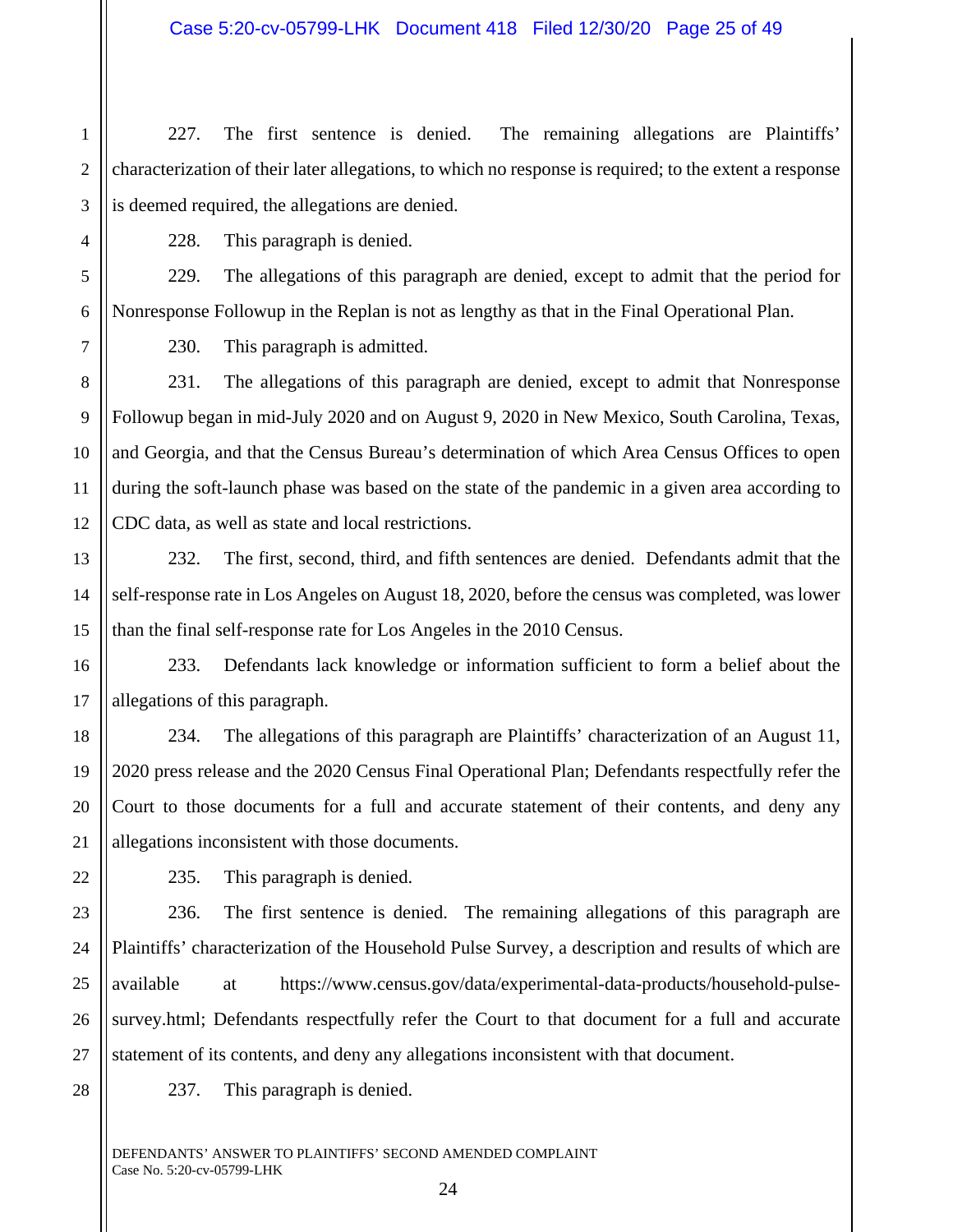1 2 238. This paragraph is denied, except to admit that the Census Bureau encountered retention issues with enumerators.

239. Defendants lack knowledge or information sufficient to form a belief about the allegations of this paragraph.

240. The allegations of this paragraph are Plaintiffs' characterization of a July 8, 2020 press briefing; Defendants respectfully refer the Court to that document for a full and accurate statement of its contents, and deny any allegations inconsistent with that document.

241. The allegations of this paragraph are Plaintiffs' characterization of an August 8, 2020 news report; Defendants respectfully refer the Court to that document for a full and accurate statement of its contents, and deny any allegations inconsistent with that document.

242. The allegations of this paragraph are Plaintiffs' characterization of an August 8, 2020 news report; Defendants respectfully refer the Court to that document for a full and accurate statement of its contents, and deny any allegations inconsistent with that document.

243. The allegations of this paragraph are Plaintiffs' characterization of an August 11, 2020 news report; Defendants respectfully refer the Court to that document for a full and accurate statement of its contents, and deny any allegations inconsistent with that document.

3

4

5

6

7

8

9

10

11

12

13

14

15

16

17

18

19

20

21

22

23

24

26

27

28

244. The allegations of this paragraph are denied.

245. The allegations of this paragraph are Plaintiffs' characterization of a June 2020 GAO report; Defendants respectfully refer the Court to that document for a full and accurate statement of its contents, and deny any allegations inconsistent with that document.

246. The allegations of this paragraph are Plaintiffs' characterization of a June 2020 GAO report; Defendants respectfully refer the Court to that document for a full and accurate statement of its contents, and deny any allegations inconsistent with that document.

25 247. The first sentence is denied. Defendants lack knowledge or information sufficient to form a belief about the allegations of the second sentence.

248. This paragraph is denied.

249. This paragraph is denied.

250. This paragraph is denied.

DEFENDANTS' ANSWER TO PLAINTIFFS' SECOND AMENDED COMPLAINT Case No. 5:20-cv-05799-LHK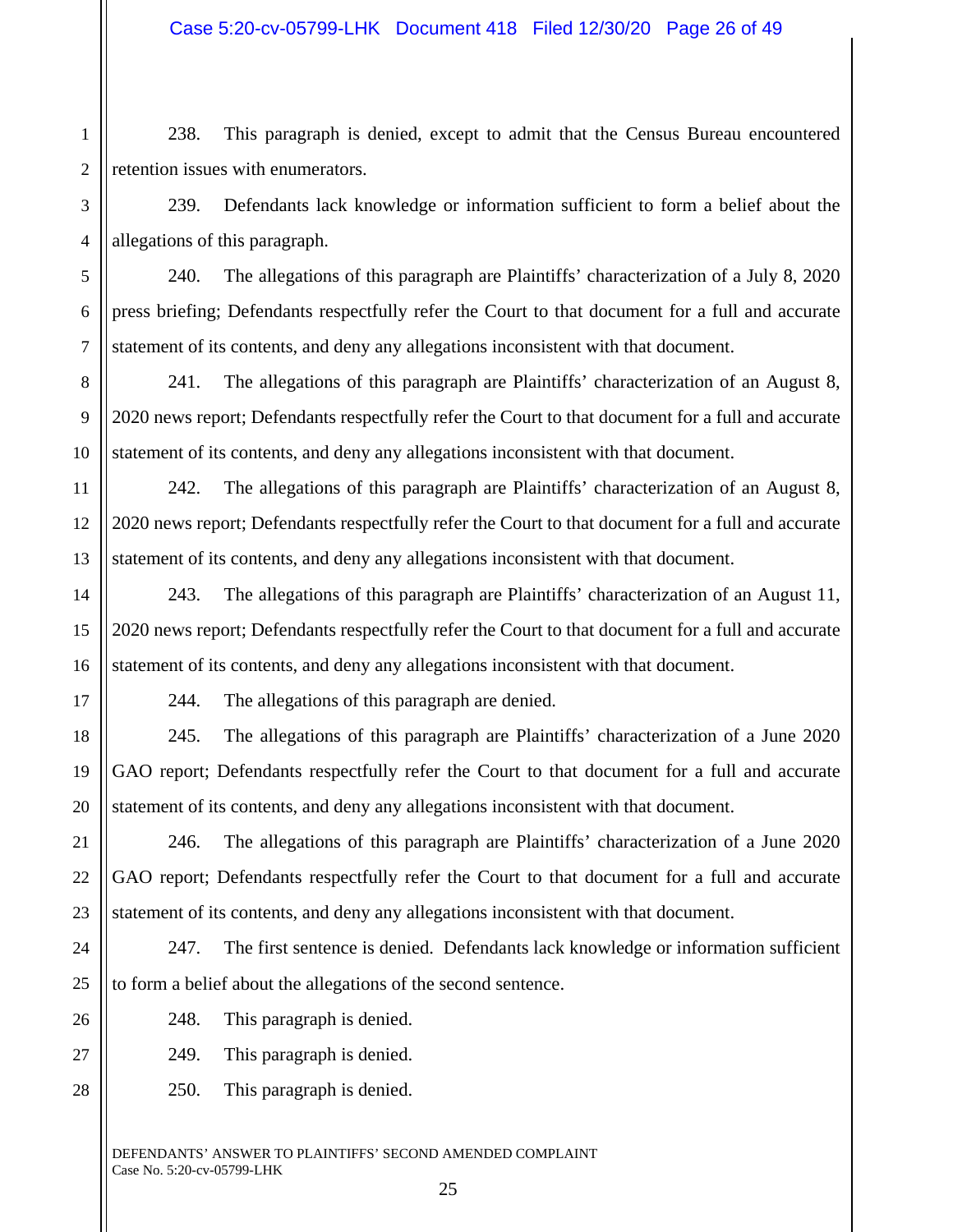251. This paragraph is denied.

252. This paragraph is denied.

253. This paragraph is Plaintiffs' characterization of the Final Operational Plan; Defendants respectfully refer the Court to that document for a full and accurate statement of its contents, and deny any allegations inconsistent with that document.

254. This paragraph is denied.

255. This paragraph is denied.

256. This paragraph is Plaintiffs' characterization of the Final Operational Plan and the Replan; Defendants respectfully refer the Court to those documents for a full and accurate statement of their contents, and deny any allegations inconsistent with that document.

257. The first two sentences of this paragraph is Plaintiffs' characterization of the Final Operational Plan; Defendants respectfully refer the Court to that document for a full and accurate statement of its contents, and deny any allegations inconsistent with that document. Defendants deny the allegations in the third and fourth sentences except to admit that, under the Replan, Non-Response Follow Up was scheduled to be completed by September 20, 2020.

258. This paragraph is denied.

259. This paragraph is denied.

260. This paragraph is denied.

261. This paragraph is Plaintiffs' characterization of the Final Operational Plan and the COVID-19 plan; Defendants respectfully refer the Court to those documents for a full and accurate statement of their contents, and deny any allegations inconsistent with those documents.

262. This paragraph is denied.

263. The first sentence is denied. The second sentence is Plaintiffs' characterization of a July 23 communication by Timothy Olson; Defendants respectfully refer the Court to that document for a full and accurate statement of its contents, and deny any allegations inconsistent with that document.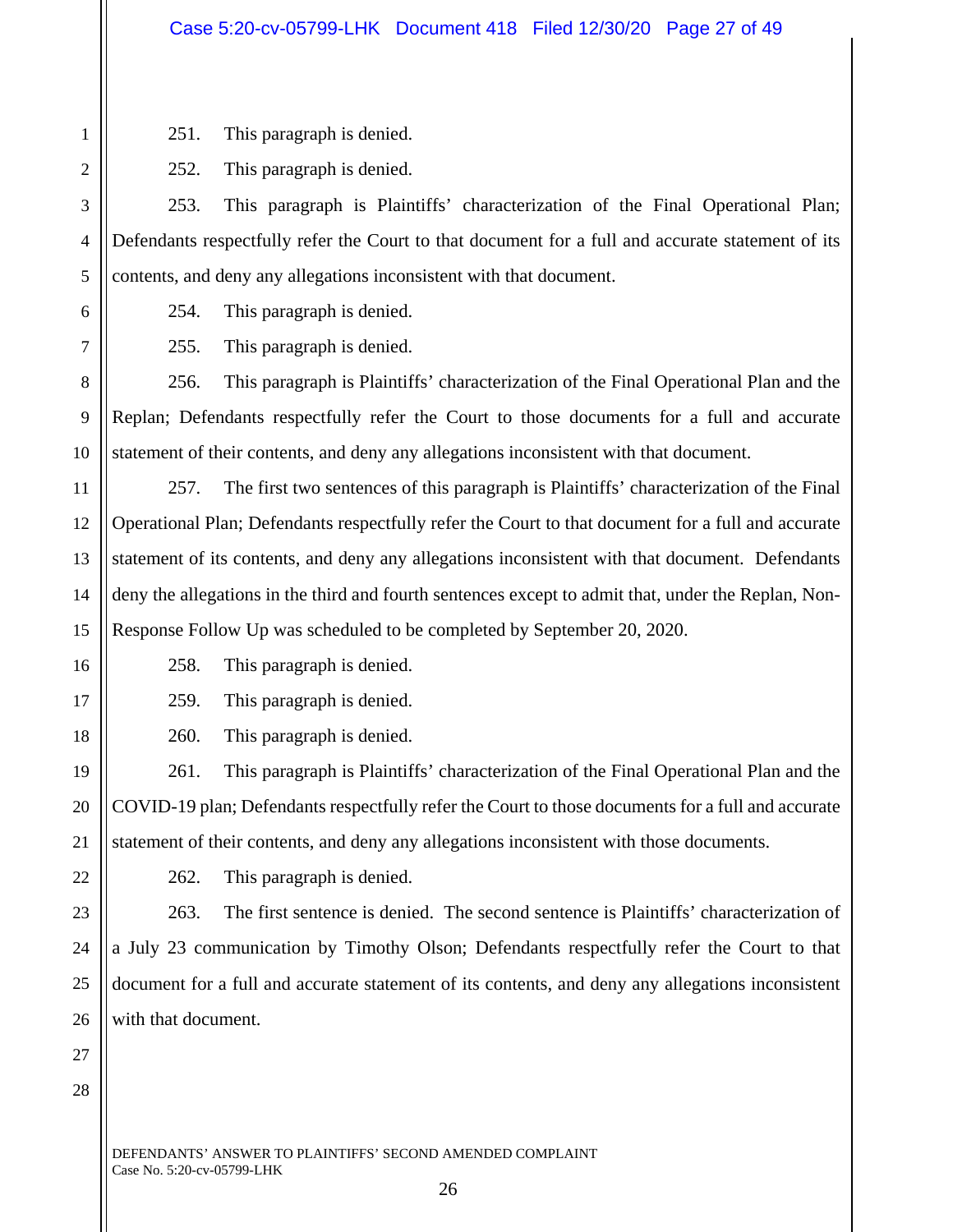1 2 264. This paragraph is Plaintiffs' characterization of a communication by Kathleen Styles; Defendants respectfully refer the Court to that document for a full and accurate statement of its contents, and deny any allegations inconsistent with that document.

265. The first sentence is denied. The second sentence is Plaintiffs' characterization of a communication by James Treat; Defendants respectfully refer the Court to that document for a full and accurate statement of its contents, and deny any allegations inconsistent with that document.

8 9 10 266. This paragraph is Plaintiffs' characterization of an unspecified document; Defendants respectfully refer the Court to that document for a full and accurate statement of its contents, and deny any allegations inconsistent with that document.

11 12 13 267. The first sentence is denied. The remaining allegations are Plaintiffs' characterization of their later allegations, to which no response is required; to the extent a response is deemed required, the allegations are denied.

268. This paragraph is Plaintiffs' characterization of the Final Operational Plan and the COVID-19 Plan; Defendants respectfully refer the Court to those documents for a full and accurate statement of their contents, and deny any allegations inconsistent with those documents.

17 18 269. Defendants lack knowledge or information sufficient to form a belief about the allegations of this paragraph.

19 20 270. Defendants lack knowledge or information sufficient to form a belief about the allegations of this paragraph.

21 22 271. Defendants lack knowledge or information sufficient to form a belief about the allegations of this paragraph.

272. This paragraph is denied.

24 25 273. This paragraph is denied, except to admit that the Census Bureau uses information from Internal Revenue Service administrative records.

274. This paragraph is denied.

27

DEFENDANTS' ANSWER TO PLAINTIFFS' SECOND AMENDED COMPLAINT Case No. 5:20-cv-05799-LHK

3 4 5

6

7

14

15

16

23

26

27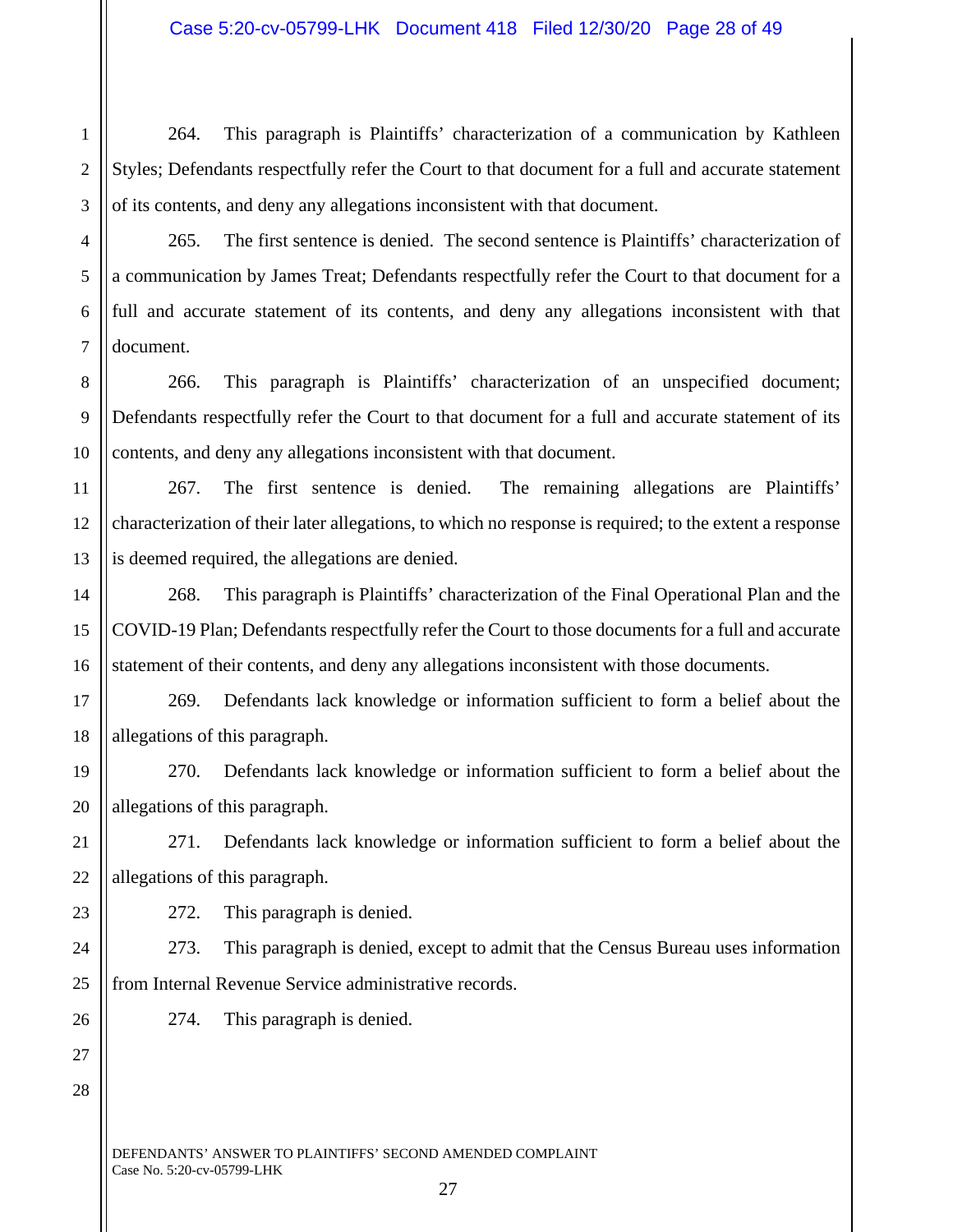275. The first sentence is denied. The second sentence is Plaintiffs' characterization of an unspecified document; Defendants respectfully refer the Court to that document for a full and accurate statement of its contents, and deny any allegations inconsistent with that document.

276. This paragraph is Plaintiffs' characterization of the Court's preliminary injunction order and the documents quoted in that order; Defendants respectfully refer the Court to those documents for a full and accurate statement of their contents, and deny any allegations inconsistent with those documents.

10 277. This paragraph is Plaintiffs' characterization of a report by the Commerce Department Office of Inspector General; Defendants respectfully refer the Court to that document for a full and accurate statement of its contents, and deny any allegations inconsistent with that document.

278. This paragraph is denied.

1

2

3

4

5

6

7

8

9

11

12

13

14

15

16

17

18

19

20

21

22

23

24

25

27

28

279. This paragraph is denied.

280. This paragraph is a legal conclusion to which no response is required, and is Plaintiffs' characterization of a federal statute, the Paperwork Reduction Act, 44 U.S.C. § 3504, and Defendants respectfully refer the Court to that statute for a full and accurate statement of its contents.

281. This paragraph is a legal conclusion to which no response is required, and is Plaintiffs' characterization of a federal statute, the Consolidated Appropriations Act, FY 2001, Pub. L. No. 106-554, and Defendants respectfully refer the Court to that statute for a full and accurate statement of its contents.

282. This paragraph is a legal conclusion to which no response is required, and is Plaintiffs' characterization of an OMB guideline, OMB, Standards and Guidelines for Statistical Surveys § 2 (2006), and Defendants respectfully refer the Court to that guideline for a full and accurate statement of its contents.

26 283. This paragraph is a legal conclusion to which no response is required, and is Plaintiffs' characterization of an OMB guideline, OMB, Standards and Guidelines for Statistical

DEFENDANTS' ANSWER TO PLAINTIFFS' SECOND AMENDED COMPLAINT Case No. 5:20-cv-05799-LHK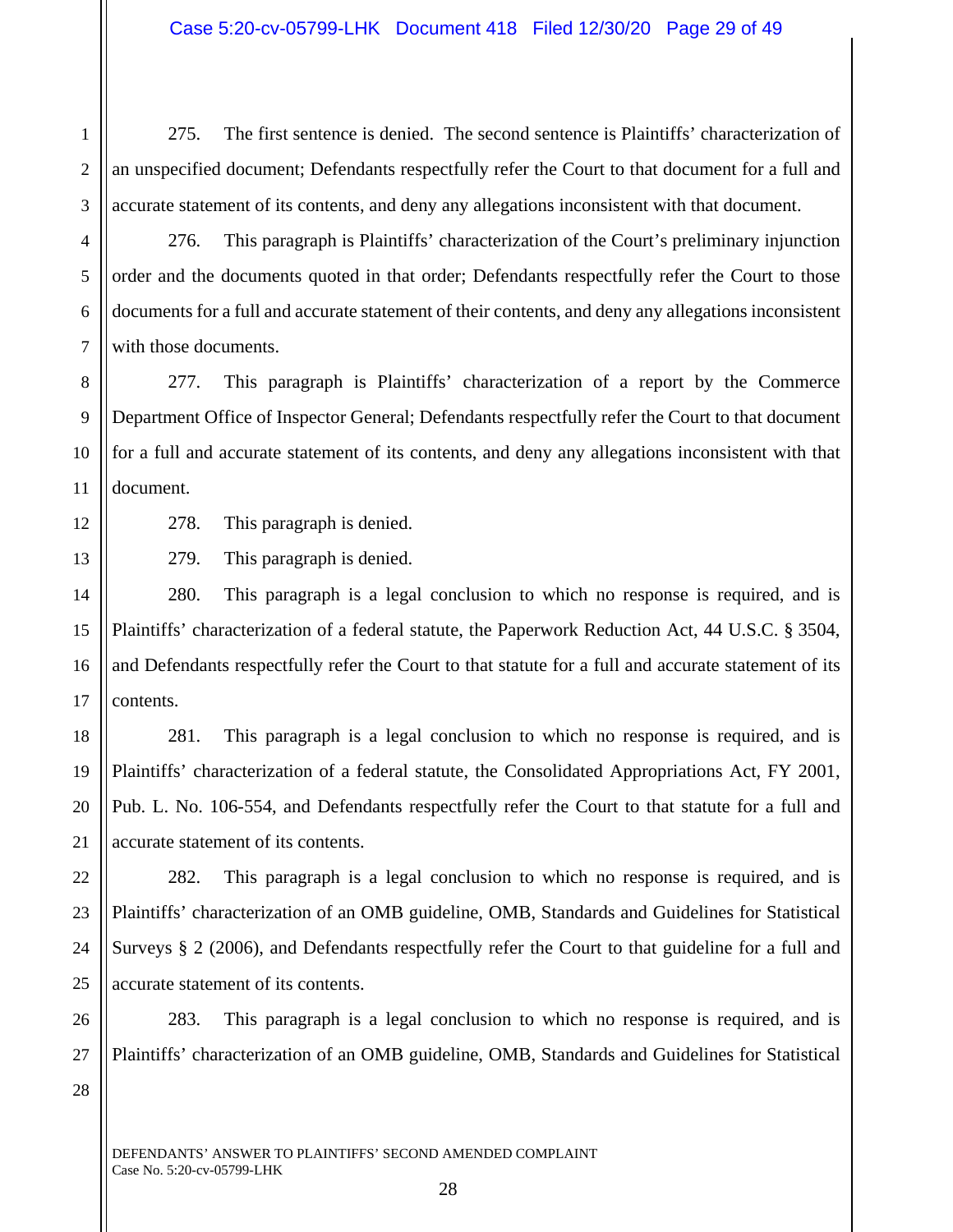1 2 Surveys § 2 (2006), and Defendants respectfully refer the Court to that guideline for a full and accurate statement of its contents.

16

17

3

284. This paragraph is denied.

285. This paragraph is a legal conclusion to which no response is required, and is Plaintiffs' characterization of an OMB guideline, OMB, Standards and Guidelines for Statistical Surveys § 2 (2006), and Defendants respectfully refer the Court to that guideline for a full and accurate statement of its contents.

286. The first sentence is denied. The second sentence is Plaintiffs' characterization of the Final Operational Plan and of the COVID-19 Plan, and Defendants respectfully refer the Court to that document for a full and accurate statement of its contents, and deny any allegations inconsistent with those documents. The third sentence is denied.

15 287. This paragraph is a legal conclusion to which no response is required, and is Plaintiffs' characterization of an OMB guideline, OMB, Standards and Guidelines for Statistical Surveys § 2 (2006), and Defendants respectfully refer the Court to that guideline for a full and accurate statement of its contents.

288. This paragraph is denied.

289. This paragraph is denied.

18 19 290. Defendants lack knowledge or information sufficient to form a belief about the allegations of this paragraph.

20 21 291. Defendants lack knowledge or information sufficient to form a belief about the allegations of this paragraph.

22 23 292. Defendants lack knowledge or information sufficient to form a belief about the allegations of this paragraph.

24 25 293. Defendants lack knowledge or information sufficient to form a belief about the allegations of this paragraph.

26 27 294. Defendants lack knowledge or information sufficient to form a belief about the allegations of this paragraph.

28

295. This paragraph is denied.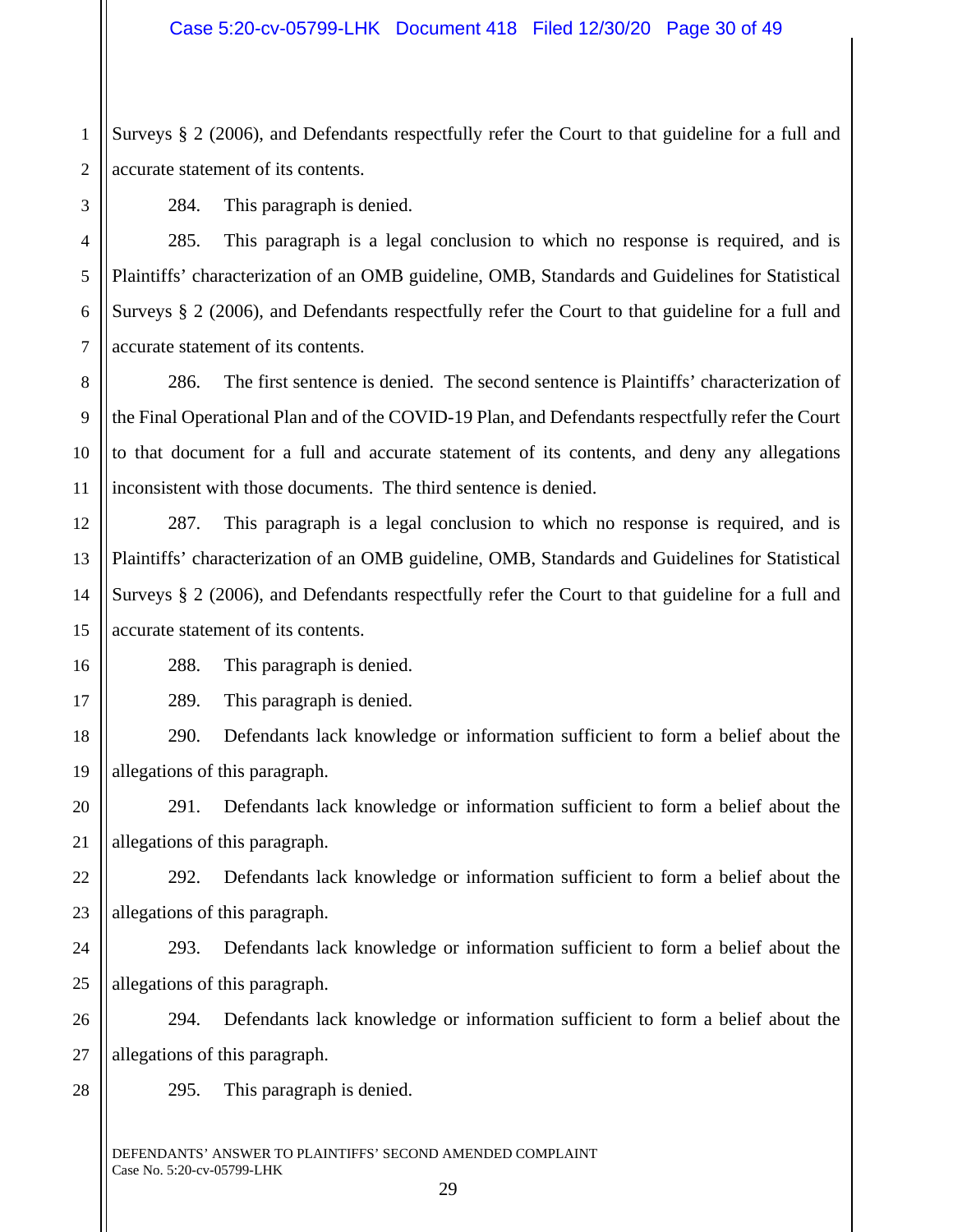296. This paragraph is denied.

1

2

3

4

5

6

7

8

9

10

15

16

17

18

19

20

21

22

23

24

25

26

27

28

297. The first sentence is denied. The second sentence is Plaintiffs' characterization of a 2010 GAO report, and Defendants respectfully refer the Court to that document for a full and accurate statement of its contents, and deny any allegations inconsistent with that document.

298. This paragraph is denied.

299. This paragraph is denied.

300. The first sentence is Plaintiffs' characterization of the Final Operational Plan, and Defendants respectfully refer the Court to that document for a full and accurate statement of its contents, and deny any allegations inconsistent with that document. The second and third sentences are denied.

11 12 13 301. The first sentence is denied. The second sentence is admitted insofar as it generally describes imputation and describes one possible use of an imputation method, and the allegation is otherwise denied.

14 302. The first sentence is admitted. The second sentence is denied. Defendants lack knowledge or information sufficient to form a belief about the allegations of the third sentence. The fourth sentence is a hypothetical argument to which no response is required, and is otherwise denied.

303. This paragraph is denied.

304. The first sentence is denied. The second sentence is Plaintiffs' characterization of a statement by Secretary Ross and Director Dillingham, and Defendants respectfully refer the Court to that document for a full and accurate statement of its contents, and deny any allegations inconsistent with that document.

305. This paragraph is Plaintiffs' characterization of a statement by Director Dillingham, and Defendants respectfully refer the Court to that document for a full and accurate statement of its contents, and deny any allegations inconsistent with that document.

306. This paragraph is denied.

307. This paragraph is denied.

308. The first sentence is admitted. The second sentence is denied.

DEFENDANTS' ANSWER TO PLAINTIFFS' SECOND AMENDED COMPLAINT Case No. 5:20-cv-05799-LHK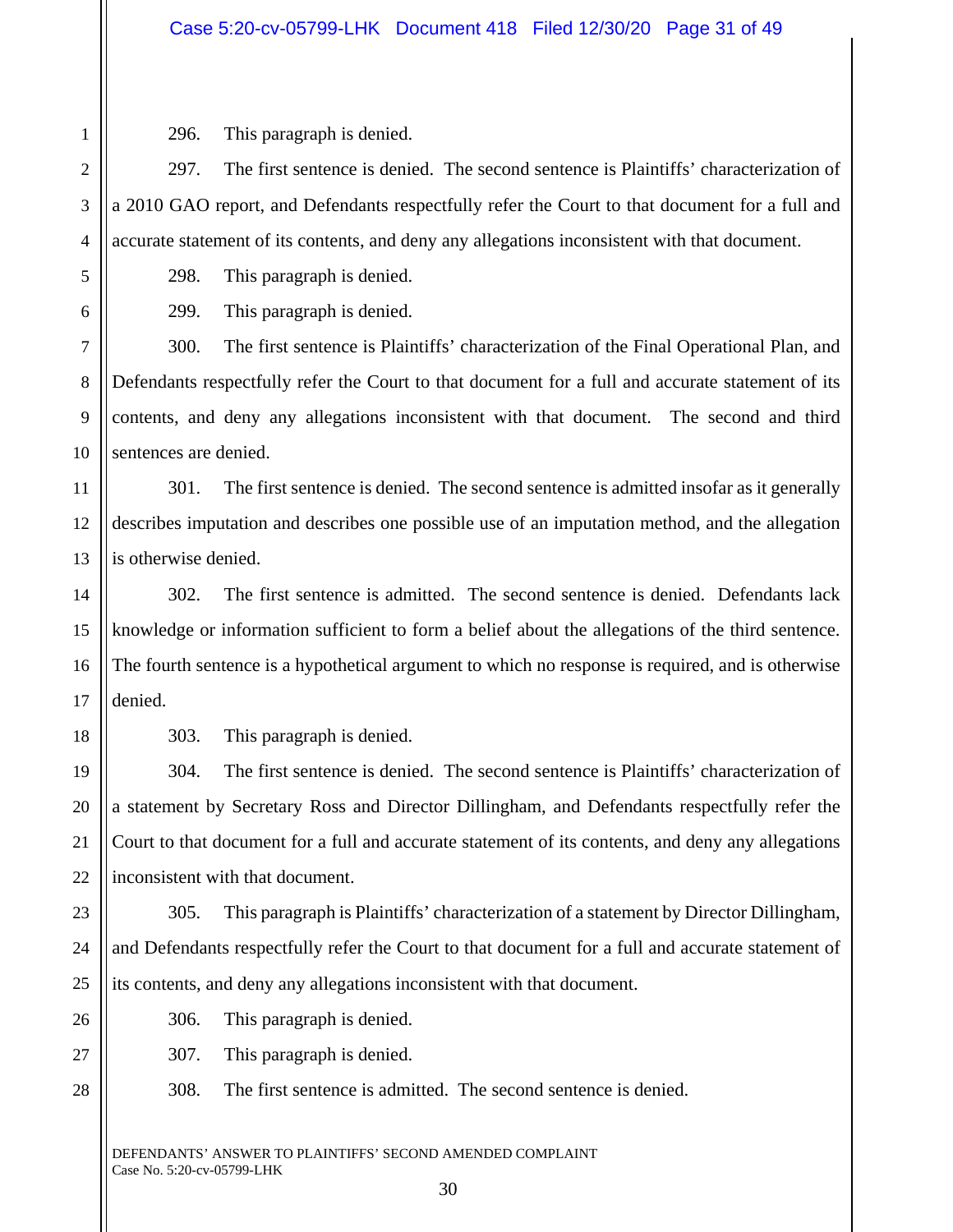309. This paragraph is admitted.

310. This paragraph is admitted.

311. This paragraph is denied.

312. This paragraph is denied.

313. Defendants lack knowledge or information sufficient to form a belief about the allegations of this paragraph.

314. This paragraph is denied.

315. This paragraph is denied.

316. The first sentence is Plaintiffs' characterization of the Louis Declaration, and Defendants respectfully refer the Court to that document for a full and accurate statement of its contents, and deny any allegations inconsistent with that document. The second sentence is denied.

317. The first sentence is denied. The second and third sentences are Plaintiffs' characterization of the Thompson Declaration and the Louis Declaration, and Defendants respectfully refer the Court to those documents for a full and accurate statement of their contents, and deny any allegations inconsistent with those documents.

318. This paragraph is Plaintiffs' characterization of the Hillygus Declaration and the Louis Declaration, and Defendants respectfully refer the Court to those documents for a full and accurate statement of their contents, and deny any allegations inconsistent with those documents.

319. This paragraph is denied.

320. This paragraph is Plaintiffs' characterization of *Carey v. Klutznick*, 637 F. 2d 834, 837 (2d Cir. 1980), and Defendants respectfully refer the Court to that decision for a full and accurate statement of their contents, and deny any allegations inconsistent with that decision.

321. This paragraph is Plaintiffs' characterization of *Utah v. Evans*, 536 U.S. 452, 462 (2002), and Defendants respectfully refer the Court to that decision for a full and accurate statement of their contents, and deny any allegations inconsistent with that decision.

322. The first sentence is denied. The second sentence is admitted. The third sentence is denied, except Defendants admit that they sought an extension from Congress and closely

28

DEFENDANTS' ANSWER TO PLAINTIFFS' SECOND AMENDED COMPLAINT Case No. 5:20-cv-05799-LHK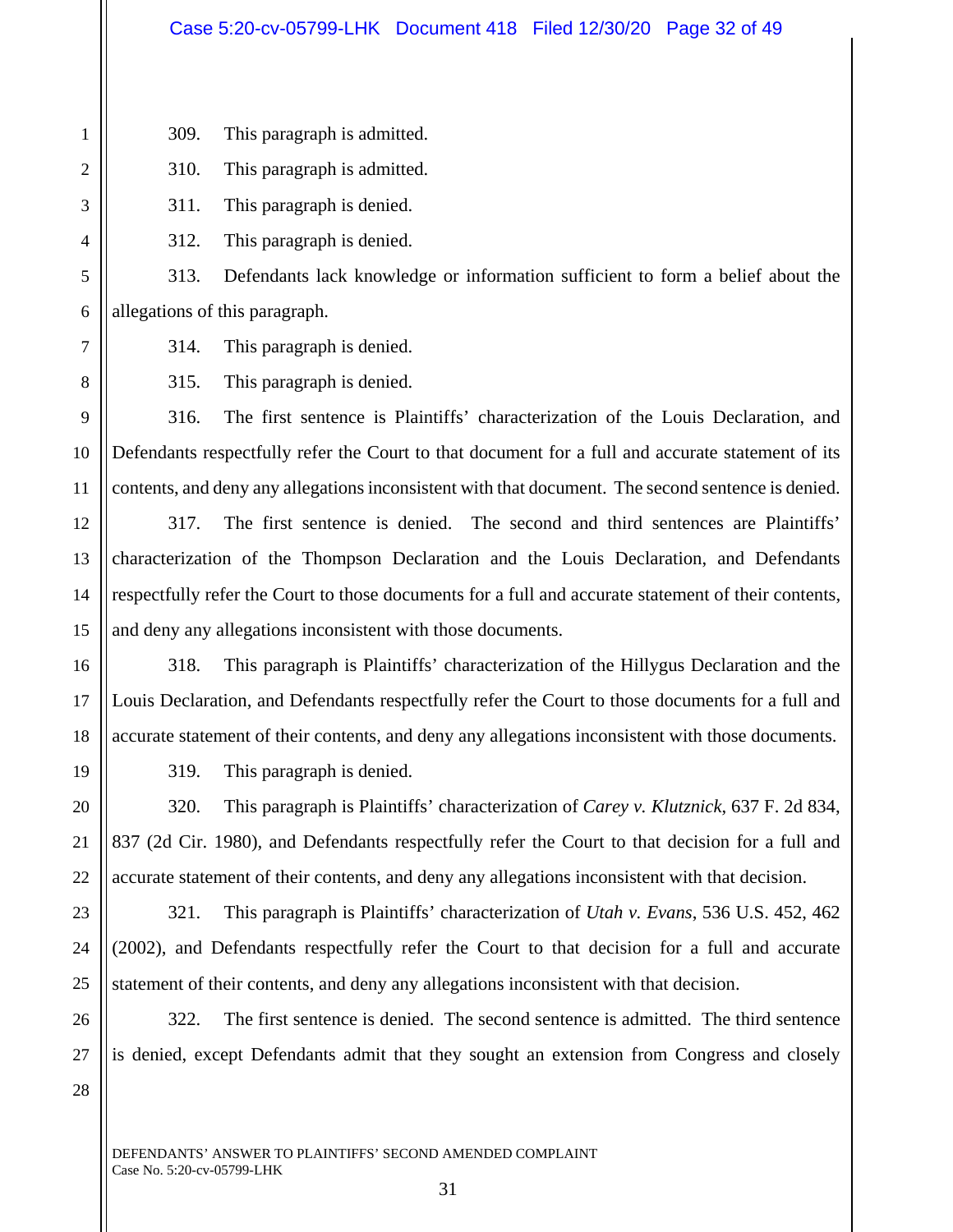## Case 5:20-cv-05799-LHK Document 418 Filed 12/30/20 Page 33 of 49

1 2 monitored congressional actions on the deadline extension request in order to decide whether to adopt a new plan.

3 4 5 6 7 8 9 10 11 12 13 14 15 16 17 18 19 20 21 22 23 24 25 26 27 323. This paragraph is denied. 324. This paragraph is denied. 325. This paragraph is denied. 326. The first sentence is admitted. The second sentence is denied. 327. The first sentence is denied. The second sentence is a hypothetical argument to which no response is required, and is otherwise denied. The third sentence is denied. 328. This paragraph is denied. 329. The allegations of this paragraph are denied, except to admit that two individuals joined the Census Bureau in political (*i.e.*, non-career) positions in or around late June 2020. 330. This paragraph is denied, except to admit that in or around mid-July 2020, the Office of Management and Budget submitted a supplemental funding request of \$1 billion for the 2020 Census for, among other things, timely delivery of quality data. 331. The first sentence is denied. The second sentence is admitted. 332. This paragraph comprises hypothetical arguments about the future that incorporate unstated assumptions, and to which no response is required. To the extent that a response is deemed required, Defendants lack knowledge or information sufficient to form a belief about any allegations in this paragraph and therefore deny them. 333. This paragraph is denied. 334. This paragraph is denied. 335. This paragraph is denied. 336. The first and second sentences are admitted. The third sentence is Plaintiffs' characterization of *Dep't of Commerce v. New York*, 139 S. Ct. 2551 (2019), and Defendants respectfully refer the Court to that decision for a full and accurate statement of its contents, and deny any allegations inconsistent with that decision.

DEFENDANTS' ANSWER TO PLAINTIFFS' SECOND AMENDED COMPLAINT Case No. 5:20-cv-05799-LHK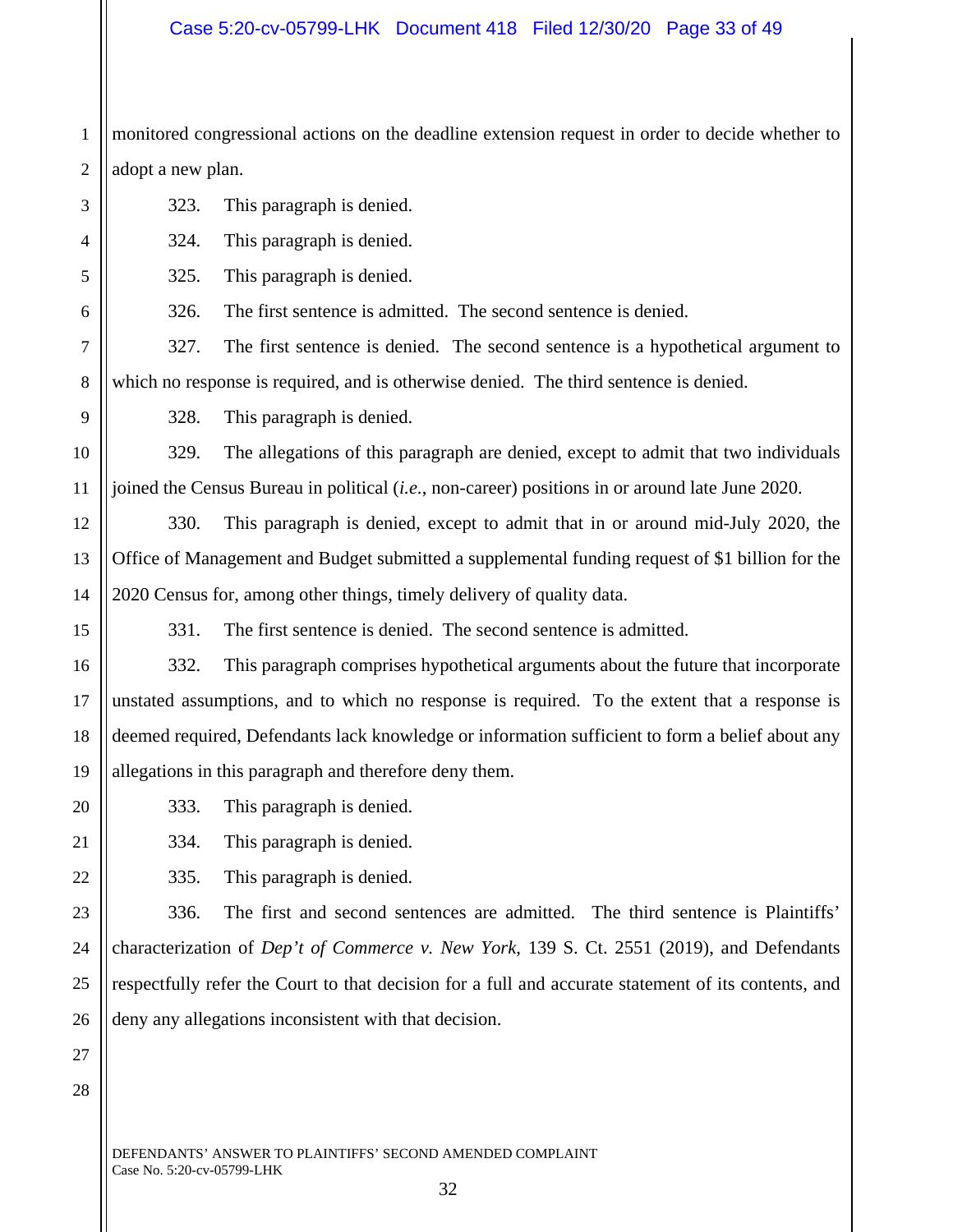1 2 3 337. This paragraph is Plaintiffs' characterization of remarks by President Trump, and Defendants respectfully refer the Court to those remarks for a full and accurate statement of their contents, and deny any allegations inconsistent with those remarks.

338. The first sentence is denied. The remaining allegations are Plaintiffs' characterization of a study by Thomas Hofeller, and Defendants respectfully refer the Court to that document for a full and accurate statement of its contents, and deny any allegations inconsistent with that document.

8 9 10 11 339. This paragraph is Plaintiffs' characterization of filings in litigation in the Southern District of New York, and Defendants respectfully refer the Court to those documents for a full and accurate statement of their contents, and deny any allegations inconsistent with those documents.

12 13 14 340. This paragraph is Plaintiffs' characterization of Executive Order No. 13,880, and Defendants respectfully refer the Court to that document for a full and accurate statement of its contents, and deny any allegations inconsistent with that document.

341. This paragraph is denied.

4

5

6

7

15

16

17

18

19

25

26

27

28

342. This paragraph is denied.

20 343. The first sentence is denied. The remaining allegations are Plaintiffs' characterization of statements by Secretary Ross, and Defendants respectfully refer the Court to those statements for a full and accurate statement of their contents, and deny any allegations inconsistent with those statements.

21 22 23 24 344. The first sentence is denied. The remaining allegations are Plaintiffs' characterization of AR DOC\_10275, and Defendants respectfully refer the Court to that document for a full and accurate statement of its contents, and deny any allegations inconsistent with that document.

345. This paragraph is denied.

346. This paragraph is denied.

347. This paragraph is denied.

348. This paragraph is denied.

DEFENDANTS' ANSWER TO PLAINTIFFS' SECOND AMENDED COMPLAINT Case No. 5:20-cv-05799-LHK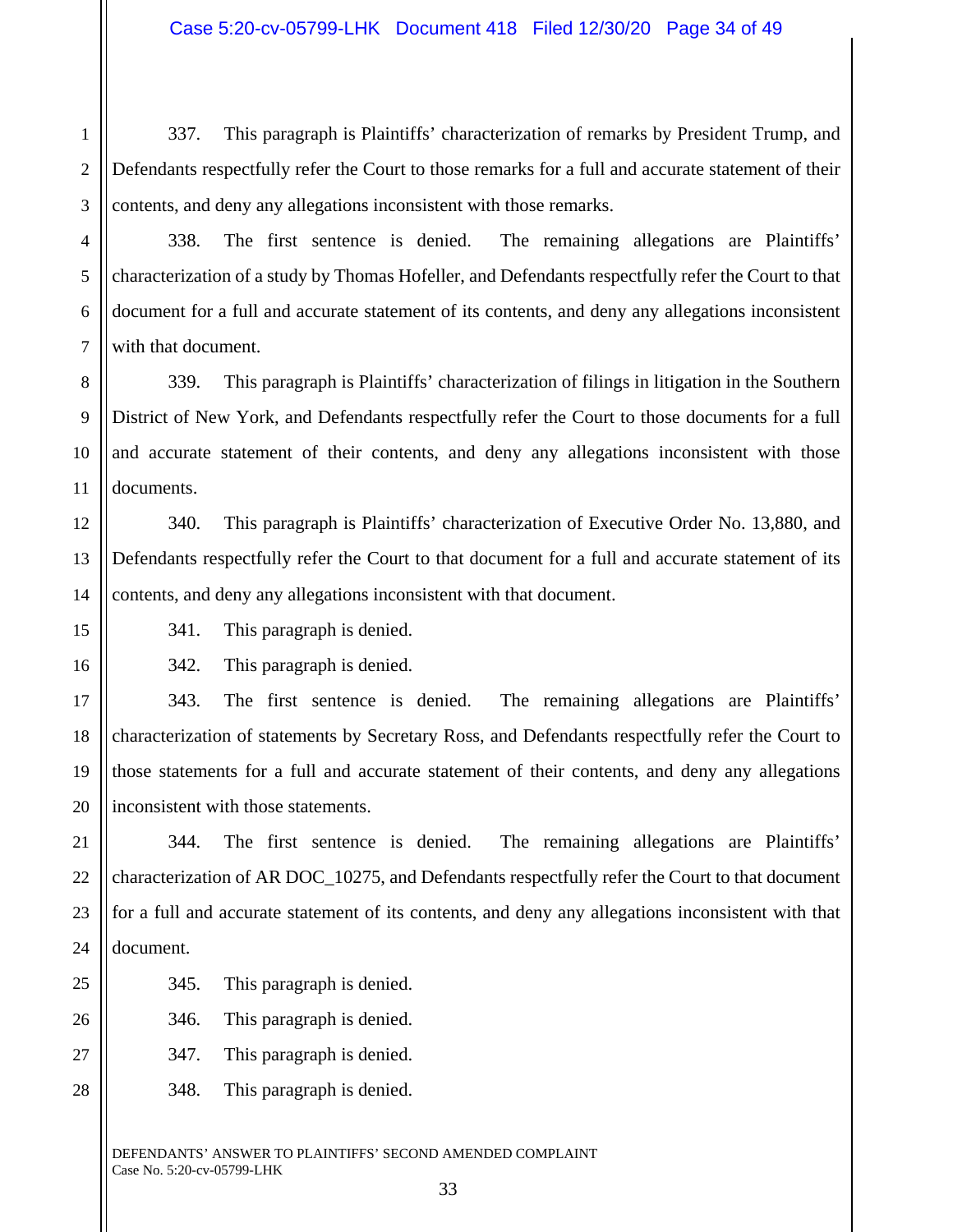| $\mathbf{1}$   | 349.                                                                                       | This paragraph is denied.                                                                            |  |
|----------------|--------------------------------------------------------------------------------------------|------------------------------------------------------------------------------------------------------|--|
| $\mathfrak{2}$ | 350.                                                                                       | This paragraph is denied.                                                                            |  |
| $\mathfrak{Z}$ | 351.                                                                                       | This paragraph is denied.                                                                            |  |
| $\overline{4}$ | 352.                                                                                       | This paragraph is Plaintiffs' characterization of an op-ed by Secretary Ross and                     |  |
| $\mathfrak s$  |                                                                                            | Defendants' Opposition to Plaintiffs' request for a TRO, and Defendants respectfully refer the       |  |
| 6              | Court to those documents for a full and accurate statement of their contents, and deny any |                                                                                                      |  |
| $\tau$         | allegations inconsistent with those documents.                                             |                                                                                                      |  |
| $8\,$          | 353.                                                                                       | This paragraph is admitted.                                                                          |  |
| 9              | 354.                                                                                       | This paragraph is denied.                                                                            |  |
| 10             | 355.                                                                                       | This paragraph is Plaintiffs' characterization of Al Fontenot's September 5, 2020                    |  |
| 11             |                                                                                            | declaration, and Defendants respectfully refer the Court to that document for a full and accurate    |  |
| 12             | statement of its contents, and deny any allegations inconsistent with that document.       |                                                                                                      |  |
| 13             | 356.                                                                                       | This paragraph is denied.                                                                            |  |
| 14             | 357.                                                                                       | This paragraph is denied.                                                                            |  |
| 15             | 358.                                                                                       | The first sentence is Plaintiffs' characterization of an unspecified subject, and                    |  |
| 16             |                                                                                            | Defendants lack knowledge or information sufficient to form a belief about the allegation. To the    |  |
| 17             |                                                                                            | extent a response is deemed required, denied. The second sentence is admitted.                       |  |
| 18             | 359.                                                                                       | The first and second sentences are admitted. The third sentence is denied.                           |  |
| 19             | 360.                                                                                       | The remaining allegations are Plaintiffs'<br>The first sentence is denied.                           |  |
| 20             |                                                                                            | characterization of the Hillygus Declaration and the Thompson Declaration, and Defendants            |  |
| 21             |                                                                                            | respectfully refer the Court to those documents for a full and accurate statement of their contents, |  |
| 22             |                                                                                            | and deny any allegations inconsistent with those documents.                                          |  |
| 23             | 361.                                                                                       | Defendants lack knowledge or information sufficient to form a belief about the                       |  |
| 24             |                                                                                            | allegations of this paragraph.                                                                       |  |
| 25             | 362.                                                                                       | Defendants lack knowledge or information sufficient to form a belief about the                       |  |
| 26             |                                                                                            | allegations of the first sentence. The second sentence is denied.                                    |  |
| 27             | 363.                                                                                       | This paragraph is denied.                                                                            |  |
| 28             |                                                                                            |                                                                                                      |  |
|                |                                                                                            |                                                                                                      |  |

DEFENDANTS' ANSWER TO PLAINTIFFS' SECOND AMENDED COMPLAINT Case No. 5:20-cv-05799-LHK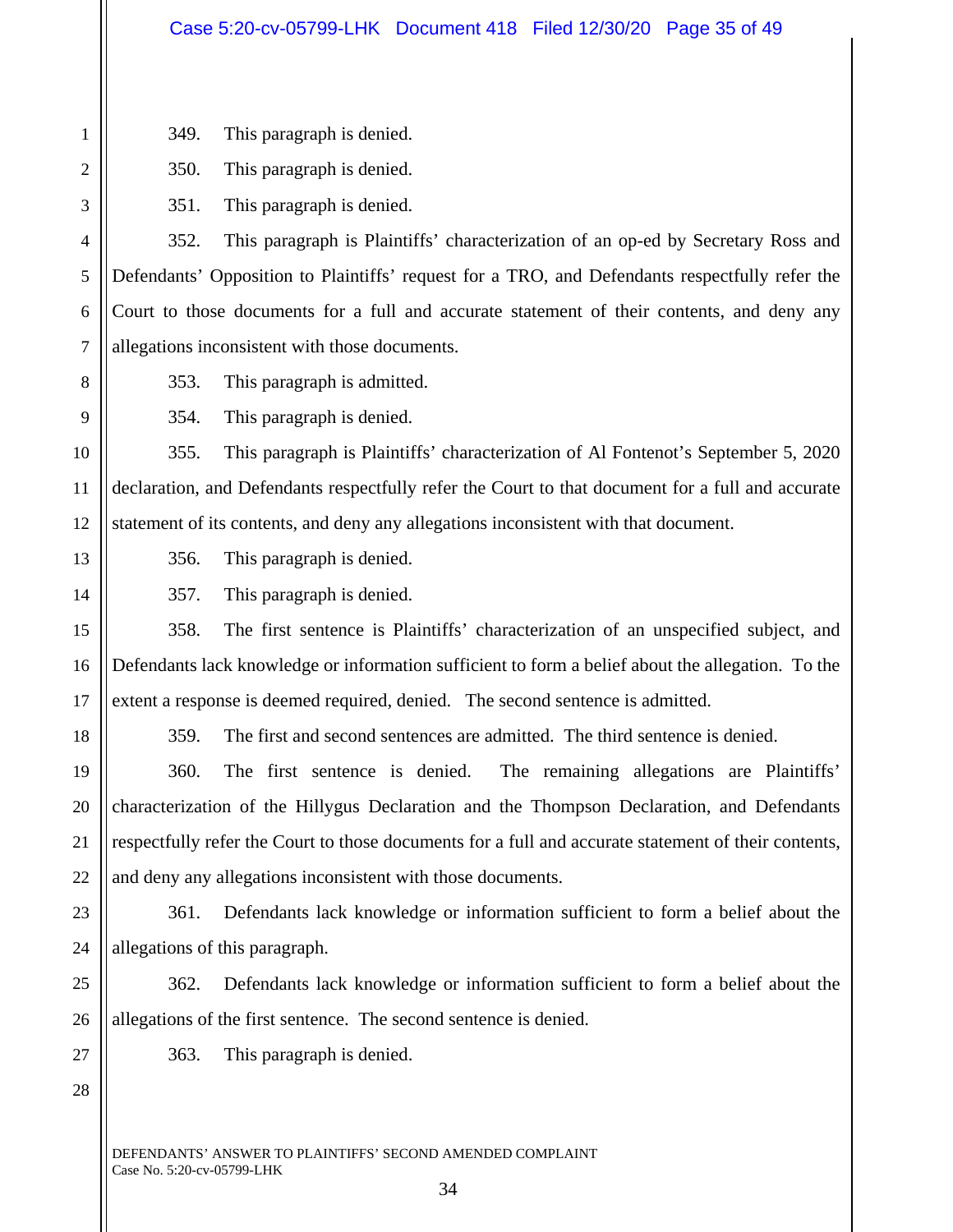1 2 364. This paragraph is a hypothetical argument to which no response is required, and is otherwise denied.

365. The first sentence is denied. The second sentence is admitted. The remaining allegations of this paragraph, including Plaintiffs' chart, are denied, except to the extent the figures reflected are derived from the Census Bureau's website.

6 7 8 366. This paragraph is Plaintiffs' characterization of a 2010 Census Bureau chart, and Defendants respectfully refer the Court to that document for a full and accurate statement of its contents, and deny any allegations inconsistent with that document.

9

15

16

17

18

19

20

21

3

4

5

367. This paragraph is denied.

10 11 12 13 14 368. The first sentence is denied. The second, third, fourth, fifth, sixth, and seventh sentences are Plaintiffs' characterization of unspecified internal Census Bureau documents, and Defendants respectfully refer the Court to those documents for a full and accurate statement of their contents, and deny any allegations inconsistent with those documents. The eight sentence is denied.

369. This paragraph is denied.

370. This paragraph is Plaintiffs' characterization of a 2010 OIG report and the Final Operational Plan, and Defendants respectfully refer the Court to those documents for a full and accurate statement of their contents, and deny any allegations inconsistent with those documents.

371. This paragraph is Plaintiffs' characterization of a 2010 OIG report and the Final Operational Plan, and Defendants respectfully refer the Court to those documents for a full and accurate statement of their contents, and deny any allegations inconsistent with those documents.

22 23 24 372. This paragraph is Plaintiffs' characterization of the Final Operational Plan, and Defendants respectfully refer the Court to that document for a full and accurate statement of its contents, and deny any allegations inconsistent with that document.

25 26 27 28 373. The first sentence is Plaintiffs' characterization of declarations by Al Fontenot, and Defendants respectfully refer the Court to those documents for a full and accurate statement of their contents, and deny any allegations inconsistent with those documents. The second sentence is Plaintiffs' characterization of a 2018 Census Bureau statement, and Defendants respectfully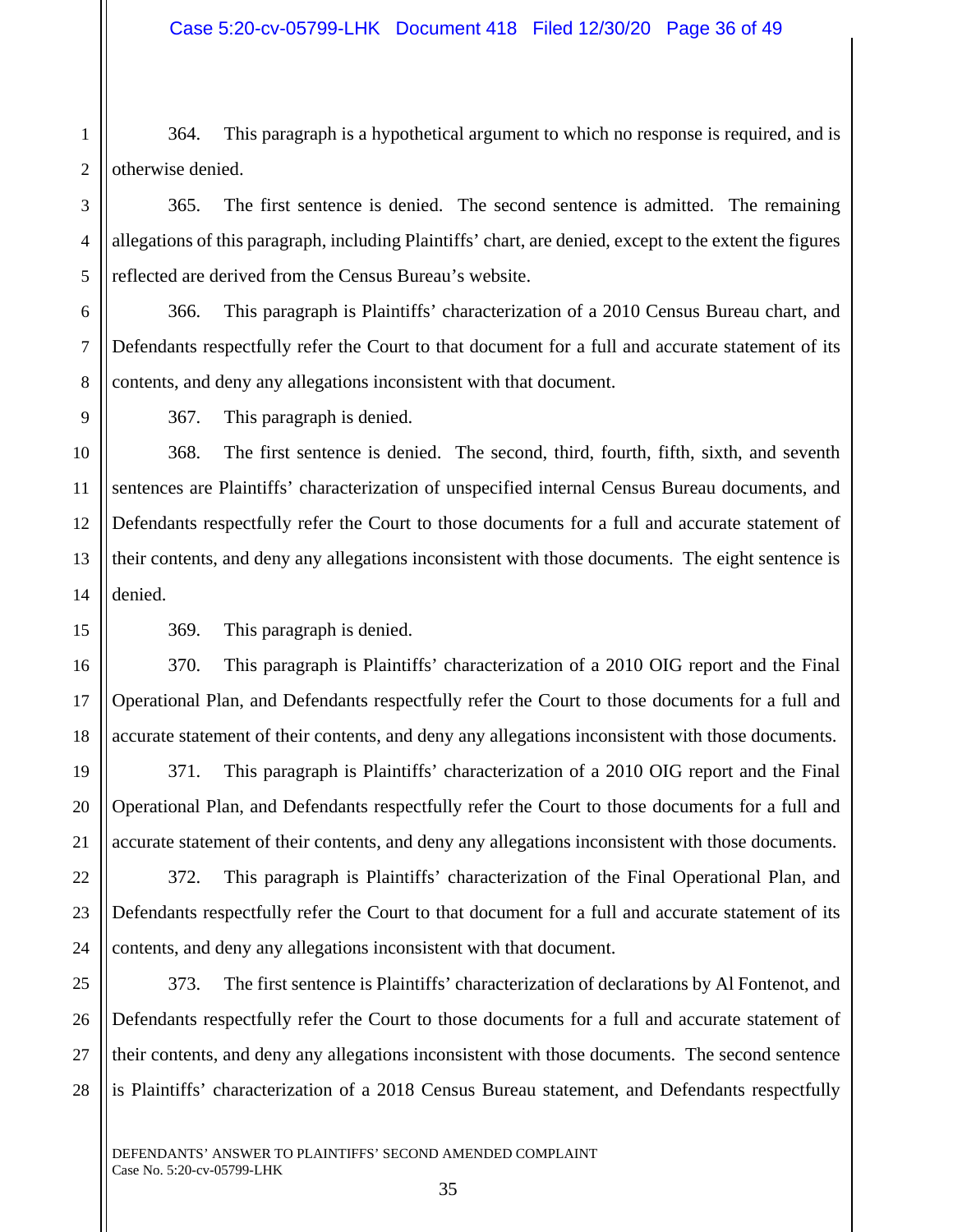1 2 refer the Court to that document for a full and accurate statement of its contents, and deny any allegations inconsistent with that document. The third sentence is denied.

374. The first sentence is denied. The second sentence is Plaintiffs' characterization of the 2020 Census Detailed Operation Plan for NRFU, and Defendants respectfully refer the Court to that document for a full and accurate statement of its contents, and deny any allegations inconsistent with that document.

375. The first sentence is Plaintiffs' characterization of a declaration by Al Fontenot, and Defendants respectfully refer the Court to that document for a full and accurate statement of its contents, and deny any allegations inconsistent with that document. The second sentence is denied.

12 13 14 15 16 18 19 376. The first and second sentences are denied. The third sentence is Plaintiffs' characterization of an August 2020 Census Bureau press statement, and Defendants respectfully refer the Court to that document for a full and accurate statement of its contents, and deny any allegations inconsistent with that document. The fourth sentence is Plaintiffs' characterization of an August 2020 memorandum for Steven Dillingham, and Defendants respectfully refer the Court to that document for a full and accurate statement of its contents, and deny any allegations inconsistent with that document. The fifth and sixth sentences are Plaintiffs' characterization of an AR DOC\_0007737, and Defendants respectfully refer the Court to that document for a full and accurate statement of its contents, and deny any allegations inconsistent with that document.

20 22 23 377. The first sentence is denied. The remaining allegations are Plaintiffs' characterization of a declaration by Al Fontenot, and Defendants respectfully refer the Court to that document for a full and accurate statement of its contents, and deny any allegations inconsistent with that document.

378. This paragraph is denied.

379. This paragraph is denied.

26 27 380. Defendants lack knowledge or information sufficient to form a belief about the allegations of this paragraph.

28

3

4

5

6

7

8

9

10

11

17

21

24

25

381. This paragraph is denied.

DEFENDANTS' ANSWER TO PLAINTIFFS' SECOND AMENDED COMPLAINT Case No. 5:20-cv-05799-LHK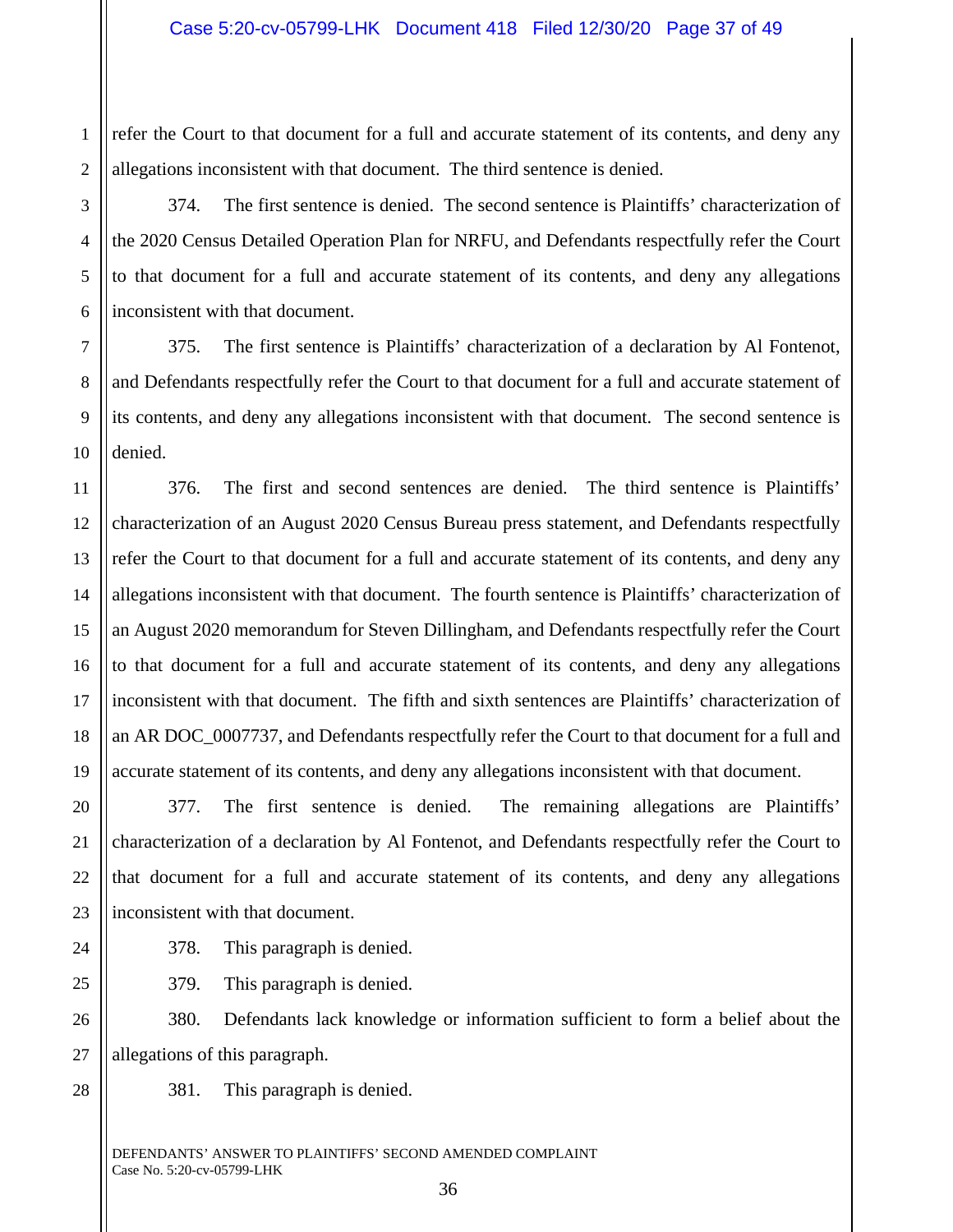2 3 382. This paragraph is Plaintiffs' characterization of the cited documents filed on the docket in this case, and Defendants respectfully refer the Court to those documents for a full and accurate statement of their contents, and deny any allegations inconsistent with those documents.

383. This paragraph is Plaintiffs' characterization of the cited documents filed on the docket in this case, and Defendants respectfully refer the Court to those documents for a full and accurate statement of their contents, and deny any allegations inconsistent with those documents.

384. Defendants lack knowledge or information sufficient to form a belief about the allegations of this paragraph.

385. This paragraph is denied.

386. This paragraph is denied.

11 12 387. This paragraph is denied, except to admit the existence of reports describing allegations and complaints from enumerators about census field managers.

13 14 15 16 388. This paragraph characterizes an email to the Court filed at ECF No. 222; Defendants respectfully refer the Court to that document for full and accurate statements of its contents. Defendants filed a declaration addressing that document at ECF No. 244, and deny any allegations in this paragraph inconsistent with that declaration.

389. This paragraph characterizes an anonymized email to the Court filed at ECF No. 238, and Defendants respectfully refer the Court to that anonymized email for a full and accurate statement of its contents, and deny any allegations inconsistent with that document.

17

18

19

20

21

22

23

1

4

5

6

7

8

9

10

390. This paragraph is denied. *See* ECF No. 326–1 ¶¶ 5–6.

391. This paragraph characterizes an enumerator's supposed "report[s]," and Defendants respectfully refer the Court to those reports for a full and accurate statement of their contents, and deny any allegations inconsistent with those contents.

24 25

27

392. This paragraph is denied.

26 28 393. With regard to the first sentence in this paragraph, Defendants lack knowledge or information sufficient to form a belief as to the allegations in the first sentence in this paragraph and therefore deny the allegations in that sentence. The second sentence characterize "the relevant ACO's completion rate" and the completion rates of "the area," and Defendants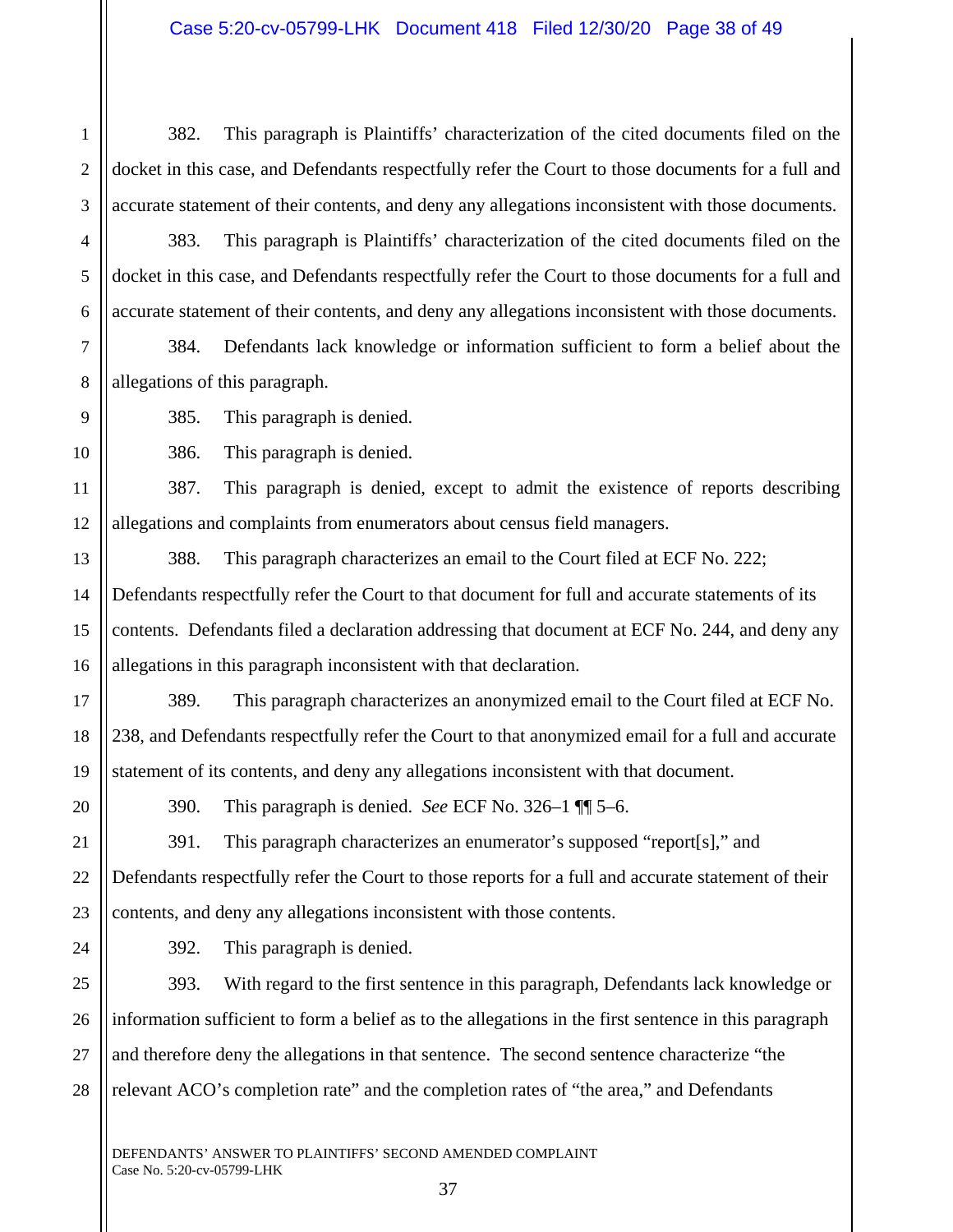| $\mathbf{1}$   | respectfully refer the Court to the ACO completion rates for a full and accurate statement of |  |  |
|----------------|-----------------------------------------------------------------------------------------------|--|--|
| $\overline{2}$ | those completion rates, and deny any allegations inconsistent with that information.          |  |  |
| 3              | Defendants lack knowledge or information sufficient to form a belief as to the<br>394.        |  |  |
| $\overline{4}$ | allegations in this paragraph and therefore deny them.                                        |  |  |
| 5              | Defendants lack knowledge or information sufficient to form a belief as to the<br>395.        |  |  |
| 6              | allegations in this paragraph and therefore deny them.                                        |  |  |
| $\tau$         | This paragraph is denied.<br>396.                                                             |  |  |
| 8              | Defendants lack knowledge or information sufficient to form a belief as to the<br>397.        |  |  |
| 9              | allegations in this paragraph and therefore deny them.                                        |  |  |
| 10             | This paragraph is denied.<br>398.                                                             |  |  |
| 11             | This paragraph is denied.<br>399.                                                             |  |  |
| 12             | 400.<br>Defendants lack knowledge or information sufficient to form a belief as to the        |  |  |
| 13             | allegations in this paragraph and therefore deny them.                                        |  |  |
| 14             | Defendants lack knowledge or information sufficient to form a belief as to the<br>401.        |  |  |
| 15             | allegations in this paragraph and therefore deny them.                                        |  |  |
| 16             | Defendants lack knowledge or information sufficient to form a belief as to the<br>402.        |  |  |
| 17             | allegations in this paragraph and therefore deny them.                                        |  |  |
| 18             | Defendants lack knowledge or information sufficient to form a belief as to the<br>403.        |  |  |
| 19             | allegations in this paragraph and therefore deny them.                                        |  |  |
| $20\,$         | 404. Defendants lack knowledge or information sufficient to form a belief as to the           |  |  |
| 21             | allegations in this paragraph and therefore deny them.                                        |  |  |
| 22             | 405.<br>Defendants filed a declaration addressing the allegations in this paragraph and       |  |  |
| 23             | ECF No. 244, and deny any allegations in this paragraph inconsistent with that declaration.   |  |  |
| 24             | 406.<br>This paragraph is denied.                                                             |  |  |
| 25             | 407.<br>This paragraph is denied.                                                             |  |  |
| 26             | 408.<br>Defendants admit that "[m]any people were displaced or relocated for various          |  |  |
| 27             | reasons during the 2020 Census." Defendants deny the remaining allegations in this paragraph. |  |  |
| 28             |                                                                                               |  |  |
|                |                                                                                               |  |  |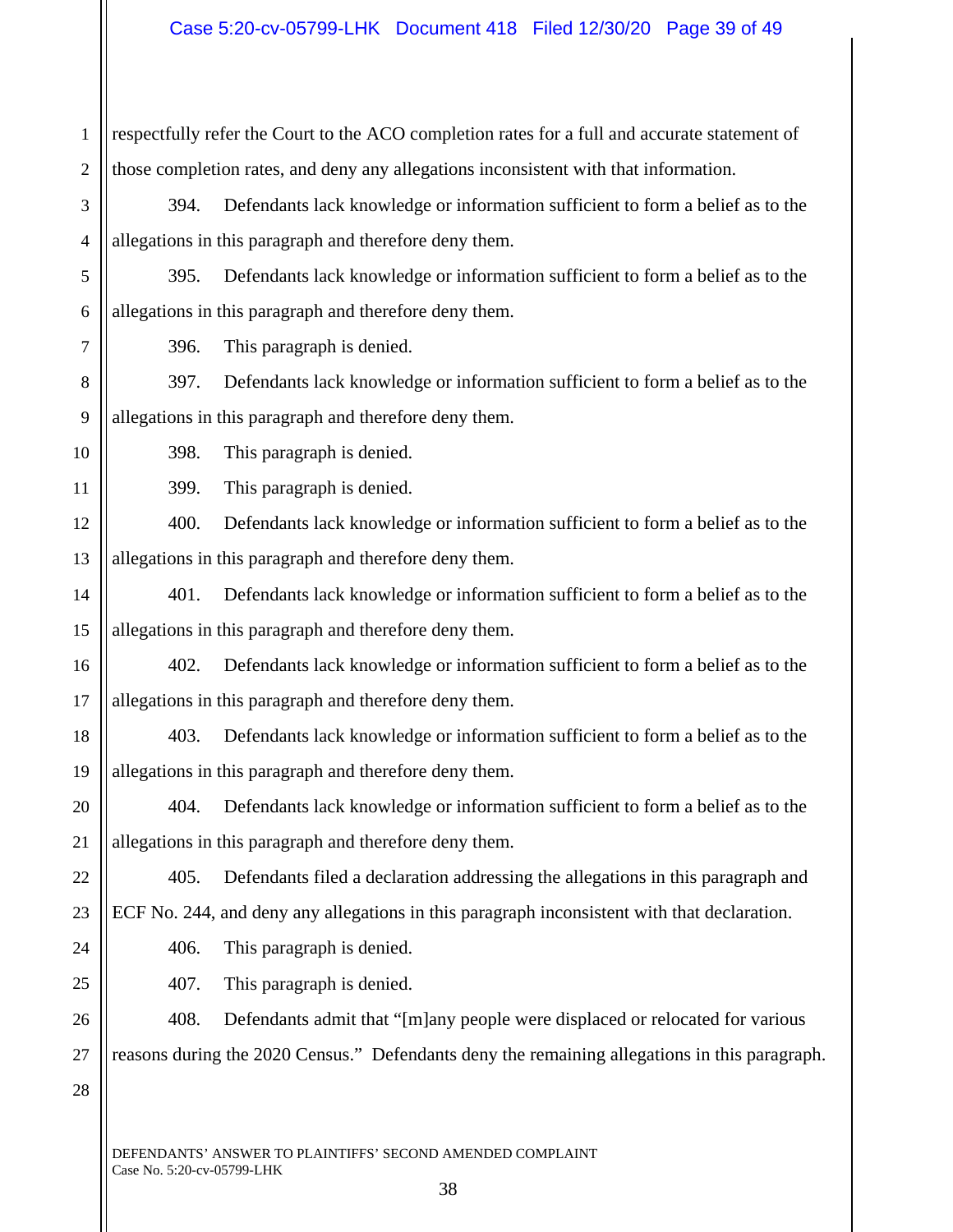1 2 3 4 409. Defendants admit that "many students who normally would have been at locations close to college and university campuses returned to their parents' homes in light of school closures due to the COVID-19 pandemic." Defendants deny the remaining allegations in this paragraph.

5 6 7 410. Defendants admit that "in New York City, many people left their city addresses and relocated." Defendants lack knowledge or information sufficient to form a belief as to the remaining allegations in this paragraph and therefore deny them.

8 9 10 11 411. This paragraph characterizes the contents of a certain report made by an enumerator in Northern California, and Defendants respectfully refer the Court to that report for a full and accurate statement of its contents, and deny any allegations inconsistent with those contents.

12 13 14 412. Defendants admit that the completion rates in the 2020 Census was "better than previous censuses" and that there are certain "differences between the 2020 Census and previous censuses." Defendants deny the remaining allegations in this paragraph.

413. This paragraph is denied.

414. The first sentence of this paragraph characterizes the contents of a certain October 21, 2020, media call, and Defendants respectfully refer the Court to the transcript of that call for a full and accurate statement of its contents, and deny any allegations inconsistent with those contents. The remaining allegations in this paragraph are denied.

415. This paragraph is denied.

416. Defendants deny the allegations in this paragraph, except to admit that a smattering of individuals, have communicated with the Court, and Defendants respectfully refer the Court to those communications for full and accurate statements of their contents.

24 25 26 417. This paragraph characterizes certain representations made in the course of this litigation, and Defendants respectfully refer the Court to those representations for a full and accurate statement of their contents, and deny any allegations inconsistent with those contents.

27 28 418. This paragraph characterizes certain representations made by Associate Director Fontenot and Defendants (through counsel), and Defendants respectfully refer the Court to those

39

15

16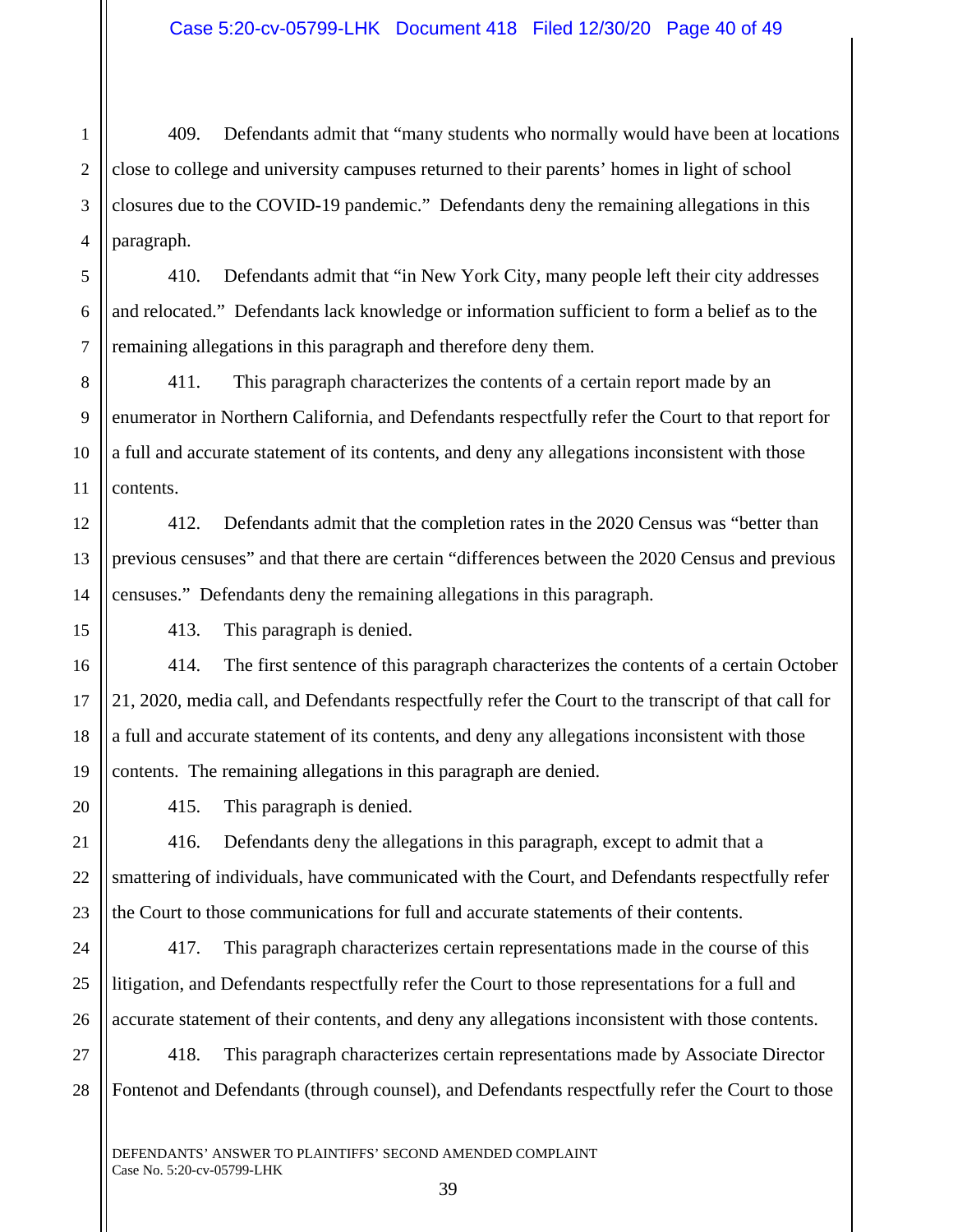1 2 representations for a full and accurate statement of their contents, and deny any allegations inconsistent with those contents.

419. This paragraph characterizes certain representations made by Defendants (through counsel), Secretary Ross, and Deputy Director Jarmin, and Defendants respectfully refer the Court to those representations for a full and accurate statement of their contents, and deny any allegations inconsistent with those contents.

420. Defendants deny the allegations in this paragraph, except to admit that dataprocessing operations did not begin on October 6, 2020.

9 10 11 12 421. Defendants deny the allegations in this paragraph except to admit: (i) that 13 U.S.C. § 141(b) contains a statutory deadline, and Defendants respectfully refer the Court to that statute for a full and accurate statement of its contents; and (ii) Defendants relied on this statutory deadline as a reason for adopting the Replan.

13 14 15 16 17 18 422. The first sentence of this paragraph characterizes certain statements made by Defendants, and Defendants respectfully refer the Court to those representations for a full and accurate statement of their contents, and deny any allegations inconsistent with those contents. Defendants lack knowledge or information sufficient to form a belief as to what "Plaintiffs believe," and therefore deny the allegations in the third sentence of this paragraph. Defendants deny the remaining allegations in this paragraph.

423. This paragraph is denied.

3

4

5

6

7

8

19

20

21

22

23

24

424. This paragraph characterizes census response rates of the City of Los Angeles and the State of California as of August 9, 2020, and Defendants respectfully refer the Court to the census response rates for those locations on that date for a full and accurate statement of their contents. Defendants admit that a 53.1% rate is lower than a 64.5% rate. Any remaining allegations in this paragraph are denied.

25 26 27 28 425. This paragraph characterizes census response rates of various cities and states as of "the first day of Non-Response Follow Up," and Defendants respectfully refer the Court to the census response rates for those locations on the respective dates for a full and accurate statement of their contents. Defendants lack knowledge or information sufficient to form a belief as to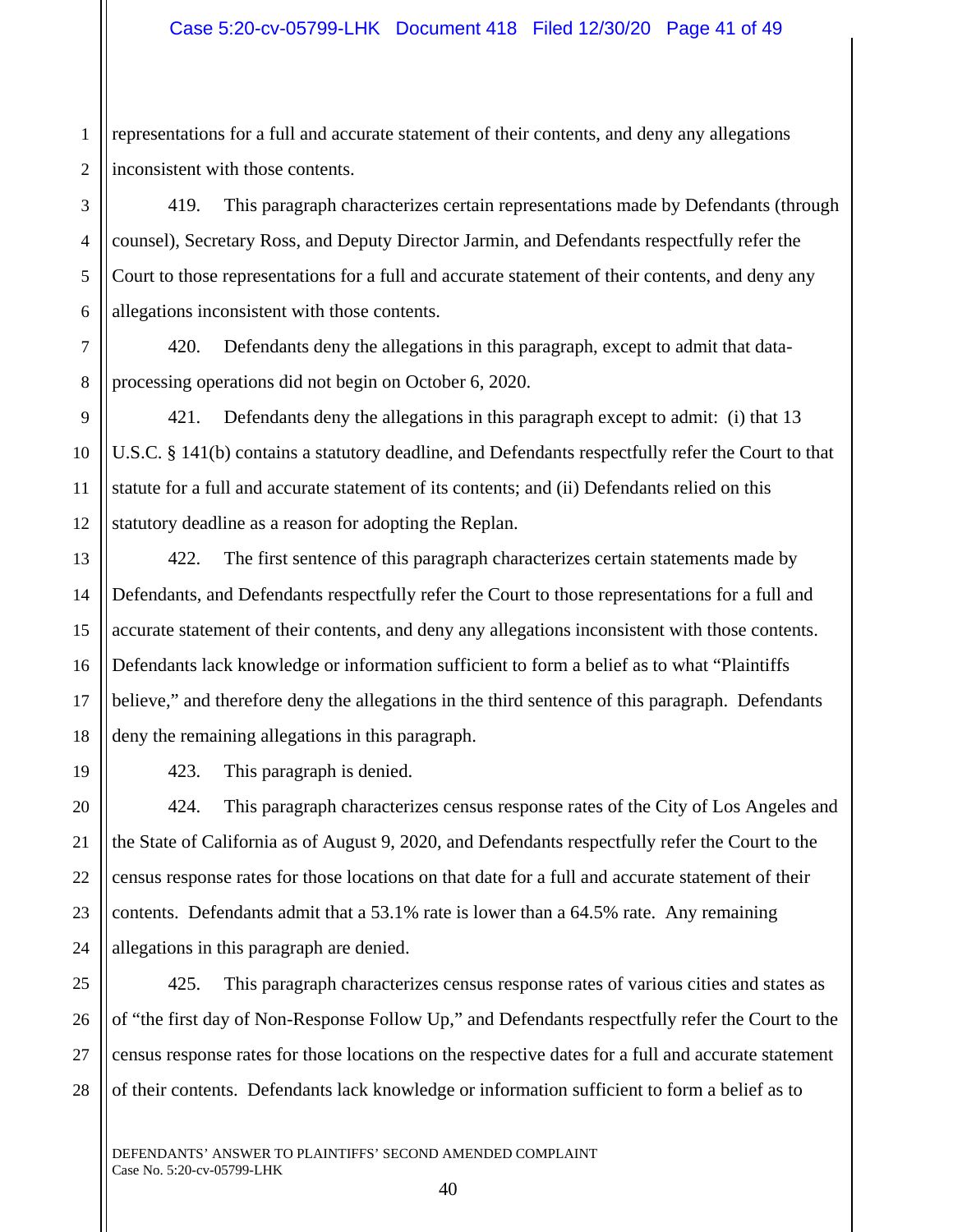1 2 3 whether certain of the Plaintiffs have affiliates, constituents, and/or members, and, if so, where those affiliates, constituents, and/or members are located, and accordingly deny those allegations. Any remaining allegations in this paragraph are denied.

426. Defendants lack knowledge or information sufficient to form a belief as to where Plaintiffs Ellis and Garcia reside, and therefore deny the first sentence of this paragraph. The second sentence of this paragraph characterizes census response rates of Houston and Texas "at the beginning of Non-Response Follow Up," and Defendants respectfully refer the Court to the census response rates for those locations on that date for a full and accurate statement of their contents. Defendants admit that a 54% rate is lower than a 58.2% rate. Any remaining allegations in this paragraph are denied.

4

5

6

7

8

9

10

11

12

13

14

- 427. This paragraph is denied.
- 428. This paragraph is denied.
- 429. This paragraph is denied.
- 430. This paragraph is denied.

15 16 17 18 19 20 21 22 23 431. Defendants lack knowledge or information sufficient to form a belief as to the total number of programs and money allocated to states and localities on the basis of "censusderived information" (which programs and monies may not necessarily be federal in origin), and therefore deny the allegations in the first sentence of this paragraph. The second sentence characterizes vague "funding to states for federal transportation planning purposes, education, and healthcare," and Defendants respectfully refer the Court to federal law and regulations regarding federal funding mechanisms for a full and accurate statement of their contents, and deny any allegations inconsistent with those contents. Any remaining allegations in this paragraph are denied.

432. This paragraph characterizes certain requirements of the Every Student Succeeds Act, and Defendants respectfully refer the Court to the Every Student Succeeds Act and its implementing regulations for a full and accurate statement of their contents, and deny any allegations inconsistent with those contents. Defendants lack knowledge or information

28

24

25

26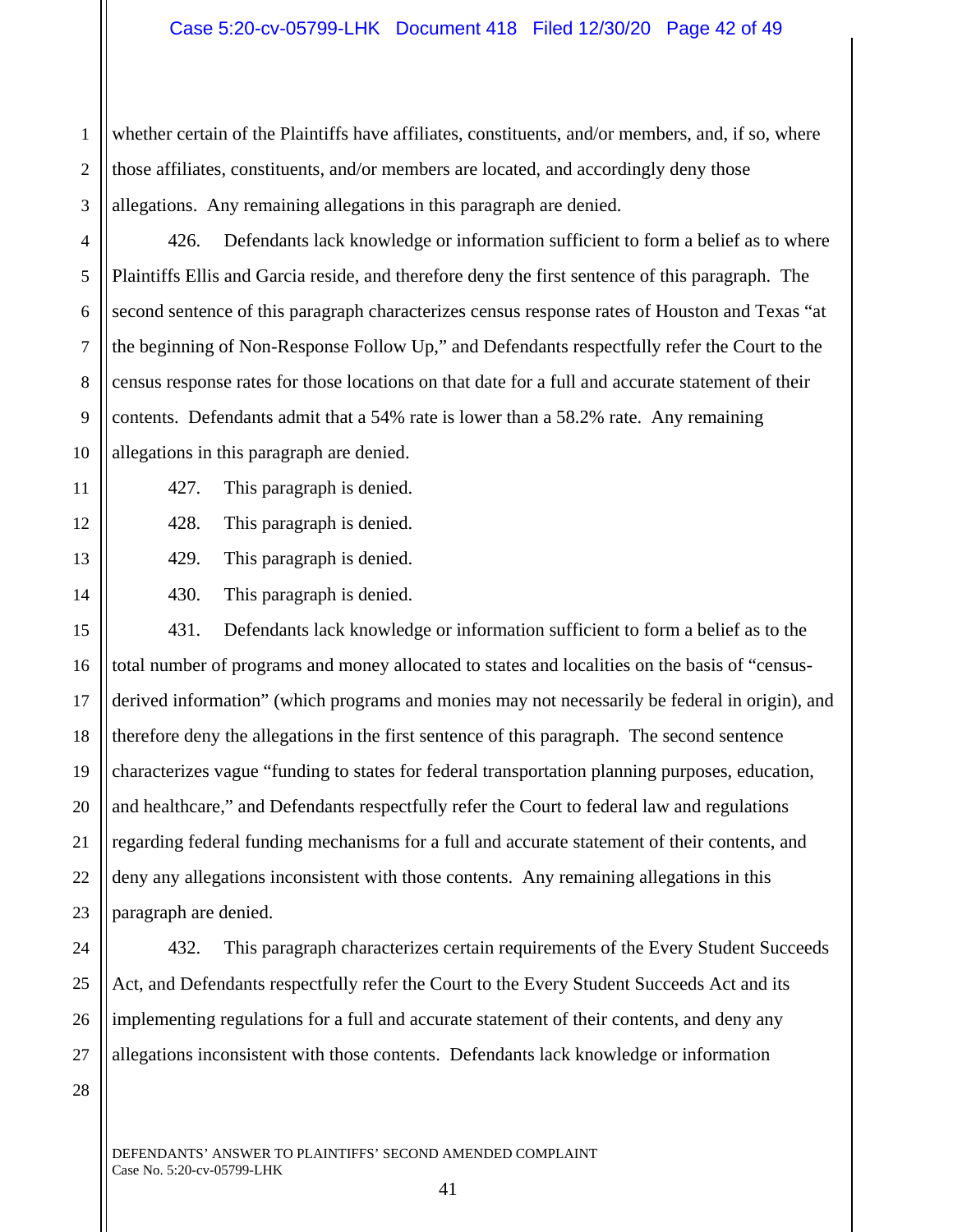1 2 sufficient to form a belief as to what they consider to be "important federal programs," and therefore deny the remaining allegations in this paragraph.

433. This paragraph characterizes certain requirements of the Every Student Succeeds Act, and Defendants respectfully refer the Court to the Every Student Succeeds Act and its implementing regulations for a full and accurate statement of their contents, and deny any allegations inconsistent with those contents. Any remaining allegations in this paragraph are denied.

8 9

3

4

5

6

7

10

11

14

15

16

17

18

19

20

21

22

23

24

25

26

434. This paragraph is denied.

12 13 435. This paragraph characterizes certain requirements of certain named and unnamed federal programs, and Defendants respectfully refer the Court to federal law and regulations regarding those named and unnamed federal programs for a full and accurate statement of their contents, and deny any allegations inconsistent with those contents. Any remaining allegations in this paragraph are denied.

436. Defendants lack knowledge or information sufficient to form a belief as to what Plaintiff mean by the phrase "these programs" in the first sentence of this paragraph, and therefore deny the allegations in the first sentence of this paragraph. The allegations in the second sentence of this paragraph are denied.

437. This paragraph characterizes certain requirements of certain named and unnamed federal programs, and Defendants respectfully refer the Court to federal law and regulations regarding those named and unnamed federal programs for a full and accurate statement of their contents, and deny any allegations inconsistent with those contents. Any remaining allegations in this paragraph are denied.

438. The first sentence of this paragraph characterizes responses rates of cities with over 500,000 people, and Defendants respectfully refer the Court to those response rates for a full and accurate statement of their contents, and deny any allegations inconsistent with those contents. The allegations in the second sentence of this paragraph are denied.

27 28 439. Defendants lack knowledge or information sufficient to form a belief as to whether Plaintiff non-profits have members, and, if so, where those members live, and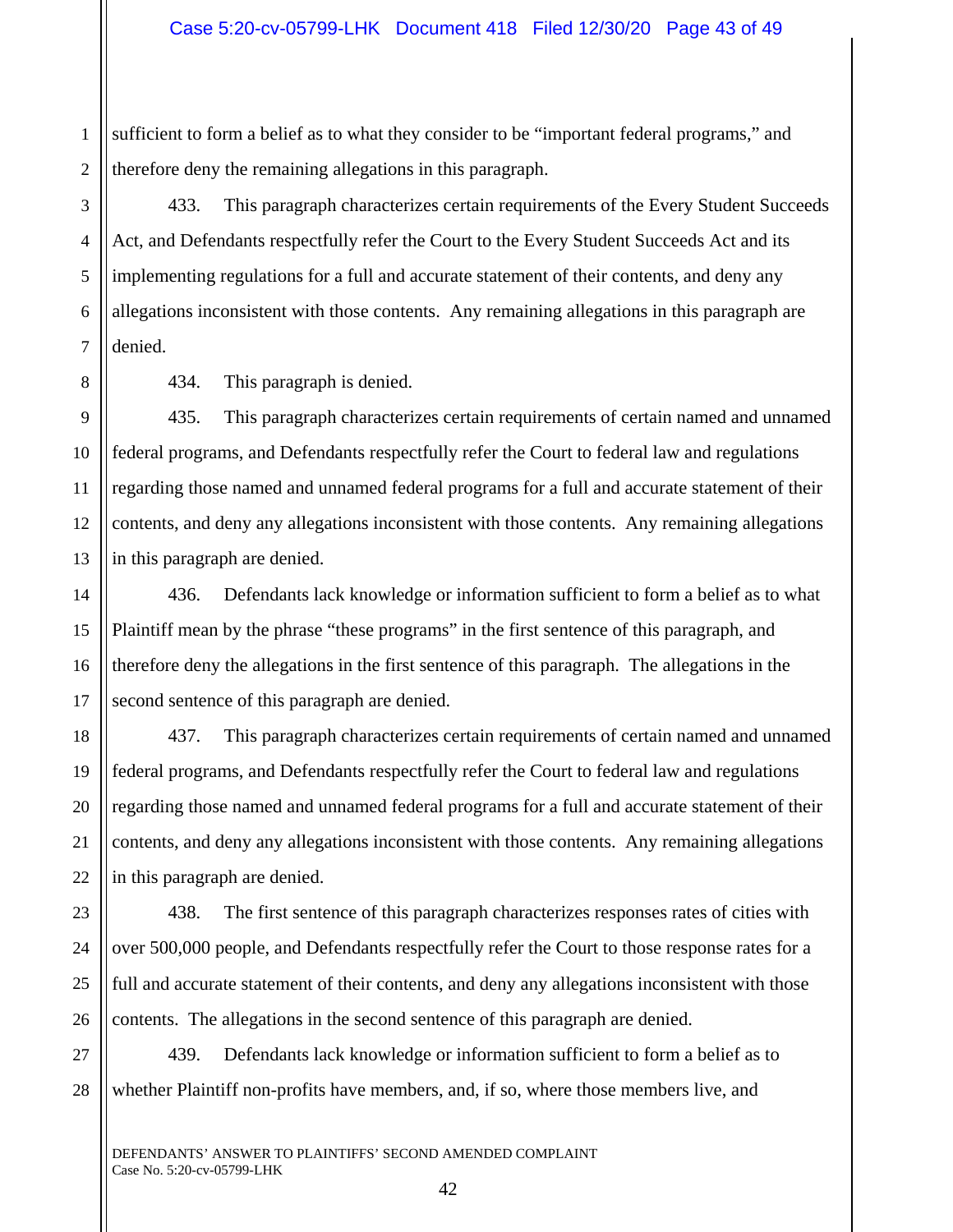1 2 accordingly deny the allegations in the first sentence of this paragraph. The allegations in the second sentence of this paragraph are denied.

3 4 5 6 7 440. This paragraph characterizes "the allocation of federal transportation," and Defendants respectfully refer the Court to federal law and regulations regarding the "allocation of federal transportation" for a full and accurate statement of their contents, and deny any allegations inconsistent with those contents. Any remaining allegations in this paragraph are denied.

441. Defendants lack knowledge or information sufficient to form a belief as to whether Plaintiffs Ellis and Garcia regularly drive on highways and roads in Texas and therefore deny the allegations in the first paragraph of this sentence. The allegations in the second sentence of this paragraph are denied.

8

9

10

11

12

13

14

15

16

17

18

19

20

21

22

23

24

25

26

27

442. This paragraph is denied.

443. Defendants lack knowledge or information sufficient to form a belief as to where Plaintiffs Ellis and Garcia reside, and therefore deny the first sentence of this paragraph. The second and third sentences of this paragraph characterize self-response rates and the number of Texas households in the Non-Response Follow Up universe, and Defendants respectfully refer the Court to that data for a full and accurate statement of their contents, and deny any allegations inconsistent with those contents. Any remaining allegations in this paragraph are denied.

444. This paragraph is denied.

445. This paragraph is denied.

446. Defendants lack knowledge or information sufficient to form a belief as to what an unspecified study has predicted, and therefore denies the allegations in this paragraph.

447. This paragraph is denied.

448. This paragraph is denied.

43

449. The allegations in the first sentence of this paragraph are denied. Defendants lack knowledge or information sufficient to form a belief as to the allegations in the second sentence of this paragraph and therefore deny them.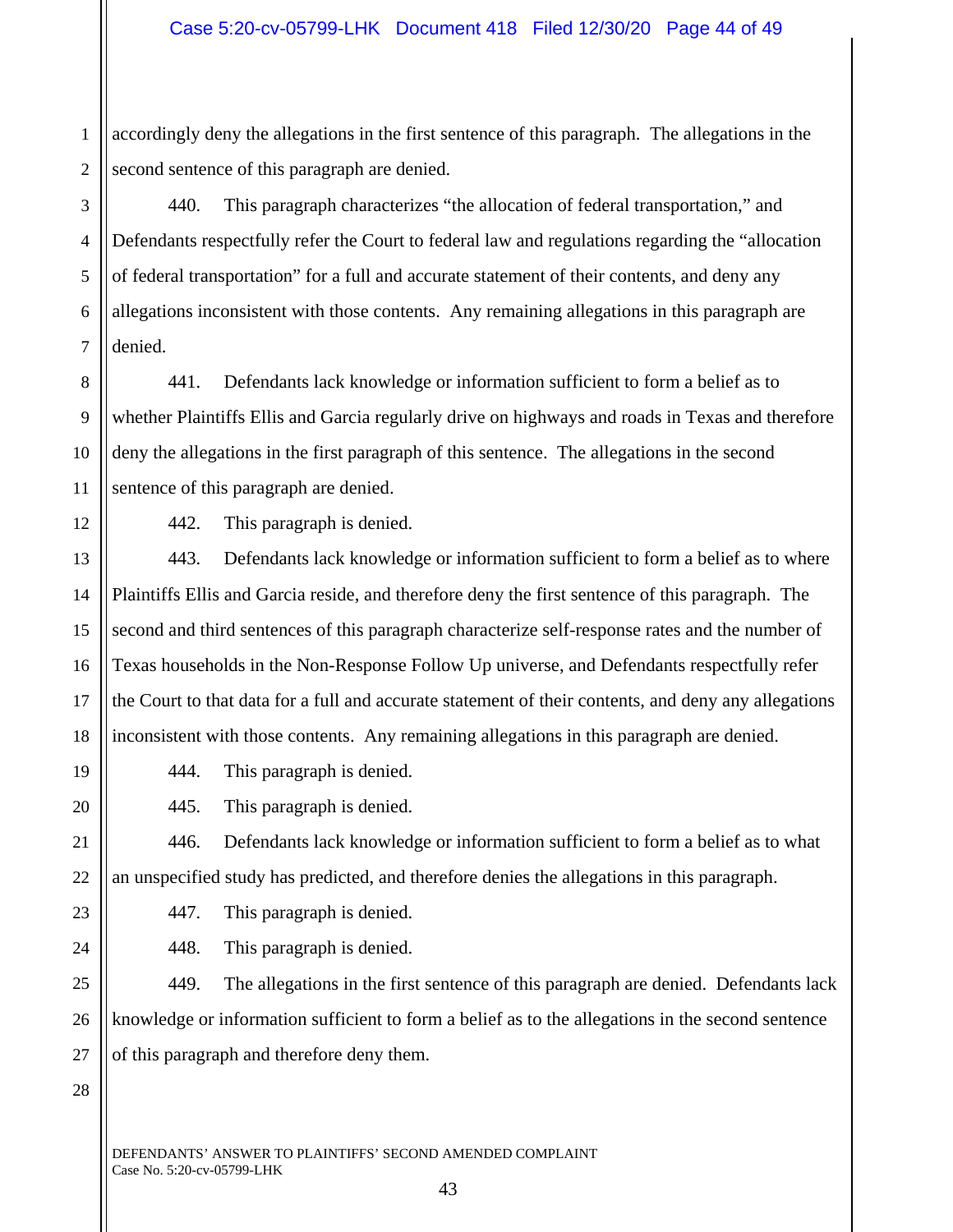| $\mathbf{1}$   | 450.                                                                                               | Defendants lack knowledge or information sufficient to form a belief as to the               |  |
|----------------|----------------------------------------------------------------------------------------------------|----------------------------------------------------------------------------------------------|--|
| $\overline{c}$ | allegations in this paragraph and therefore deny them.                                             |                                                                                              |  |
| 3              | Defendants lack knowledge or information sufficient to form a belief as to the<br>451.             |                                                                                              |  |
| $\overline{4}$ | allegations in this paragraph and therefore deny them.                                             |                                                                                              |  |
| 5              | 452.                                                                                               | Defendants lack knowledge or information sufficient to form a belief as to the               |  |
| 6              | allegations in this paragraph and therefore deny them.                                             |                                                                                              |  |
| $\overline{7}$ | 453.                                                                                               | The allegations in the first sentence of this paragraph are denied. Defendants lack          |  |
| 8              |                                                                                                    | knowledge or information sufficient to form a belief as to the remaining allegations in this |  |
| 9              | paragraph and therefore deny them.                                                                 |                                                                                              |  |
| 10             | 454.                                                                                               | This paragraph is denied.                                                                    |  |
| 11             | 455.                                                                                               | Defendants lack knowledge or information sufficient to form a belief as to the               |  |
| 12             | allegations in this paragraph and therefore deny them.                                             |                                                                                              |  |
| 13             | 456.                                                                                               | Defendants deny the characterization of the Replan. Defendants lack knowledge                |  |
| 14             | or information sufficient to form a belief as to the remaining allegations in this paragraph and   |                                                                                              |  |
| 15             | therefore deny them.                                                                               |                                                                                              |  |
| 16             | 457.                                                                                               | This paragraph is denied.                                                                    |  |
| 17             | 458.                                                                                               | Defendants lack knowledge or information sufficient to form a belief as to the               |  |
| 18             |                                                                                                    | allegations in this paragraph and therefore deny them.                                       |  |
| 19             | 459.                                                                                               | Defendants lack knowledge or information sufficient to form a belief as to the               |  |
| 20             |                                                                                                    | allegations in this paragraph and therefore deny them.                                       |  |
| 21             | 460.                                                                                               | This paragraph does not contain any allegations that require a response. To the              |  |
| 22             | extent that a response is required, Defendants incorporate by reference the responses set forth in |                                                                                              |  |
| 23             | the preceding paragraphs.                                                                          |                                                                                              |  |
| 24             | 461.                                                                                               | This paragraph comprises legal conclusions that do not require a response.                   |  |
| 25             | 462.                                                                                               | This paragraph is admitted.                                                                  |  |
| 26             | 463.                                                                                               | Defendants admit that the Census Bureau took certain actions in light of the                 |  |
| 27             | COVID-19 pandemic that were necessary at the time, as outlined in the COVID-19 Plan, and           |                                                                                              |  |
| 28             | Defendants respectfully refer the Court to that document for a full and accurate statement of its  |                                                                                              |  |
|                |                                                                                                    |                                                                                              |  |

DEFENDANTS' ANSWER TO PLAINTIFFS' SECOND AMENDED COMPLAINT Case No. 5:20-cv-05799-LHK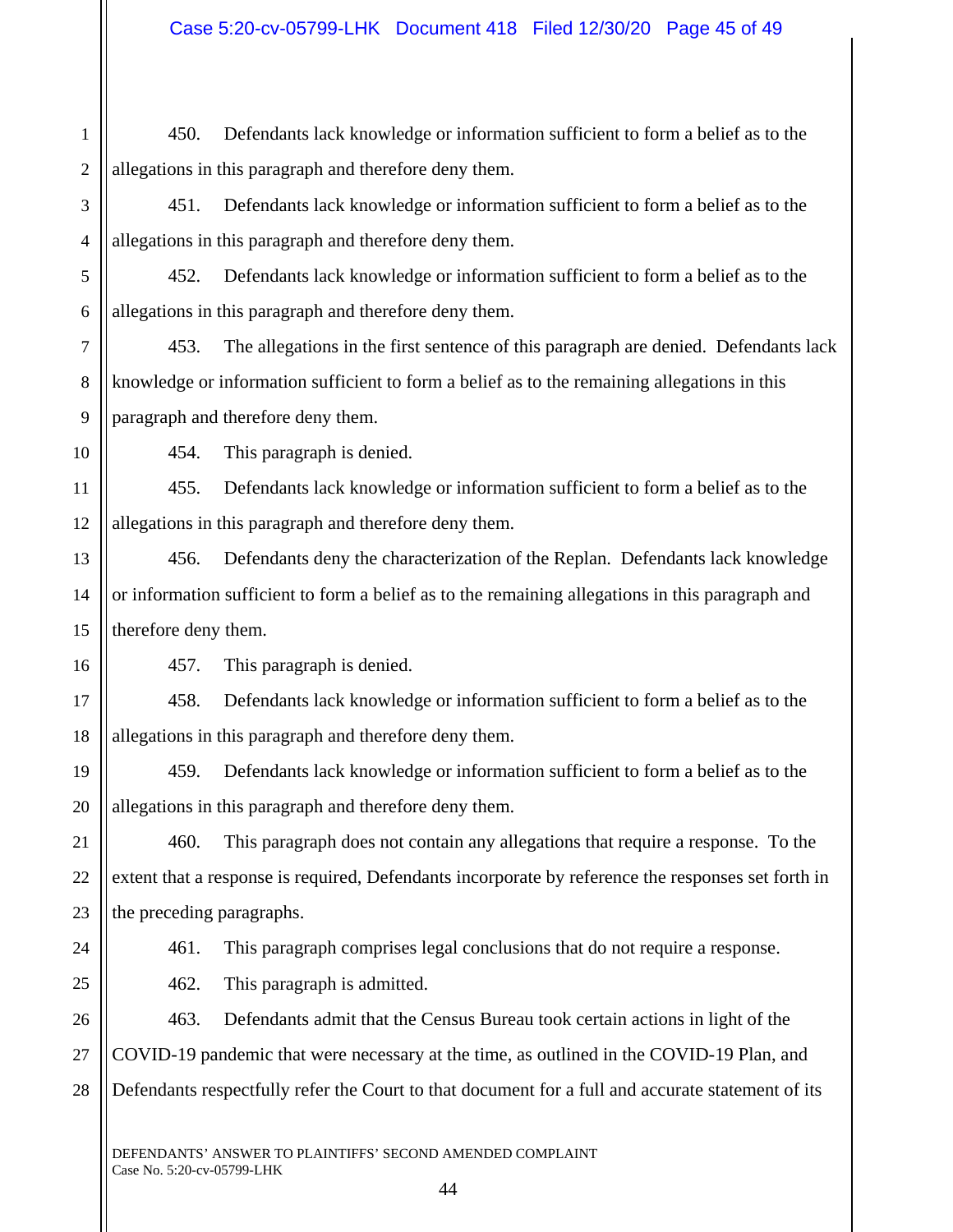1 2 contents, and deny any allegations inconsistent with that document. Defendants deny the remaining allegations in this paragraph.

464. This paragraph is denied.

465. This paragraph is denied.

466. This paragraph is denied.

467. This paragraph does not contain any allegations that require a response. To the extent that a response is required, Defendants incorporate by reference the responses set forth in the preceding paragraphs.

468. This first sentence of this paragraph comprises legal conclusions that do not require a response. The allegations in the second sentence of this paragraph are denied.

469. This paragraph comprises legal conclusions that do not require a response.

470. Defendants admit the allegations in the first sentence. The remainder of the paragraph is Plaintiffs' characterization of the Final Operational Plan for the 2020 Census; Defendants respectfully refer the Court to that document for a full and accurate statement of its contents, and deny any allegations inconsistent with that document.

471. Defendants admit that the COVID-19 pandemic has impacted certain census operations. The remaining allegations in this paragraph characterize the COVID-19 Plan, and Defendants respectfully refer the Court to the COVID-19 Plan for a full and accurate statement of its contents, and deny any allegations inconsistent with those contents. Any remaining allegations in this paragraph are denied.

472. Defendants admit that the COVID-19 pandemic has impacted certain census operations. The second sentence of this paragraph characterizes certain statements of Census Bureau officials, and Defendants respectfully refer the Court to those statements for a full and accurate statement of their contents, and deny any allegations inconsistent with those contents. Any remaining allegations in this paragraph are denied.

473. Defendants admit that the Census Bureau modified operations in light of the COVID-19 pandemic. All remaining allegations in this paragraph are denied.

474. This paragraph is denied.

45

DEFENDANTS' ANSWER TO PLAINTIFFS' SECOND AMENDED COMPLAINT Case No. 5:20-cv-05799-LHK

3

4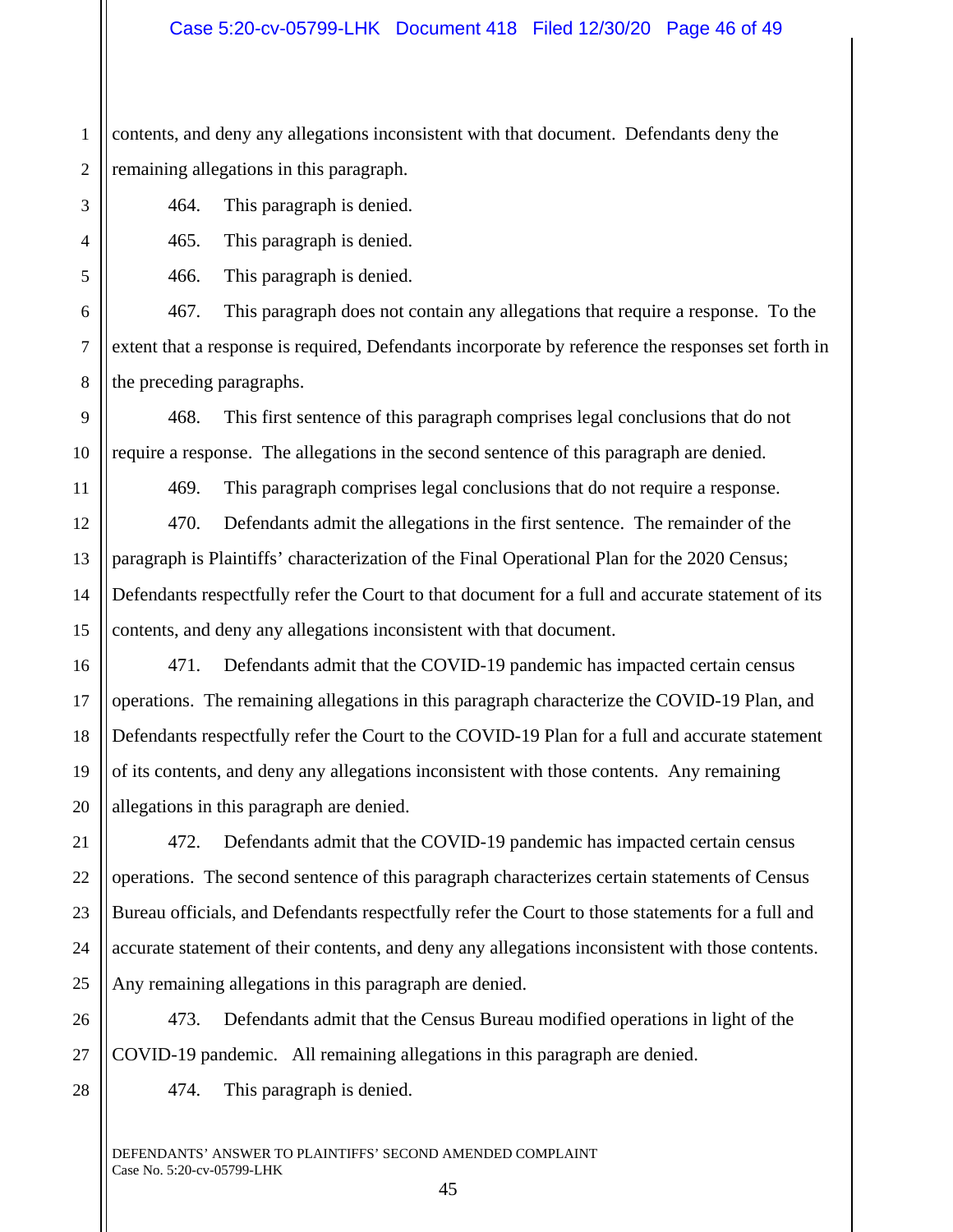475. This paragraph is denied.

476. This paragraph is denied.

477. This paragraph does not contain any allegations that require a response. To the extent that a response is required, Defendants incorporate by reference the responses set forth in the preceding paragraphs.

478. This paragraph comprises legal conclusions that do not require a response.

479. Defendants deny the allegations in this paragraph except to admit: (i) that 13 U.S.C. § 141(b) contains a statutory deadline, and Defendants respectfully refer the Court to that statute for a full and accurate statement of its contents; and (ii) Defendants relied on this statutory deadline as a reason for adopting the Replan.

480. This paragraph is denied.

481. Defendants admit that they implemented the COVID-19 Plan for a period of time, and that the Census Bureau modified operations in light of the COVID-19 pandemic. All remaining allegations in this paragraph are denied.

482. This paragraph is denied.

483. This paragraph is denied.

484. This paragraph is denied.

485. This paragraph does not contain any allegations that require a response. To the extent that a response is required, Defendants deny any allegations in this paragraph, and deny that Plaintiffs are entitled to any relief.

486. This paragraph does not contain any allegations that require a response. To the extent that a response is required, Defendants deny any allegations in this paragraph, and deny that Plaintiffs are entitled to any relief.

487. This paragraph does not contain any allegations that require a response. To the extent that a response is required, Defendants deny any allegations in this paragraph, and deny that Plaintiffs are entitled to any relief.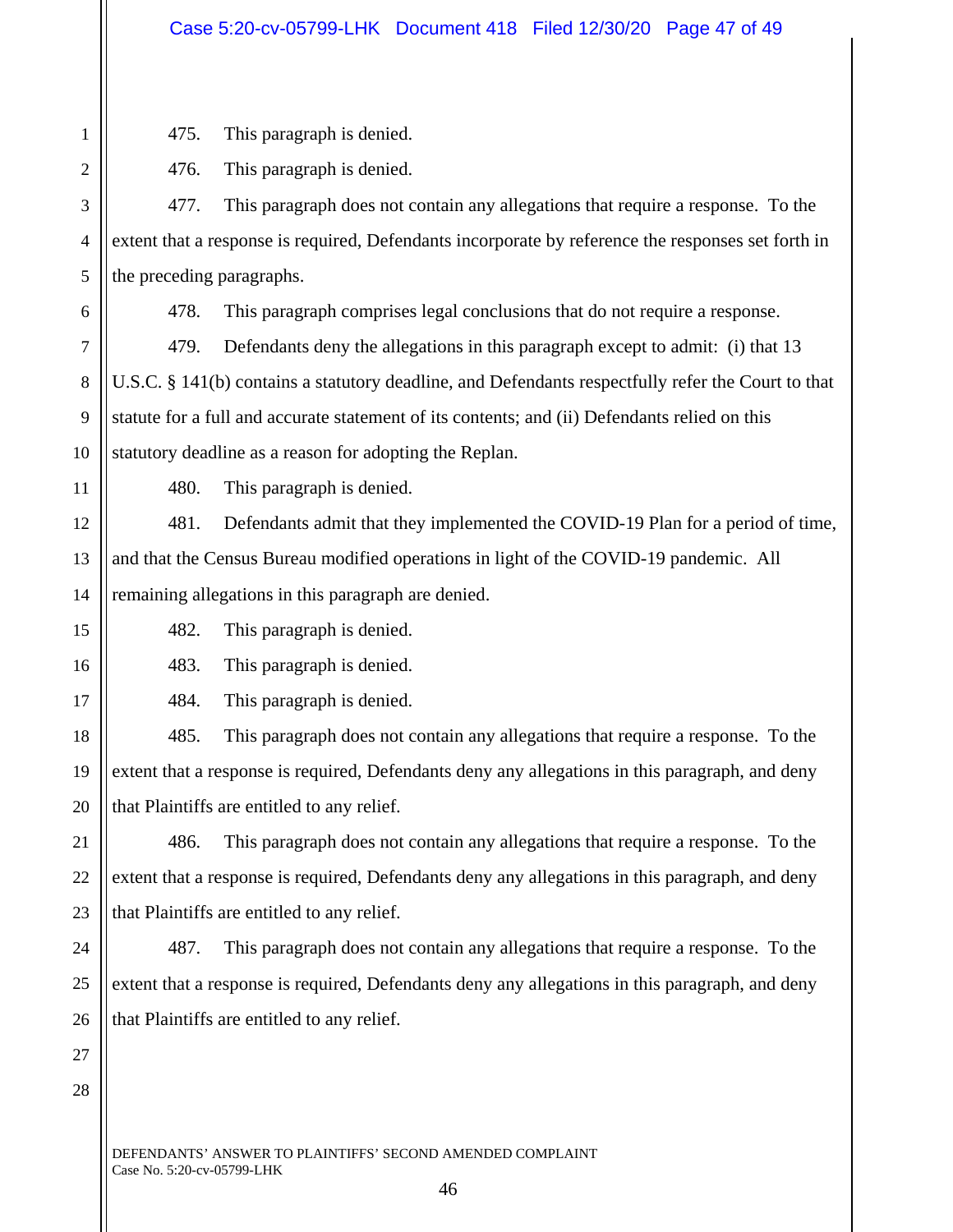1 2 3 488. This paragraph does not contain any allegations that require a response. To the extent that a response is required, Defendants deny any allegations in this paragraph, and deny that Plaintiffs are entitled to any relief.

- 6 489. This paragraph does not contain any allegations that require a response. To the extent that a response is required, Defendants deny any allegations in this paragraph, and deny that Plaintiffs are entitled to any relief.
	- 490. This paragraph does not contain any allegations that require a response. To the extent that a response is required, Defendants deny any allegations in this paragraph, and deny that Plaintiffs are entitled to any relief.
- The section headings and paragraph headings used in Plaintiffs' Second Amended Complaint are Plaintiffs' characterizations of their claims to which no response is required, but to the extent a response is deemed required, those headings are denied.
- Defendants hereby deny all allegations in Plaintiffs' Second Amended Complaint not expressly answered or qualified herein, and respectfully request that Plaintiffs' Second Amended Complaint be dismissed.

**DEFENSES** 

DEFENDANTS' ANSWER TO PLAINTIFFS' SECOND AMENDED COMPLAINT Case No. 5:20-cv-05799-LHK 47 17 18 19 20 21 22 23 24 25 26 27 28 1. The Court lacks subject-matter jurisdiction over this action. 2. Plaintiffs lack standing. 3. Plaintiffs' claims are not ripe. 4. Plaintiffs' claims comprise non-justiciable political questions. 5. Plaintiffs' claims are moot. 6. Plaintiffs do not challenge "final agency action" under the Administrative Procedure Act. 7. The timing and conduct of the census is committed to agency discretion by law under the Administrative Procedure Act. 8. Plaintiffs fail to state a claim upon which relief can be granted under the Enumeration Clause.